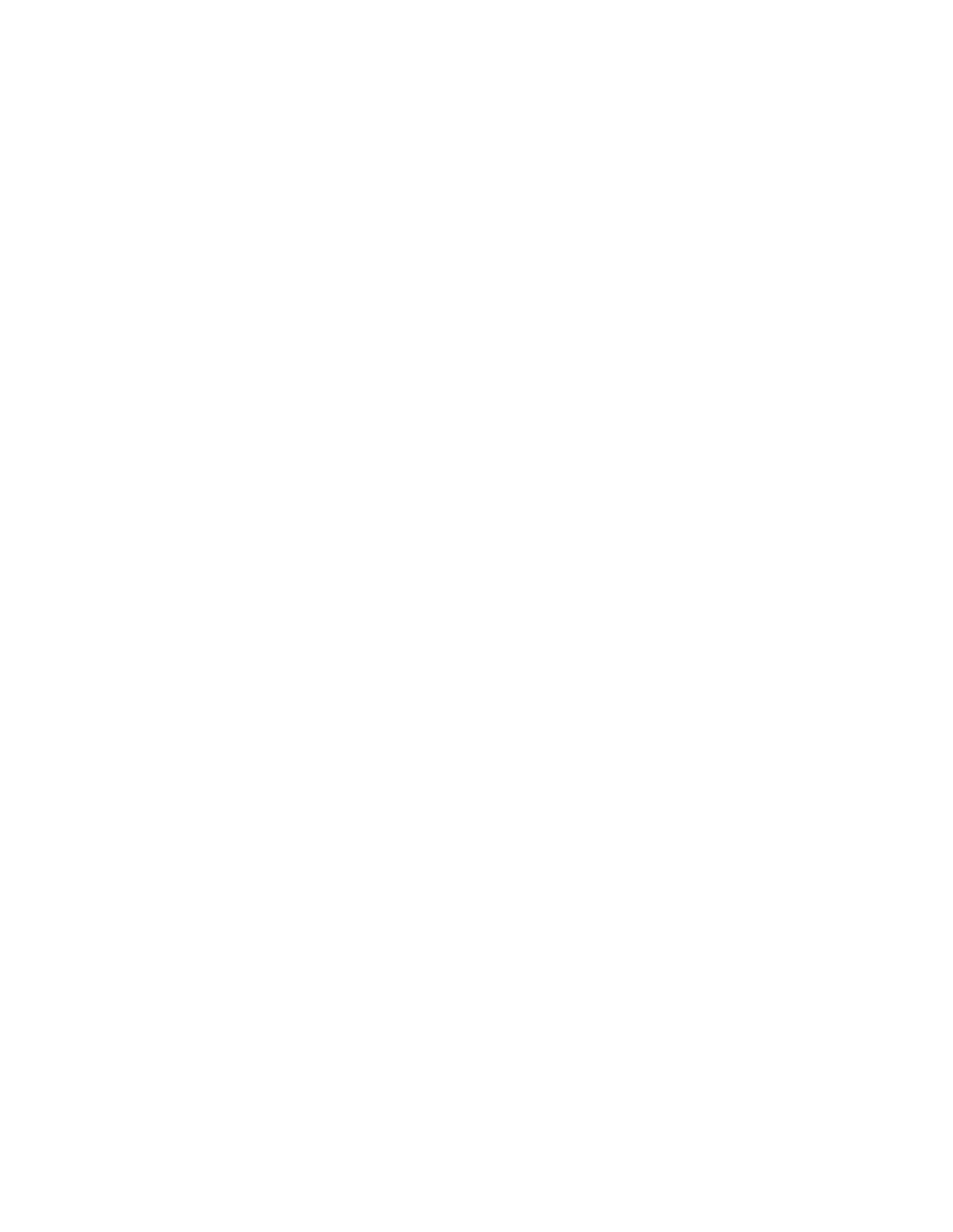# TABLE OF CONTENTS

| I. AMERICA'S SECURITY IN THE 21ST CENTURY 1                          |
|----------------------------------------------------------------------|
|                                                                      |
|                                                                      |
| A CHANGED SECURITY ENVIRONMENT 3                                     |
|                                                                      |
|                                                                      |
|                                                                      |
|                                                                      |
|                                                                      |
|                                                                      |
|                                                                      |
| A Capabilities-Based Approach 13                                     |
| Defending the United States and<br>Projecting U.S. Military Power 14 |
| Strengthening Alliances and Partnerships 14                          |
| Maintaining Favorable Regional Balances 15                           |
| Developing a Broad Portfolio of Military Capabilities 15             |
|                                                                      |
| III. PARADIGM SHIFT IN FORCE PLANNING 17                             |
|                                                                      |
|                                                                      |
|                                                                      |
| SMALLER-SCALE CONTINGENCIES 21                                       |
|                                                                      |
| IV. REORIENTING THE U.S. MILITARY GLOBAL POSTURE 25                  |
| V. CREATING THE U.S. MILITARY OF THE 21ST CENTURY 29                 |
|                                                                      |
| TRANSFORMATION PILLARS 32                                            |

**i**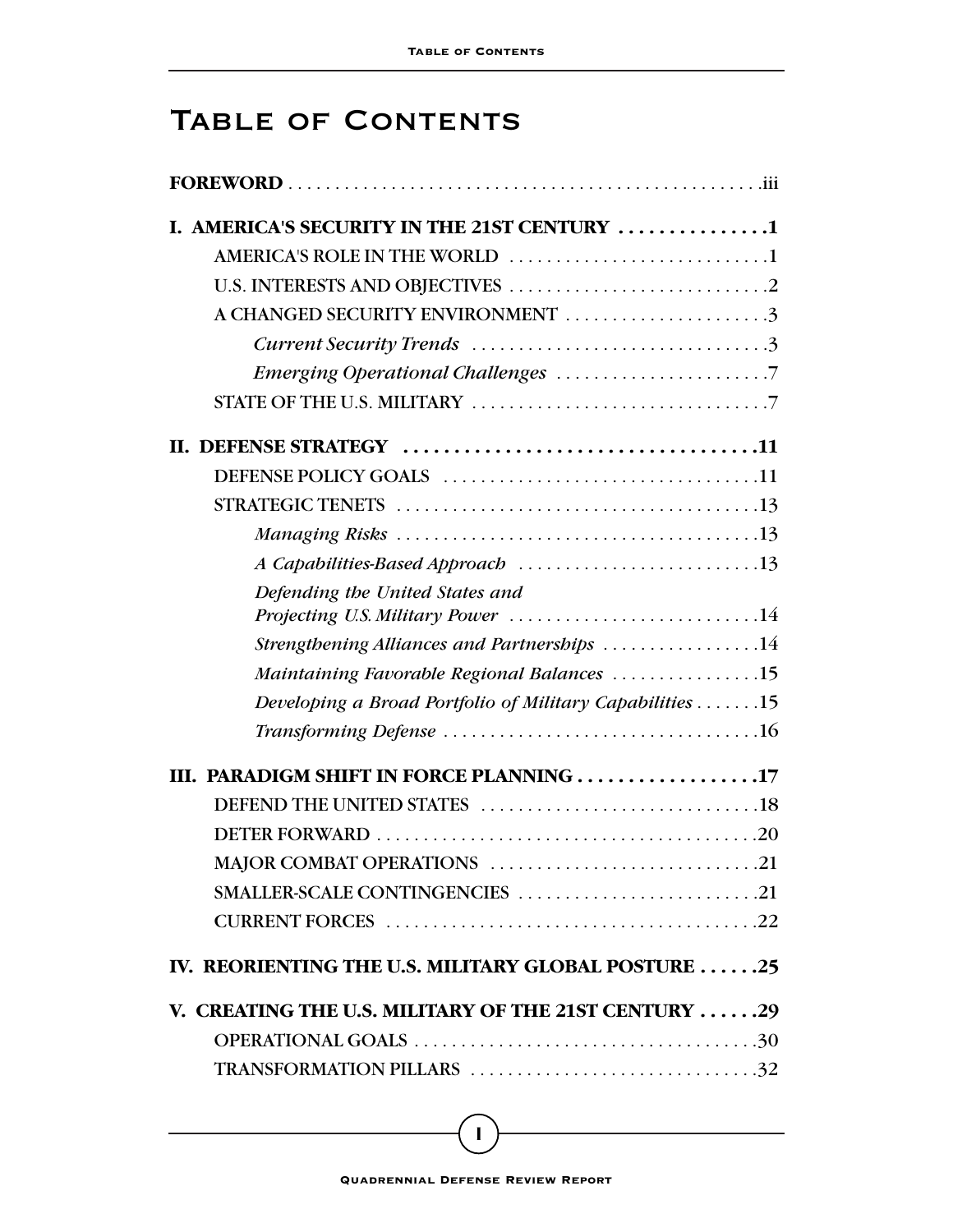| STRENGTHENING JOINT OPERATIONS 32                                |  |
|------------------------------------------------------------------|--|
| Joint and Combined Command and Control 33                        |  |
| Standing Joint Task Force Headquarters 33                        |  |
| Standing Joint Task Forces 34                                    |  |
|                                                                  |  |
|                                                                  |  |
| <b>EXPERIMENTING IN SUPPORT OF</b><br>TRANSFORMATIONAL CHANGE 35 |  |
|                                                                  |  |
|                                                                  |  |
| Intelligence, Surveillance, and Reconnaissance (ISR) 39          |  |
| Tasking, Processing, Exploitation, and                           |  |
| DEVELOPING TRANSFORMATIONAL CAPABILITIES 40                      |  |
|                                                                  |  |
|                                                                  |  |
| Recapitalization of the Department's Legacy Forces 47            |  |
| VI. REVITALIZING THE DOD ESTABLISHMENT 49                        |  |
| <b>ENCOURAGE TALENT TO ENTER AND STAY IN</b>                     |  |
| <b>MODERNIZE DOD BUSINESS PROCESSES</b>                          |  |
|                                                                  |  |
|                                                                  |  |
|                                                                  |  |
|                                                                  |  |
|                                                                  |  |
|                                                                  |  |
|                                                                  |  |
| VIII. STATEMENT OF THE CHAIRMAN OF THE JOINT                     |  |
| <b>APPENDIX A: GOVERNMENT PERFORMANCE AND</b>                    |  |
|                                                                  |  |

**ii**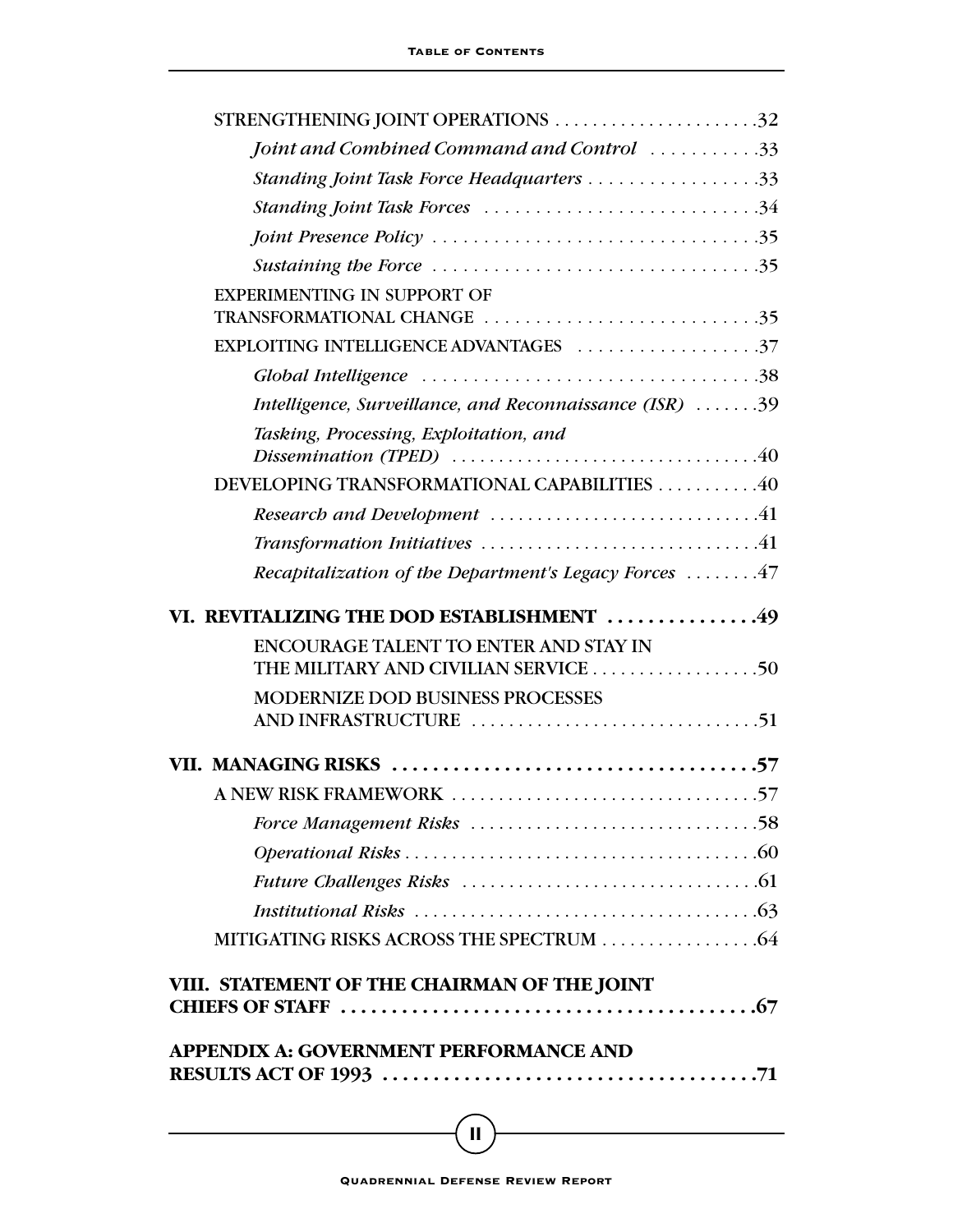## Quadrennial Defense Review Report

#### Foreword

The September 11, 2001, the United States came under vicious,<br>bloody attack. Americans died in their places of work. They died<br>on American soil. They died not as combatants, but as innocent<br>victims. They died not from trad bloody attack. Americans died in their places of work. They died on American soil. They died not as combatants, but as innocent victims. They died not from traditional armies waging traditional campaigns, but from the brutal, faceless weapons of terror. They died as the victims of war - a war that many had feared but whose sheer horror took America by surprise.

The war the nation fights today is not a war of America's choosing. It is a war that was brought violently and brutally to America's shores by the evil forces of terror. It is a war against America and America's way of life. It is a war against all that America holds dear. It is a war against freedom itself.

The attack on the United States and the war that has been visited upon us highlights a fundamental condition of our circumstances: we cannot and will not know precisely where and when America's interests will be threatened, when America will come under attack, or when Americans might die as the result of aggression. We can be clear about trends, but uncertain about events. We can identify threats, but cannot know when or where America or its friends will be attacked. We should try mightily to avoid surprise, but we must also learn to expect it. We must constantly strive to get better intelligence, but we must also remember that there will always be gaps in our intelligence. Adapting to surprise - adapting quickly and decisively - must therefore be a condition of planning.

The Quadrennial Defense Review was undertaken during a crucial time of transition to a new era. Even before the attack of September 11, 2001, the senior leaders of the Defense Department set out to establish a new strategy for America's defense that would embrace uncertainty and contend with surprise, a strategy premised on the idea that to be effective abroad, America must be safe at home. It sought to set the conditions to extend America's influence and preserve America's security. The strategy that results is built around four key goals that will guide the development of U.S. forces and capabilities, their deployment and use:

■ Assuring allies and friends of the United States' steadiness of purpose and its capability to fulfill its security commitments;

**iii**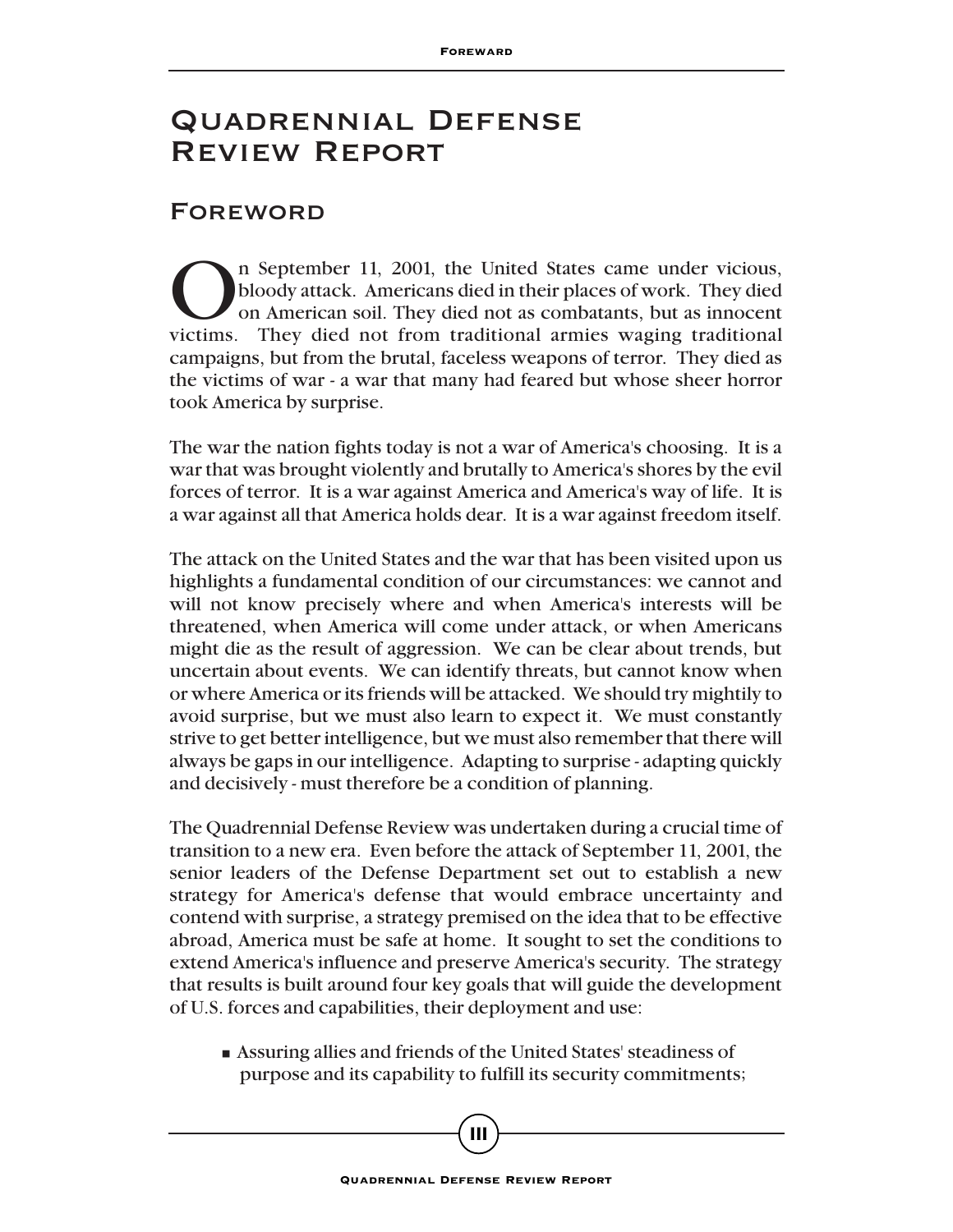- Dissuading adversaries from undertaking programs or operations that could threaten U.S. interests or those of our allies and friends;
- Deterring aggression and coercion by deploying forward the capacity to swiftly defeat attacks and impose severe penalties for aggression on an adversary's military capability and supporting infrastructure; and
- Decisively defeating any adversary if deterrence fails.

A central objective of the review was to shift the basis of defense planning from a "threat-based" model that has dominated thinking in the past to a "capabilities-based" model for the future. This capabilities-based model focuses more on how an adversary might fight rather than specifically whom the adversary might be or where a war might occur. It recognizes that it is not enough to plan for large conventional wars in distant theaters. Instead, the United States must identify the capabilities required to deter and defeat adversaries who will rely on surprise, deception, and asymmetric warfare to achieve their objectives.

Adopting this capabilities-based approach to planning requires that the nation maintain its military advantages in key areas while it develops new areas of military advantage and denies asymmetric advantages to adversaries. It entails adapting existing military capabilities to new circumstances, while experimenting with the development of new military capabilities. In short, it requires the transformation of U.S. forces, capabilities, and institutions to extend America's asymmetric advantages well into the future.

Transforming America's defense for the 21st century will require a longstanding commitment from our country and its leaders. Transformation is not a goal for tomorrow, but an endeavor that must be embraced in earnest today. The challenges the Nation faces do not loom in the distant future, but are here now. They involve protecting our critical bases of operation - including the most critical base of operation, the U.S. homeland - and projecting and sustaining U.S. forces in distant antiaccess environments. They entail assuring U.S. information systems and providing persistent surveillance, tracking, and rapid engagement of adversary forces and capabilities. They require enhancing the capability and survivability of U.S. space systems and leveraging information technology and new concepts to provide for more effective joint operations.

**iv**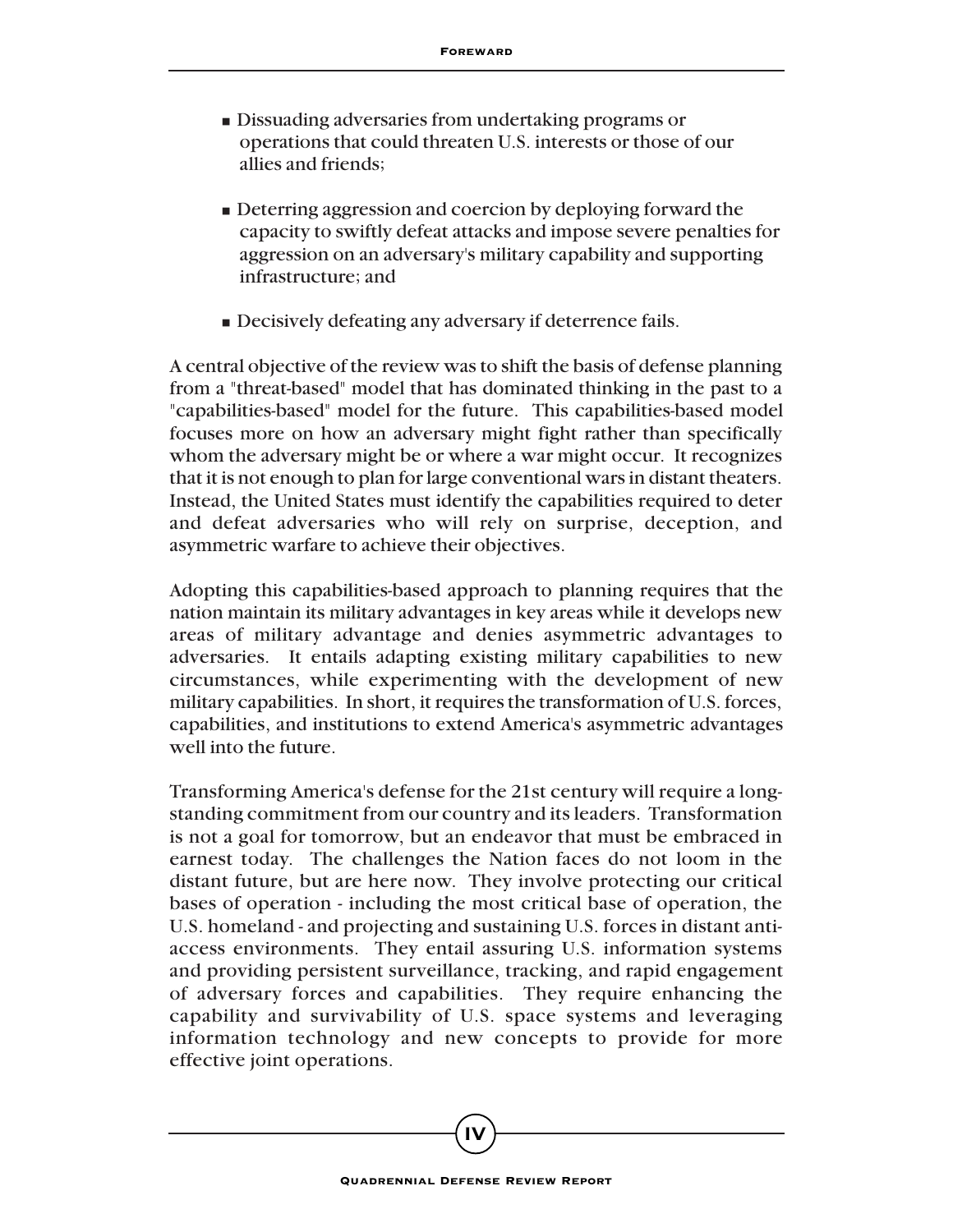Of necessity, our efforts will begin relatively small, but will grow significantly in pace and intensity. And over time, the full promise of transformation will be realized as we divest ourselves of legacy forces and they move off the stage and resources move into new concepts, capabilities, and organizations that maximize our warfighting effectiveness and the combat potential of America's men and women in uniform. This will not be a simple task. It requires steadfastness of purpose and the freedom to manage effectively and efficiently. It will require new tools to manage the Defense Department and an overhaul of existing approaches.

To support the transformation of the U.S. Armed Forces and to better manage the full range of activities of the Defense Department, the Quadrennial Defense Review identified a new approach to assessing and managing risk. This new approach will help to ensure that the Department of Defense is better able to meet near-term threats even as it invests in capabilities needed to safeguard the nation's future security.

This Quadrennial Defense Review was the product of the senior civilian and military leadership of the Department of Defense. It benefited from extensive consultation with the President of the United States. It was truly "top down" in that the decisions taken on strategy, forces, capabilities, and risks resulted from months of deliberations and consultation among the most senior Defense Department leadership. This report outlines the key changes needed to preserve America's safety and security in the years to come.

The Quadrennial Defense Review and the accompanying report were largely completed before the September 11, 2001 terror attacks on the United States. In important ways, these attacks confirm the strategic direction and planning principles that resulted from this review, particularly its emphasis on homeland defense, on surprise, on preparing for asymmetric threats, on the need to develop new concepts of deterrence, on the need for a capabilities-based strategy, and on the need to balance deliberately the different dimensions of risk. However, the attack on the United States on September 11, 2001 will require us to move forward more rapidly in these directions, even while we are engaged in the war against terrorism.

The vast array of complex policy, operational, and even constitutional issues concerning how we organize and prepare to defend the American people are now receiving unprecedented attention throughout the United States government. Importantly, since the scope of homeland

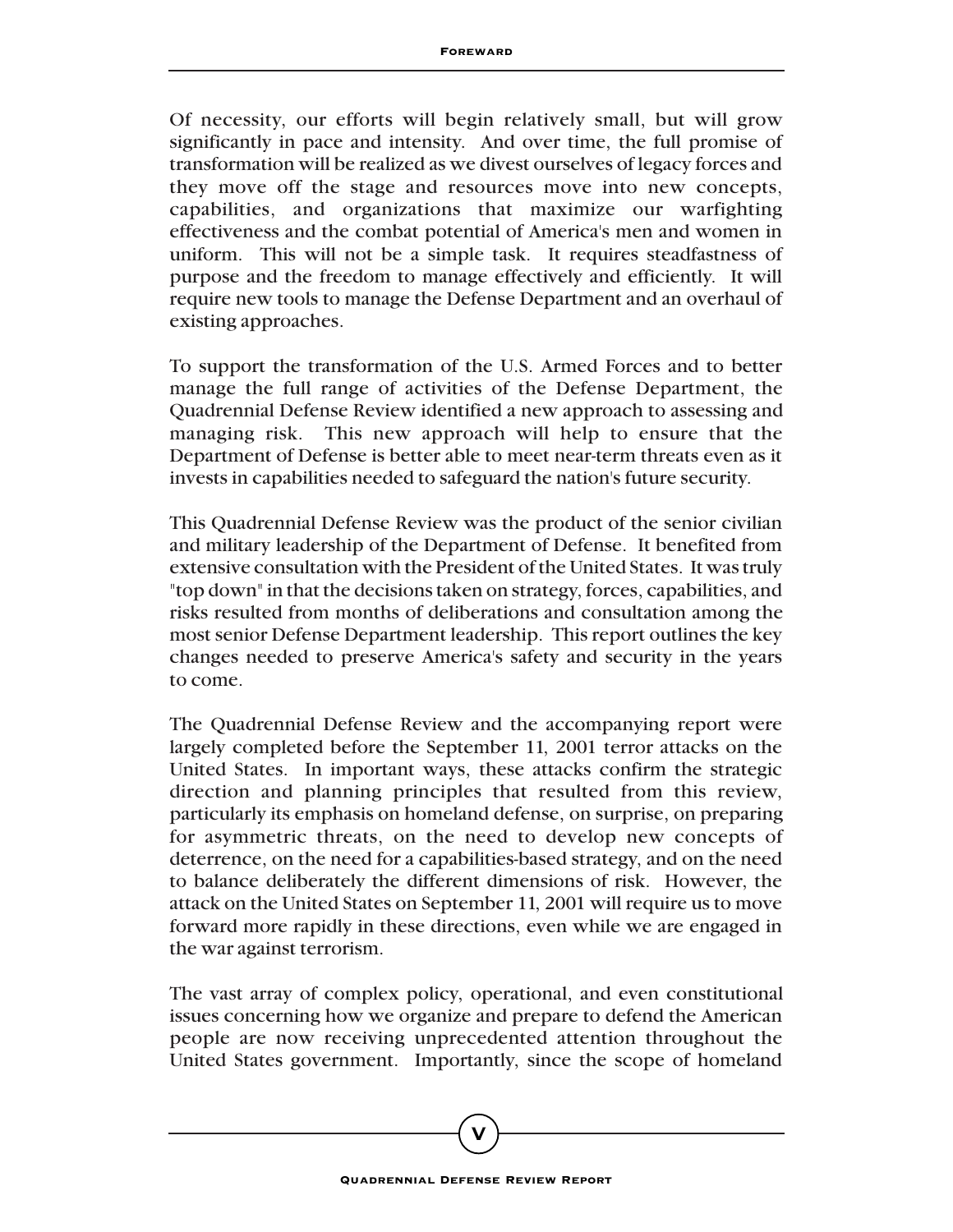security responsibilities span an array of federal, state, and local organizations, it also will require enhanced inter-agency processes and capabilities to effectively defend the United States against attacks. The recent establishment of the Office of Homeland Security will galvanize this vital effort.

Thus, this report represents not so much an end but a beginning. Even as this report is concluded, the Department of Defense is engaged in the process of reviewing and implementing the directions set forth here through the Defense Department's military planning and resource allocation processes. These efforts, in turn, will allow the Defense Department leadership the opportunity to build upon and refine the decisions taken as the result of this review.

Finally, the loss of life and damage to our economy from the attack of September 11, 2001 should give us a new perspective on the question of what this country can afford for its defense. It would be reckless to press our luck with false economies or gamble with our children's future. This nation can afford to spend what is needed to deter the adversaries of tomorrow and to underpin our prosperity. Those costs do not begin to compare with the cost in human lives and resources if we fail to do so.

As we contend with the difficult challenges of the war on terrorism, we must also proceed on the path of transforming America's defense. Our commitment to the nation will be unwavering and our purpose clear: to provide for the safety and well being of all Americans and to honor America's commitments worldwide. As in generations before, the skill of our armed forces, their devotion to duty, and their willingness to sacrifice are at the core of our nation's strength. We must provide them with the resources and support that they need to safeguard peace and security not only for our generation but for generations to come.

 $24k$ 

Donald H. Rumsfeld *Secretary of Defense*

**vi**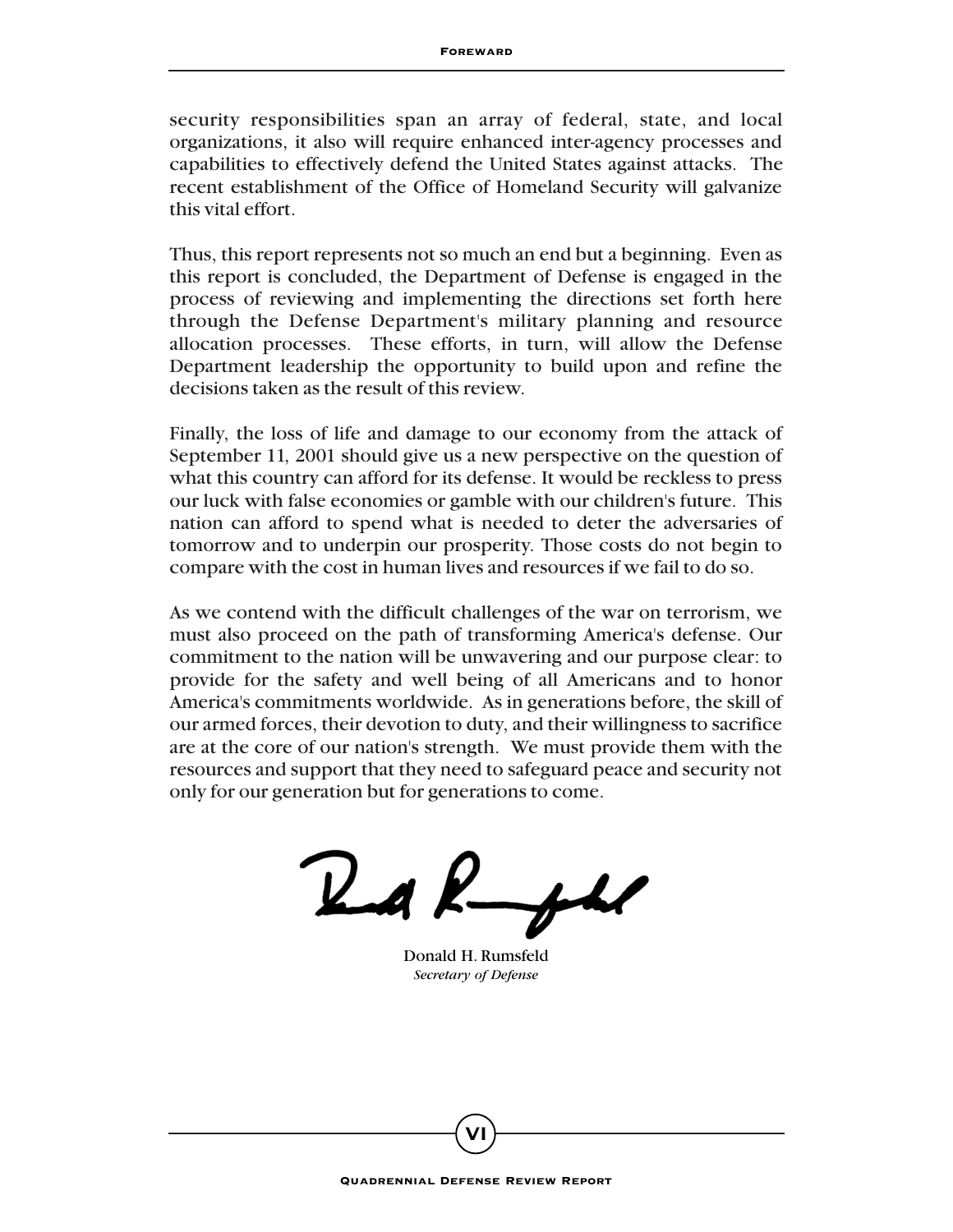## I.

# America's Security in the 21st Century

The history of the 20th century has proven time and again that America's security is linked directly to that of other nations, and that America's prosperity depends on the prosperity of others. America seeks to use its current political, economic, and military advantages not to dominate others, but to build a durable framework upon which the United States and its allies and friends can prosper in freedom now and into the future.

Yet, as the September 2001 events have made clear, not all accept America's purposes or share its values. There are many threats against this Nation, and they will take many forms. They range from the threat of major war to the faceless threat of terror. America's approach to security must defend our way of life while protecting the security of all Americans and that of our allies and friends.

#### *America's Role in the World*

America's goals are to promote peace, sustain freedom, and encourage prosperity. U.S. leadership is premised on sustaining an international system that is respectful of the rule of law. America's political, diplomatic, and economic leadership contributes directly to global peace, freedom, and prosperity. U.S. military strength is essential to achieving these goals, as it assures friends and allies of an unwavering U.S. commitment to common interests.

America's security role in the world is unique. It provides the basis for a network of alliances and friendships. It provides a general sense of stability and confidence, which is crucial to the economic prosperity that benefits much of the world. And it warns those who would threaten the Nation's welfare or the welfare of U.S. allies and friends that their efforts at coercion or aggression will not succeed.

Even now as the Nation mourns the victims of terrorist attacks on the Pentagon and the World Trade Center, America's purposes remain clear and its commitment resolute.

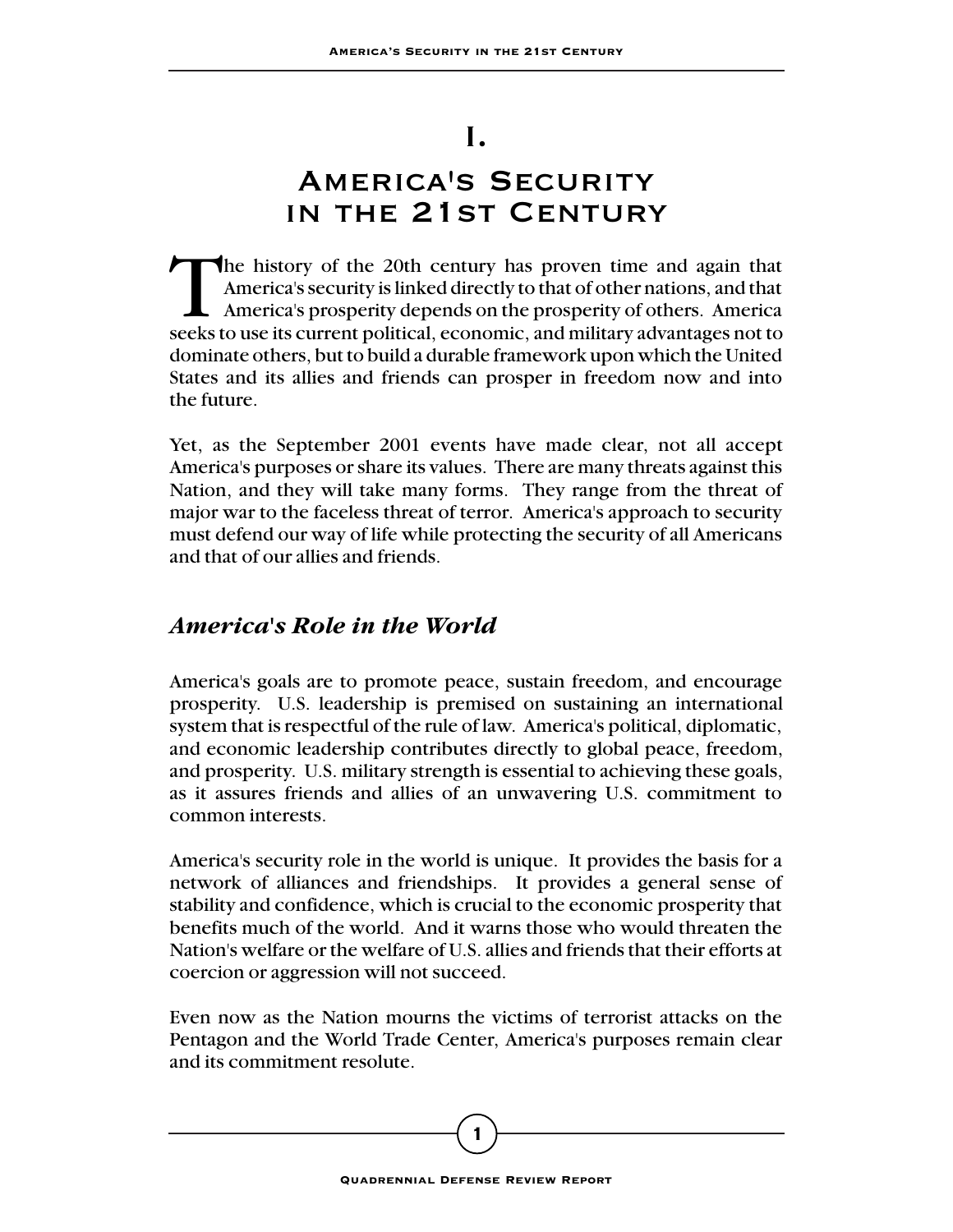#### *U.S. Interests and Objectives*

The purpose of the U.S. Armed Forces is to protect and advance U.S. national interests and, if deterrence fails, to decisively defeat threats to those interests. The United States has interests, responsibilities, and commitments that span the world. As a global power with an open society, the United States is affected by trends, events, and influences that originate from beyond its borders. The development of the defense posture should take into account the following enduring national interests:

- Ensuring U.S. security and freedom of action, including:
	- U.S. sovereignty, territorial integrity, and freedom
	- Safety of U.S. citizens at home and abroad
	- Protection of critical U.S. infrastructure
- Honoring international commitments, including:
	- Security and well-being of allies and friends
	- Precluding hostile domination of critical areas, particularly Europe, Northeast Asia, the East Asian littoral<sup>1</sup>, and the Middle East and Southwest Asia
	- Peace and stability in the Western Hemisphere
- Contributing to economic well-being, including:
	- Vitality and productivity of the global economy
	- Security of international sea, air, and space, and information lines of communication
	- Access to key markets and strategic resources.

Protecting these interests requires vigorous commitment and support. It entails effective diplomacy, a strong economy, and a watchful and ready defense. When U.S. interests are protected, America and its friends prosper from peace and freedom. When U.S. interests are challenged, the Nation must possess the strength and resolve to provide for their defense.

<sup>&</sup>lt;sup>1</sup>The east Asian littoral is defined as the region stretching from south of Japan through Australia and into the Bay of Bengal.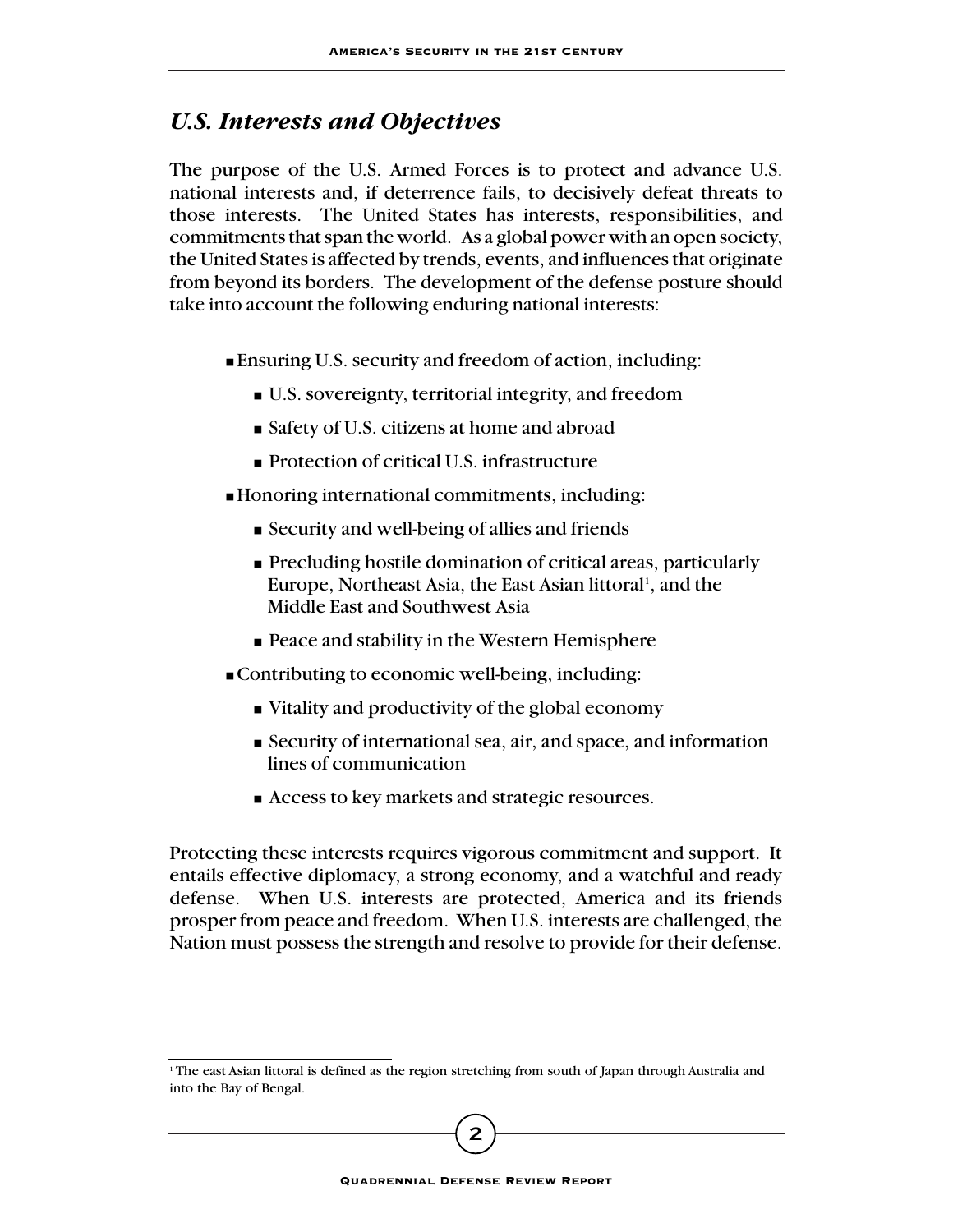#### *A Changed Security Environment*

An assessment of the global security environment involves a great deal of uncertainty about the potential sources of military threats, the conduct of war in the future, and the form that threats and attacks against the Nation will take. History has shown that rapid and unexpected changes, such as the collapse of the Soviet Union, can transform the geopolitical landscape. It also has demonstrated that new military technologies can revolutionize the form of military competition and the nature of armed conflict in ways that render military forces and doctrines of great powers obsolescent. While contending with such uncertainty is a key challenge for U.S. defense planning, certain features and trends of the security environment define not only today's geopolitical and military-technical challenges but also highlight critical operational challenges that the Nation's armed forces will need to master in the future.

#### *Current Security Trends*

Although U.S. military forces enjoy superiority in many dimensions of armed conflict, the United States is likely to be challenged by adversaries who possess a wide range of capabilities, including asymmetric approaches to warfare, particularly weapons of mass destruction. The United States cannot predict with a high degree of confidence the identity of the countries or the actors that may threaten its interests and security. But it is possible to identify the trends that will give rise to important threats and opportunities.

*Key Geopolitical Trends.* The international system, which was characterized during the Cold War by the division of countries into enduring and ideologically defined geopolitical blocs, has become more fluid and unpredictable. America's alliances have remained strong. But relations with other countries are often characterized both by competition and cooperation. U.S. strategy must take into account the important new geopolitical trends shaping the world.

*Diminishing protection afforded by geographic distance.* As the September 2001 events have horrifically demonstrated, the geographic position of the United States no longer guarantees immunity from direct attack on its population, territory, and infrastructure. Although the United States and its overseas forces were vulnerable to Soviet missiles during the Cold War, it is clear that over time an increasing number of states will acquire ballistic missiles with steadily increasing effective ranges. Moreover, economic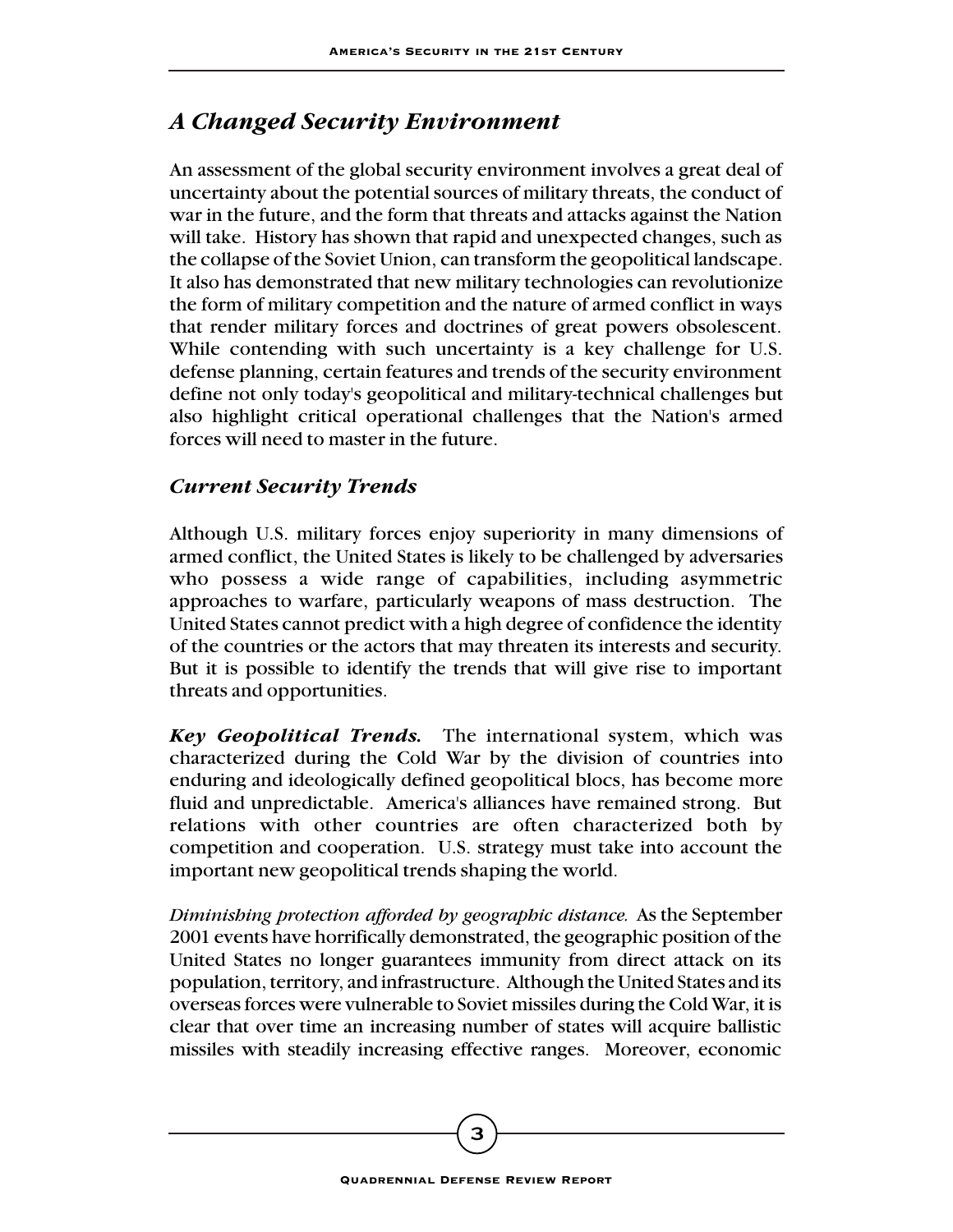globalization and the attendant increase in travel and trade across U.S. borders has created new vulnerabilities for hostile states and actors to exploit by perpetrating attacks on the U.S. homeland.

*Regional Security Developments.* Although the United States will not face a peer competitor in the near future, the potential exists for regional powers to develop sufficient capabilities to threaten stability in regions critical to U.S. interests. In particular, Asia is gradually emerging as a region susceptible to large-scale military competition. Along a broad arc of instability that stretches from the Middle East to Northeast Asia, the region contains a volatile mix of rising and declining regional powers. The governments of some of these states are vulnerable to overthrow by radical or extremist internal political forces or movements. Many of these states field large militaries and possess the potential to develop or acquire weapons of mass destruction.

Maintaining a stable balance in Asia will be a complex task. The possibility exists that a military competitor with a formidable resource base will emerge in the region. The East Asian littoral - from the Bay of Bengal to the Sea of Japan - represents a particularly challenging area. The distances are vast in the Asian theater. The density of U.S. basing and en route infrastructure is lower than in other critical regions. The United States also has less assurance of access to facilities in the region. This places a premium on securing additional access and infrastructure agreements and on developing systems capable of sustained operations at great distances with minimal theater-based support.

The United States and its allies and friends will continue to depend on the energy resources of the Middle East, a region in which several states pose conventional military challenges and many seek to acquire -- or have acquired -- chemical, biological, radiological, nuclear, and enhanced high explosive (CBRNE) weapons. These states are developing ballistic missile capabilities, supporting international terrorism, and expanding their military means to coerce states friendly to the United States and to deny U.S. military forces access to the region.

With the notable exception of the Balkans, Europe is largely at peace. Central European states are becoming increasingly integrated with the West both politically and economically. An opportunity for cooperation exists with Russia. It does not pose a large-scale conventional military threat to NATO. It shares some important security concerns with the United States, including the problem of vulnerability to attack by ballistic missiles from regional aggressors, the danger of accidental or

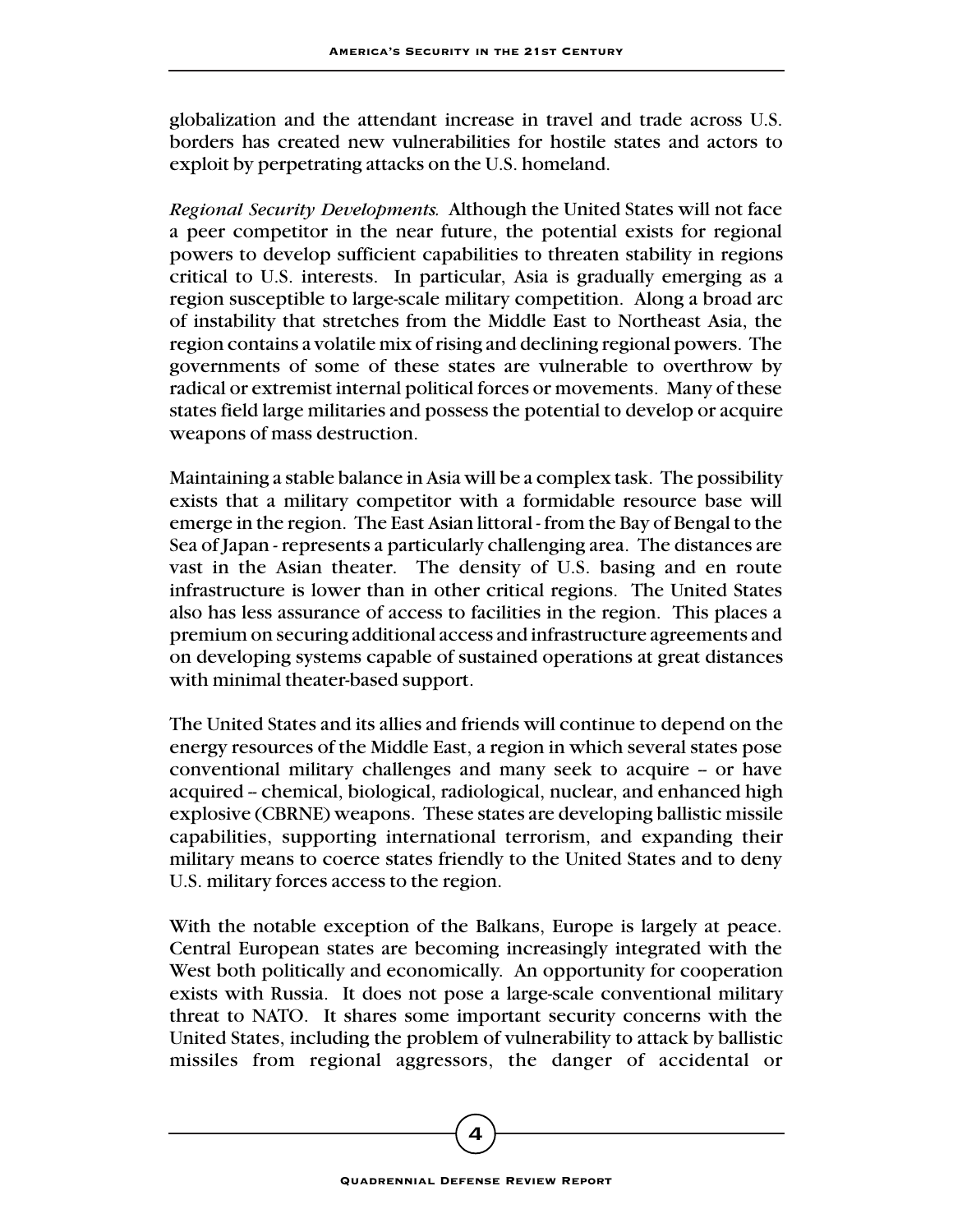unauthorized launches of strategic weapons, and the threat of international terrorism. Yet, at the same time, Russia pursues a number of policy objectives contrary to U.S. interests.

While the Western Hemisphere remains largely at peace, the danger exists that crises or insurgencies, particularly within the Andean region, might spread across borders, destabilize neighboring states, and place U.S. economic and political interests at risk.

*Increasing challenges and threats emanating from the territories of weak and failing states.* The absence of capable or responsible governments in many countries in wide areas of Asia, Africa, and the Western Hemisphere creates a fertile ground for non-state actors engaging in drug trafficking, terrorism, and other activities that spread across borders.

In several regions, the inability of some states to govern their societies, safeguard their military armaments, and prevent their territories from serving as sanctuary to terrorists and criminal organizations can also pose a threat to stability and place demands on U.S. forces. Conditions in some states, including some with nuclear weapons, demonstrate that potential threats can grow out of the weakness of governments as much as out of their strength.

*Diffusion of power and military capabilities to non-state actors.* The attacks against the U.S. homeland in September 2001 demonstrate that terrorist groups possess both the motivations and capabilities to conduct devastating attacks on U.S. territory, citizens, and infrastructure. Often these groups have the support of state sponsors or enjoy sanctuary and protection of states, but some have the resources and capabilities to operate without state sponsorship. In addition, the rapid proliferation of CBRNE technology gives rise to the danger that future terrorist attacks might involve such weapons.

*Developing and sustaining regional security arrangements.* U.S. alliances, as well as its wide range of bilateral security relationships, are a centerpiece of American security. The United States has enjoyed unparalleled success in building regional security arrangements. In addition, the United States has demonstrated an unmatched ability to develop coalitions of states to confront particular challenges, including Iraq's invasion of Kuwait. This ability will be critically important in responding to the events of September 11, 2001. These security arrangements and coalitions constitute a formidable combination of actual and potential power that enables the United States and its partners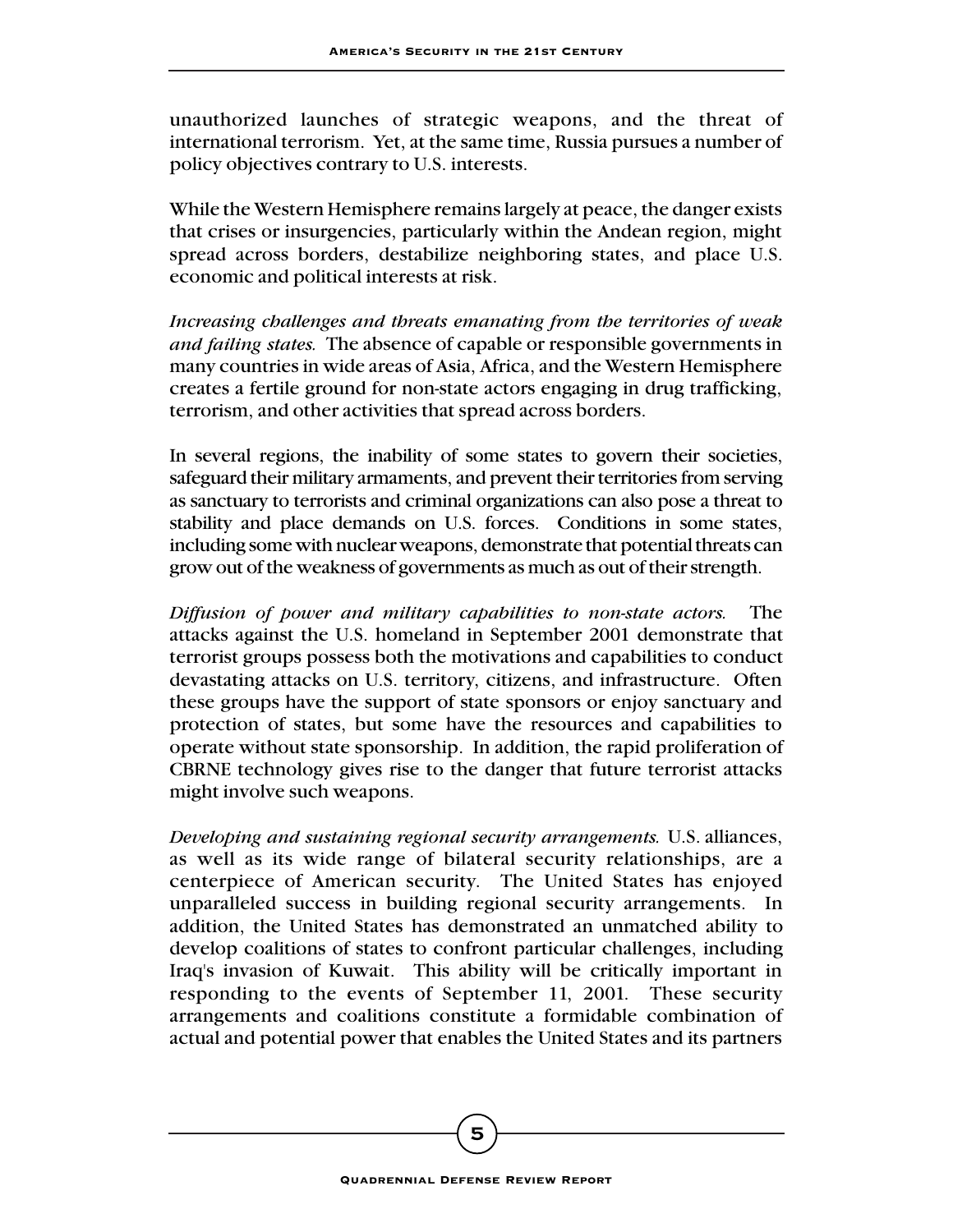to make common cause to shape the strategic landscape, protect shared interests, and promote stability.

*Increasing diversity in the sources and unpredictability of the locations of conflict.* Together, these trends produce a geopolitical setting that is increasingly complex and unpredictable. Unlike the Cold War period, where the key geographic regions of competition were well defined, the current period has already imposed demands for U.S. military intervention or activity on virtually every continent and against a wide variety of adversaries. The United States will not be able to develop its military forces and plans solely to confront a specific adversary in a specific geographic area. Instead, the United States could be forced to intervene in unexpected crises against opponents with a wide range of capabilities. Moreover, these interventions may take place in distant regions where urban environments, other complex terrain, and varied climatic conditions present major operational challenges.

*Key Military-Technical Trends.* Technology in the military sphere is developing as rapidly as the tremendous changes reshaping the civilian sector. The combination of scientific advancement and globalization of commerce and communications have contributed to several trends that significantly affect U.S. defense strategy.

*Rapid advancement of military technologies.* The ongoing revolution in military affairs could change the conduct of military operations. Technologies for sensors, information processing, precision guidance, and many other areas are rapidly advancing. This poses the danger that states hostile to the United States could significantly enhance their capabilities by integrating widely available off-the-shelf technologies into their weapon systems and armed forces. For the United States, the revolution in military affairs holds the potential to confer enormous advantages and to extend the current period of U.S. military superiority. Exploiting the revolution in military affairs requires not only technological innovation but also development of operational concepts, undertaking organizational adaptations, and training and experimentation to transform a country's military forces.

*Increasing proliferation of CBRNE weapons and ballistic missiles.* The pervasiveness of proliferation in an era of globalization has increased the availability of technologies and expertise needed to create the military means to challenge directly the United States and its allies and friends. This includes the spread of CBRNE weapons and their means of delivery, as well as advanced conventional weapons. In particular, the pace and

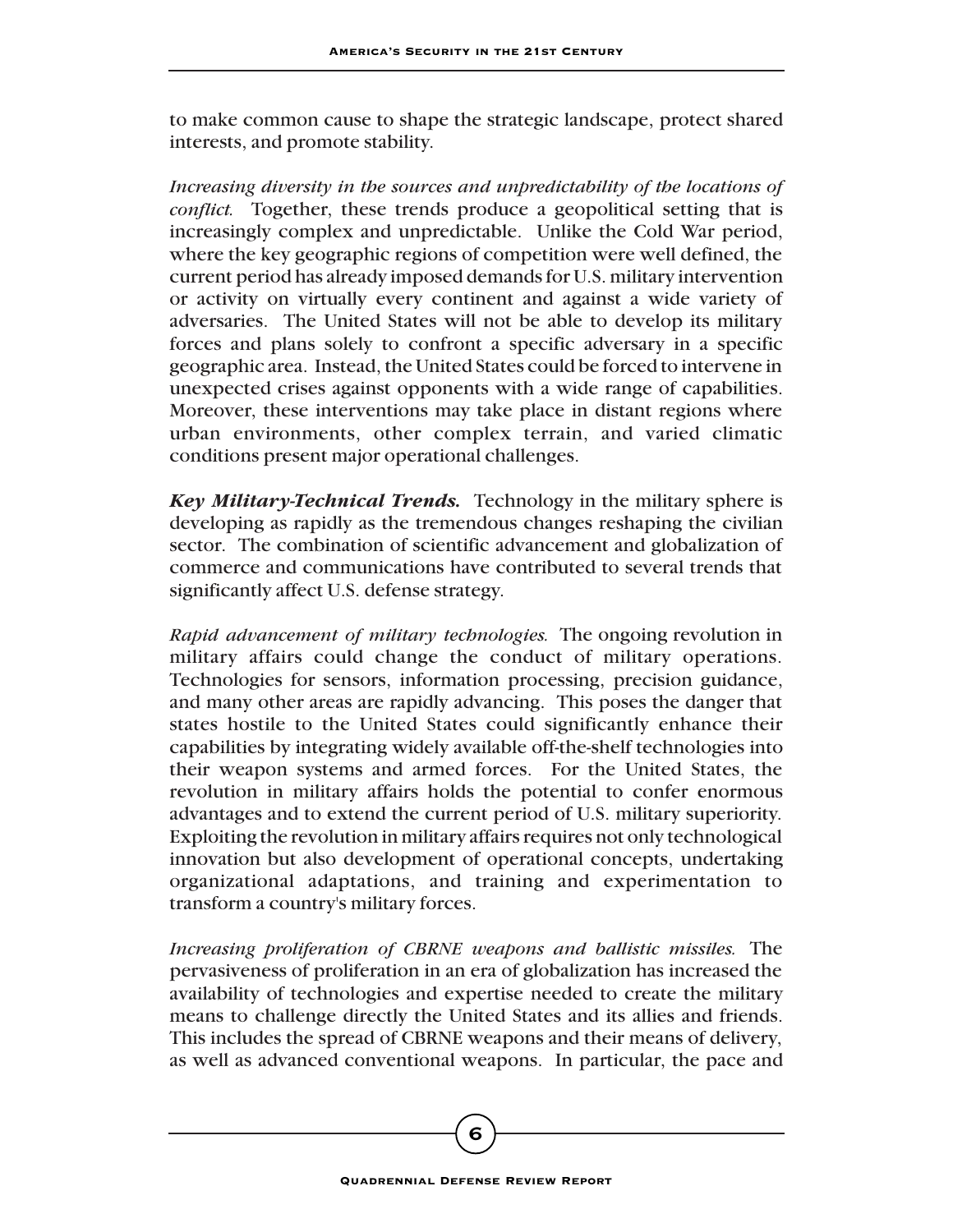scale of recent ballistic missile proliferation has exceeded earlier intelligence estimates and suggests these challenges may grow at a faster pace than previously expected. Likewise, the biotechnology revolution holds the probability of increasing threats of biological warfare.

*Emergence of new arenas of military competition.* Technological advances create the potential that competitions will develop in space and cyber space. Space and information operations have become the backbone of networked, highly distributed commercial civilian and military capabilities. This opens up the possibility that space control - the exploitation of space and the denial of the use of space to adversaries - will become a key objective in future military competition. Similarly, states will likely develop offensive information operations and be compelled to devote resources to protecting critical information infrastructure from disruption, either physically or through cyber space.

*Increasing potential for miscalculation and surprise.* Together, these military-technical trends create an increased potential for miscalculation and surprise. In recent years, the United States has been surprised by the speed with which other states have progressed in developing weapons of mass destruction and ballistic missiles. In the future, it is unlikely that the United States will be able accurately to predict how successfully other states will exploit the revolution in military affairs, how rapidly potential or actual adversaries will acquire CBRNE weapons and ballistic missiles, or how competitions in space and cyber space will develop.

#### *Emerging Operational Challenges*

These geopolitical and military-technical trends will profoundly shape the future security environment. U.S. adversaries will have new capabilities that previous opponents lacked. U.S. defense strategy must take into account the need to transform U.S. forces to address several key emerging operational challenges that are inherent in current security trends. These challenges and an associated set of operational goals are explored in depth in Section V of this report.

## *State of the U.S. Military*

To secure U.S. interests and objectives despite the challenges of the future security environment is the fundamental test for U.S. defense strategy and U.S. Armed Forces. While U.S. military forces - comprising a total force of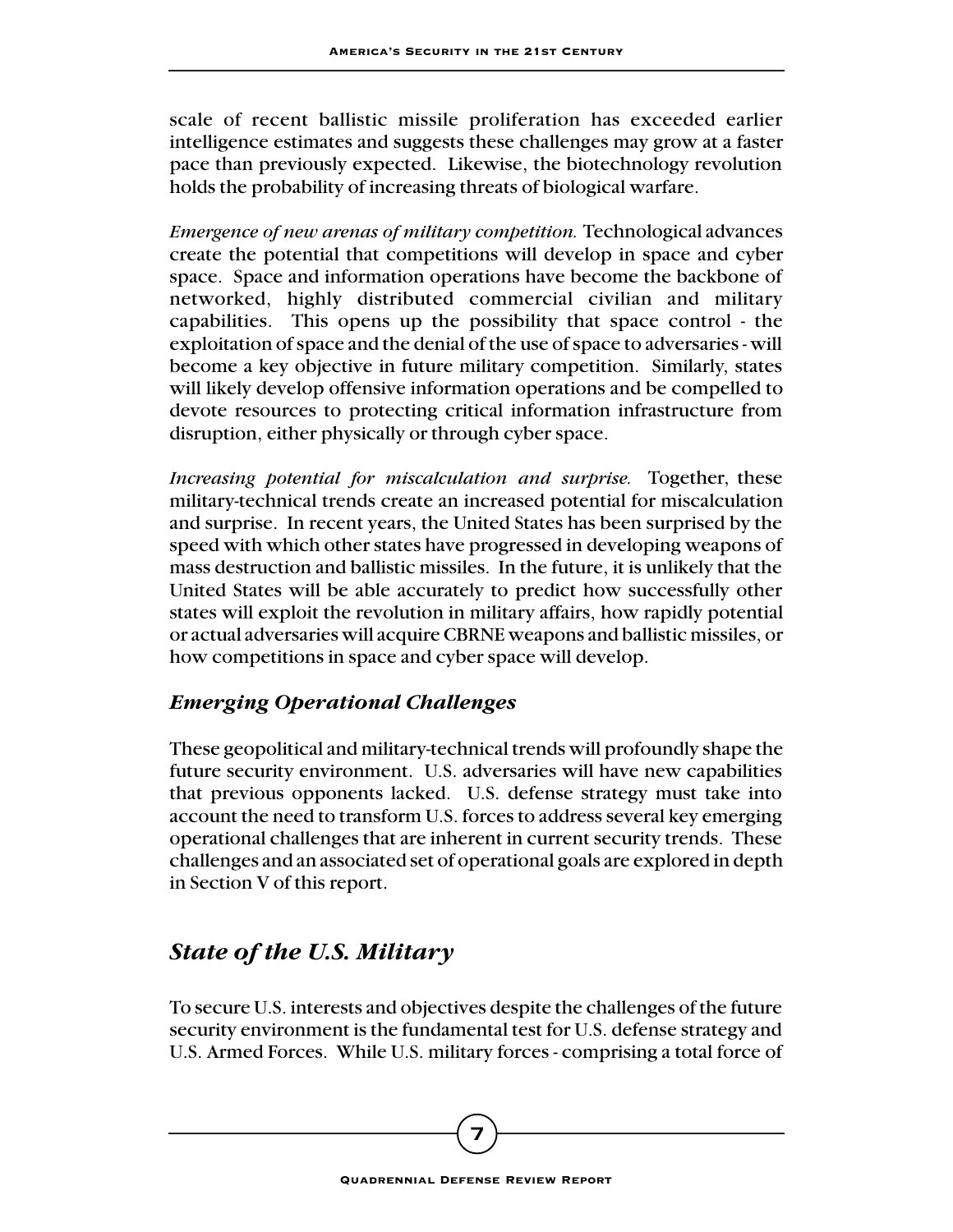Active, Reserve, and National Guard forces - remain the best trained, best equipped, and most capable in the world, there are significant challenges that are eroding the advantage the United States currently enjoys. These challenges affect the readiness and tempo of personnel and units, the major weapons systems of the Armed Forces, and the defense infrastructure.

While U.S. forward-deployed and "first to fight" forces are trained and ready, other operational units are less ready. During the past decade, DoD sustained readiness of "first to fight" forces, but fiscal constraints prevented other units from achieving desired readiness levels. For example:

- The degraded readiness of non-deployed carrier airwings has made it increasingly difficult to return those airwings to desired readiness levels when they deploy.
- The U.S. military has an existing shortfall in strategic transport aircraft. This shortfall is aggravated by continuing low readiness of the C-5 airlifter, which has had an average peacetime mission capable rate over the last five years of approximately 60 percent. This readiness level is about eight percent below peacetime performance objectives for this aircraft.
- The readiness of the Army's highest priority units has been sustained at the expense of non-divisional and Reserve Component units and the institutional Army.
- The uniquely American superiority in training is eroding, particularly as evident in the aging infrastructure and instrumentation of U.S. training ranges.

Excessive operational demands on the force have taken a toll on military personnel. Since the end of the Cold War, the Armed Forces experienced a reduction of total personnel but an increase in the demands placed on those smaller forces. One indication of this increased operational tempo has been the growing reliance on the Reserve Component. The high tempo of operations, coupled with continued demand for workers in the private sector, adversely impacted the ability of the Armed Forces to recruit and retain quality people for a number of years.

While competition from a strong economy has made retention difficult, Services face additional personnel challenges as a result of a decade of downsizing. Because of the reduced accessions during most of the last 10 years, the Services must achieve higher than historic retention rates in order to properly man the force in the future.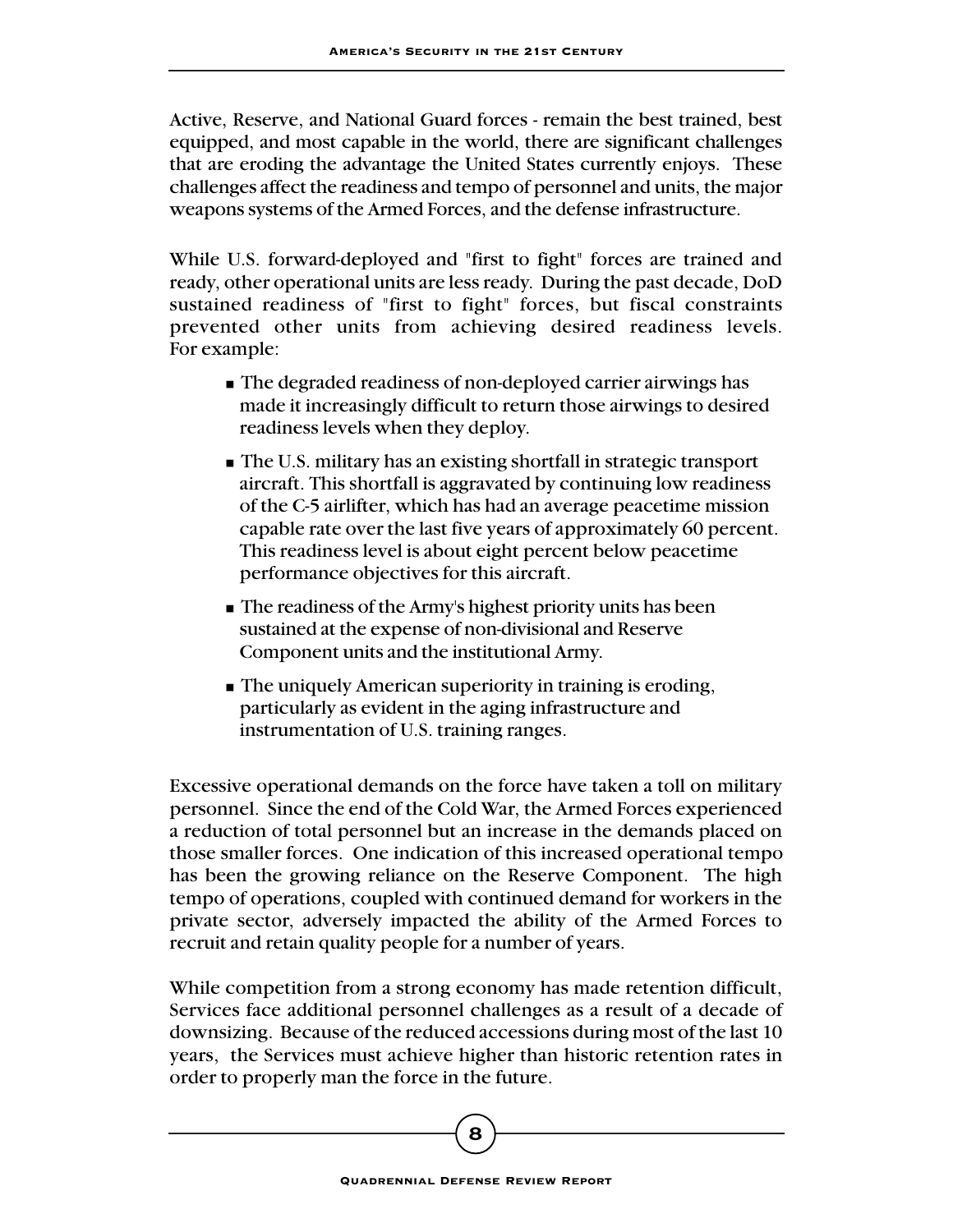The quality of life in the military is critical to retaining a Service member and his or her family. Recent surveys conducted by the Department indicate that the two primary reasons that Service members leave or consider leaving are basic pay and family separation. The current junior officer force has a proportionately higher married population than ever before experienced. Also, a very high proportion of married junior officers have dual-career marriages. As a result, the Armed Forces must not only retain the Service member, but also retain his or her family. Family separation due to extended deployments has a significant impact on a family's propensity to remain in the military.

The Department of Defense must recruit, train, and retain people with the broad skills and good judgment needed to address the dynamic challenges of the 21st century. Having the right kinds of imaginative, highly motivated military and civilian personnel, at all levels, is the essential prerequisite for achieving success. Advanced technology and new operational concepts cannot be fully exploited unless the Department has highly qualified and motivated enlisted personnel and officers who not only can operate these highly technical systems, but also can lead effectively in the highly complex military environment of the future.

DoD's civilian workforce also must be transformed to meet the challenges of the future. An increasing number of civilian personnel are nearing retirement age. In addition, as a result of downsizing in recent years, DoD has not sufficiently emphasized efforts to bring talented young civilian personnel into the Department to develop them to fill leadership positions. This has been particularly true with respect to young people with the skills needed to address emerging science and technology needs.

The pressure to maintain near-term readiness has also limited DoD's ability to recapitalize the force. At the end of the Cold War, the Department made a conscious decision to cut its procurement accounts and lived off the systems procured as a result of investments made in the 1980s. Although procurement spending has increased in recent years, it remains at historically low levels. As a result, many major systems are approaching the end of useful service. This in turn results in reduced mission capable rates, increased operating costs, and frustration in keeping aged equipment operational. The effect is to reduce the readiness of the force.

In addition, the defense infrastructure also has suffered from underfunding and neglect. Defense infrastructure includes facilities such as the piers, runways, and hangars that support U.S. combat forces, the buildings where DoD personnel work, and the housing in which military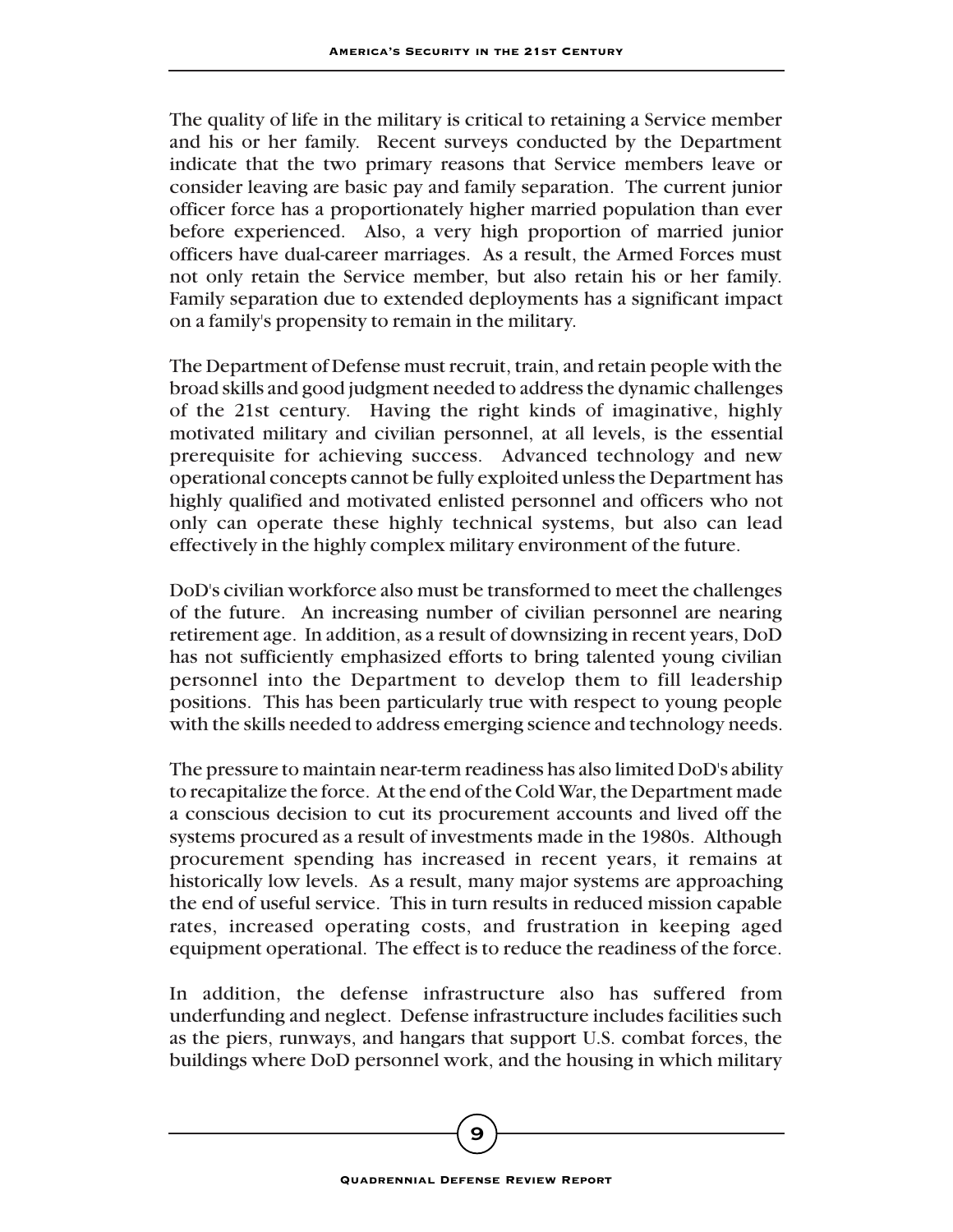personnel and their families live, and training space. These facilities are supported in two ways: sustainment and recapitalization. In recent years, facility sustainment was funded at only 75-80 percent of the requirement. The result is a deterioration of facilities and an accumulating restoration backlog that has been estimated to cost over \$60 billion. Recapitalization was also significantly underfunded. While the private sector replaces or modernizes facilities at an average rate of once every 57 years, defense infrastructure has fallen well short of that standard. For example, in 2001, the facilities replacement rate is 192 years. The result is a decaying infrastructure that is less and less capable of supporting current military needs. This trend must be reversed. If the sustainment of existing facilities and recapitalization continues to be neglected, the resulting facilities infrastructure will not be capable of supporting combat readiness. Also, the difficulty of retaining a workforce, which works and lives in substandard conditions, will only increase.

The Department of Defense cannot transform the force to deal with tomorrow's security threats without also addressing today's challenges. DoD must reverse the readiness decline of many operational units, selectively recapitalize the force, and arrest the decay of aging defense infrastructure.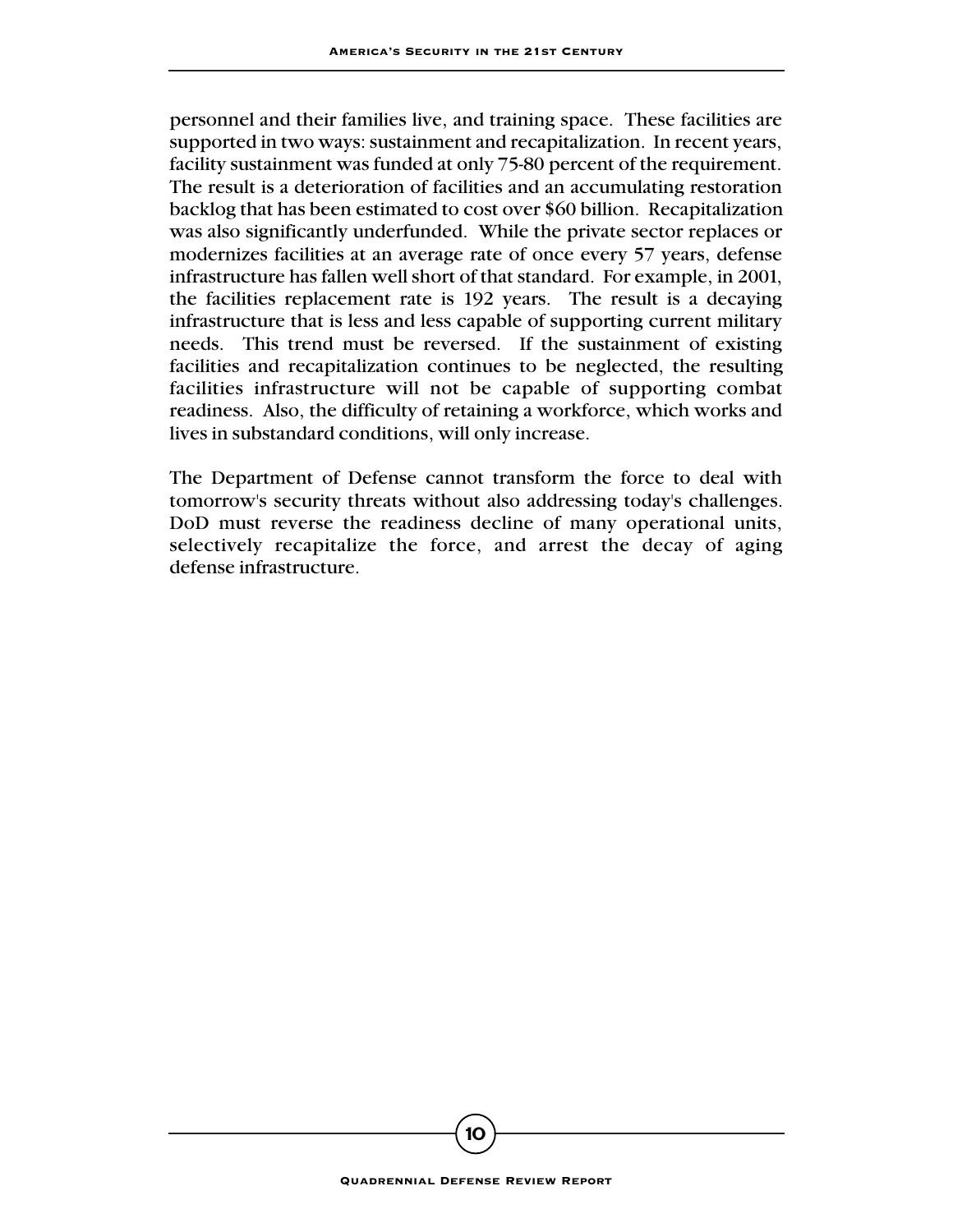## II. Defense Strategy

The defense strategy serves the broad national objectives of peace,<br>freedom, and prosperity. Diplomatic and economic efforts seek to<br>promote these objectives globally by encouraging democracy and<br>free markets. It's defense freedom, and prosperity. Diplomatic and economic efforts seek to promote these objectives globally by encouraging democracy and free markets. U.S. defense strategy seeks to defend freedom for the United States and its allies and friends, and it helps to secure an international environment of peace that makes other goals possible.

#### *Defense Policy Goals*

The Department of Defense has developed a new strategic framework to defend the nation and secure a viable peace. This framework is built around four defense policy goals:

- Assuring allies and friends;
- Dissuading future military competition;
- Deterring threats and coercion against U.S. interests; and
- If deterrence fails, decisively defeating any adversary.

*Assuring Allies and Friends.* The United States cannot retreat from the world. The presence of American forces overseas is one of the most profound symbols of the U.S. commitment to allies and friends. The U.S. military plays a critical role in assuring allies and friends that the Nation will honor its obligations and will be a reliable security partner. Through its willingness to use force in its own defense and that of others and to advance common goals, the United States demonstrates its resolve and steadiness of purpose and the credibility of the U.S. military to meet the Nation's commitments and responsibilities. Toward these ends, the U.S. military will promote security cooperation with allies and friendly nations. A primary objective of U.S. security cooperation will be to help allies and friends create favorable balances of military power in critical areas of the world to deter aggression or coercion. Security cooperation serves as an important means for linking DoD's strategic direction with those of U.S. allies and friends.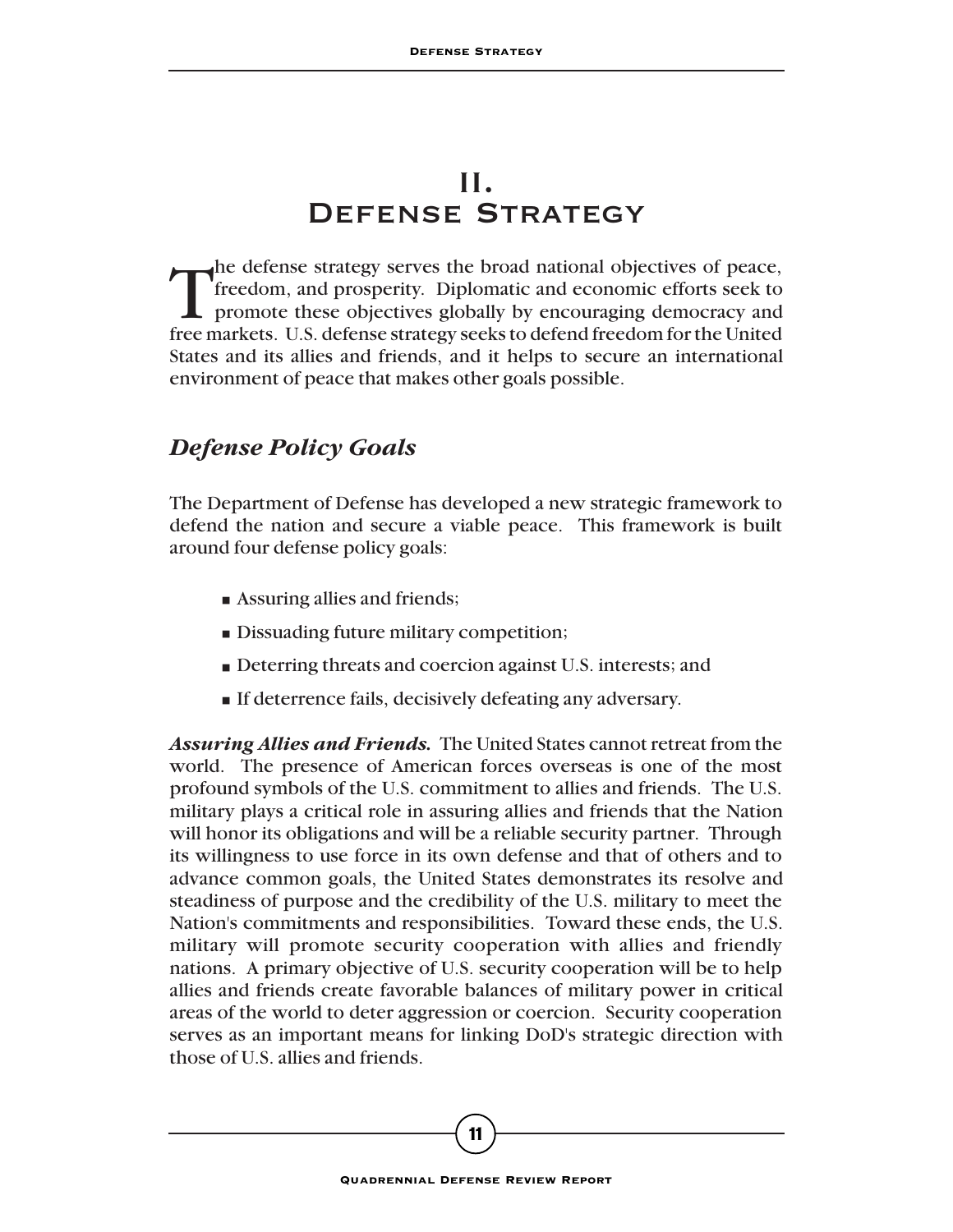*Dissuading Future Military Competition.* Through its strategy and actions, the United States influences the nature of future military competitions, channels threats in certain directions, and complicates military planning for potential adversaries in the future. Well targeted strategy and policy can therefore dissuade other countries from initiating future military competitions. The United States can exert such influence through the conduct of its research, development, test, and demonstration programs. It can do so by maintaining or enhancing advantages in key areas of military capability. Given the availability of advanced technology and systems to potential adversaries, dissuasion will also require the United States to experiment with revolutionary operational concepts, capabilities, and organizational arrangements and to encourage the development of a culture within the military that embraces innovation and risk-taking. To have a dissuasive effect, this combination of technical, experimental, and operational activity has to have a clear strategic focus. New processes and organizations are needed within the defense establishment to provide this focus.

*Deterring Threats and Coercion Against U.S. Interests.* A multifaceted approach to deterrence is needed. Such an approach requires forces and capabilities that provide the President with a wider range of military options to discourage aggression or any form of coercion. In particular, it places emphasis on peacetime forward deterrence in critical areas of the world. It requires enhancing the future capability of forward deployed and stationed forces, coupled with global intelligence, strike,<sup>2</sup> and information assets, in order to deter aggression or coercion with only modest reinforcement from outside the theater. Improving intelligence capabilities is particularly important, as these assets provide U.S. forces with critical information on adversaries' intentions, plans, strengths, and weaknesses. This new approach to deterrence also requires non-nuclear forces that can strike with precision at fixed and mobile targets throughout the depth of an adversary's territory; active and passive defenses; and rapidly deployable and sustainable forces that can decisively defeat any adversary. A final aspect of deterrence, addressed not in the QDR but in the Nuclear Posture Review<sup>3</sup>, is related to the offensive nuclear response capability of the United States.

<sup>&</sup>lt;sup>2</sup> "Strike," as used in this report, is meant to represent the nature of the military objectives sought, not necessarily the weapons used. Strike capabilities may include not only long-range precision attacks delivered from aircraft and missiles, but also appropriately structured ground force attacks, naval fires, and other capabilities, depending on the circumstances – and particularly combinations of these capabilities.

<sup>&</sup>lt;sup>3</sup> The Nuclear Posture Review is mandated by the Congress and due in December 2001. It will describe the size, structure, and posture of the nation's nuclear forces and the contribution they can make to deterrence in the coming decades.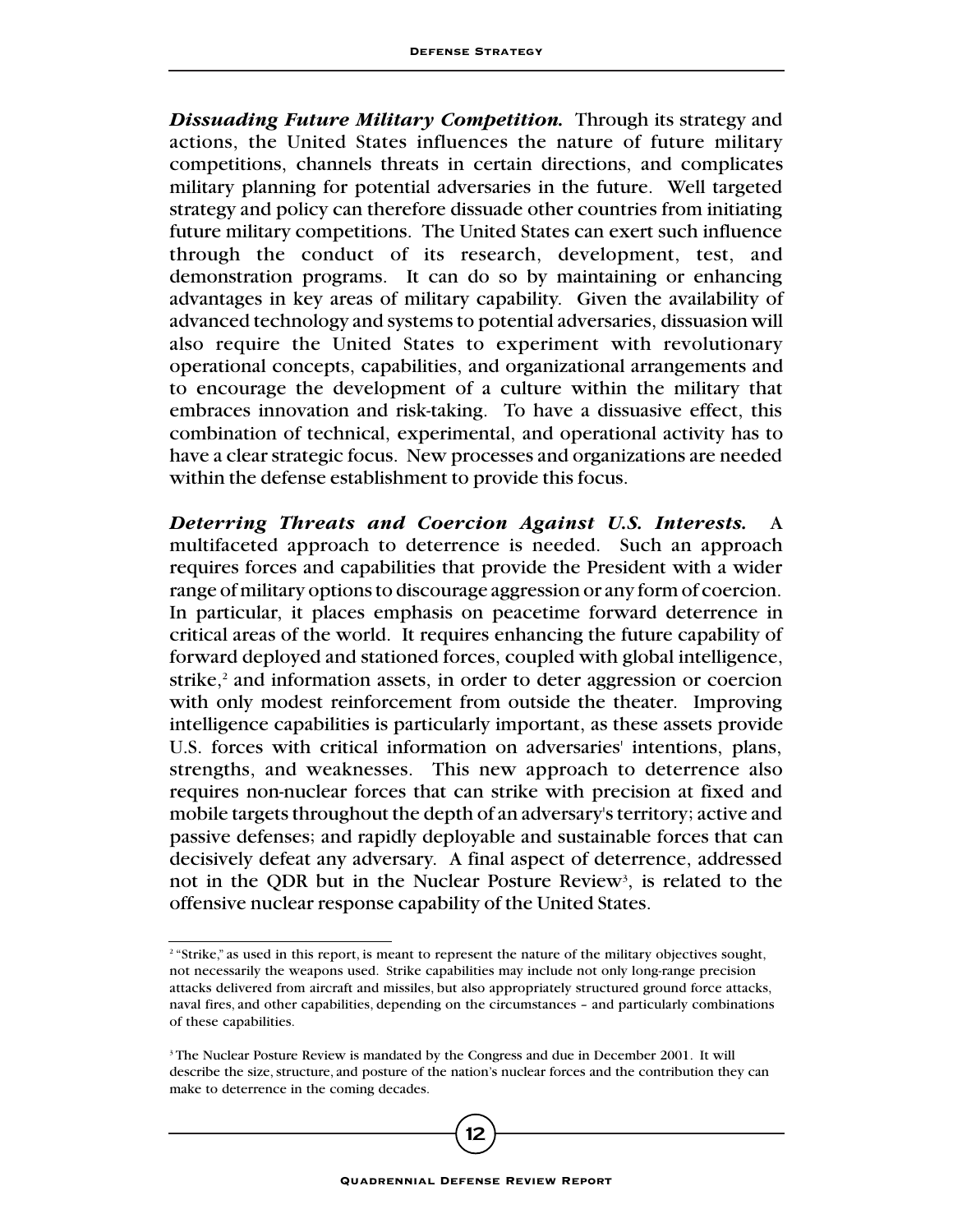*If Deterrence Fails, Decisively Defeat Any Adversary.* U.S. forces must maintain the capability to support treaty obligations and defeat the efforts of adversaries to impose their will on the United States, its allies, or friends. U.S. forces must maintain the capability at the direction of the President to impose the will of the United States and its coalition partners on any adversaries, including states or non-state entities. Such a decisive defeat could include changing the regime of an adversary state or occupation of foreign territory until U.S. strategic objectives are met.

#### *Strategic Tenets*

These defense policy goals are supported by an interconnected set of strategic tenets. It is only through careful attention and commitment to each of these tenets that the defense policy goals will be achieved. These tenets comprise the essence of U.S. defense strategy.

#### *Managing Risks*

The United States faces a world in which change occurs with everincreasing speed. New challenges are constantly emerging, while longstanding threats endure. DoD must prepare for future challenges over time, while meeting extant threats at any given time. This tension between preparations for the future and the demands of the present requires the United States to balance the risks associated with each. Because resources are always finite, hard choices must be made that take into account a wider range of risks than was necessary in the past. Some of these risks are familiar, such as the possibility of a major war. Other risks - such as the possibilities of mass casualty terrorism, cyber warfare, or CBRNE warfare - are less well understood. Through the QDR, the Department has developed a new defense strategy and an associated risk management framework, and is in the process of building new performance measures, both to better manage the risks the United States faces and to meet the defense policy goals.

#### *A Capabilities-Based Approach*

The new defense strategy is built around the concept of shifting to a "capabilities-based" approach to defense. That concept reflects the fact that the United States cannot know with confidence what nation, combination of nations, or non-state actor will pose threats to vital U.S. interests or those of U.S. allies and friends decades from now. It is

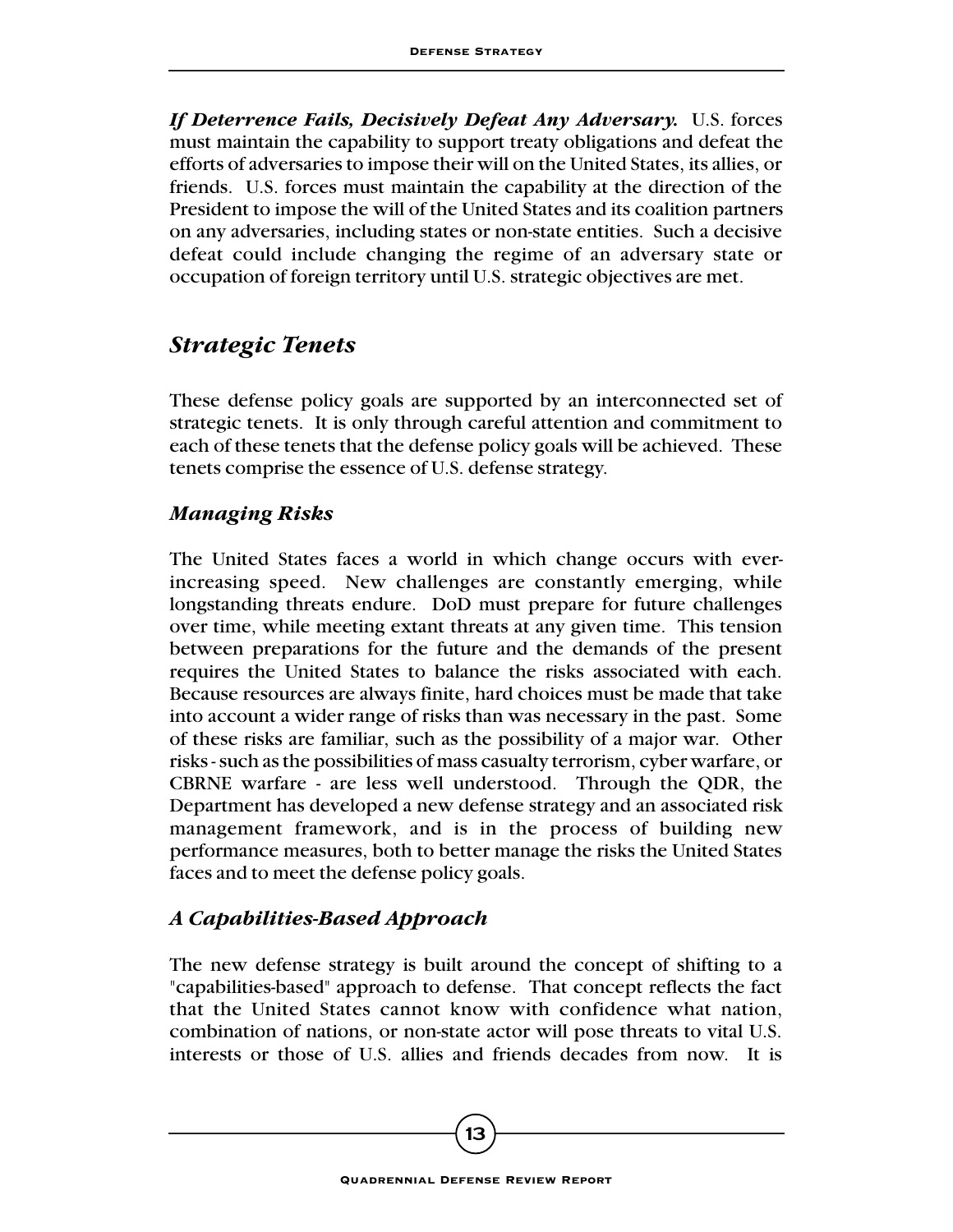possible, however, to anticipate the capabilities that an adversary might employ to coerce its neighbors, deter the United States from acting in defense of its allies and friends, or directly attack the United States or its deployed forces. A capabilities-based model - one that focuses more on how an adversary might fight than who the adversary might be and where a war might occur - broadens the strategic perspective. It requires identifying capabilities that U.S. military forces will need to deter and defeat adversaries who will rely on surprise, deception, and asymmetric warfare to achieve their objectives. Moving to a capabilities-based force also requires the United States to focus on emerging opportunities that certain capabilities, including advanced remote sensing, long-range precision strike, transformed maneuver and expeditionary forces and systems, to overcome anti-access and area denial threats, can confer on the U.S. military over time.

#### *Defending the United States and Projecting U.S. Military Power*

Defending the Nation from attack is the foundation of strategy. As the tragic September terror attacks demonstrate, potential adversaries will seek to threaten the centers of gravity of the United States, its allies, and its friends. As the U.S. military increased its ability to project power at longrange, adversaries have noted the relative vulnerability of the U.S. homeland. They are placing greater emphasis on the development of capabilities to threaten the United States directly in order to counter U.S. operational advantages with their own strategic effects. Therefore, the defense strategy restores the emphasis once placed on defending the United States and its land, sea, air, and space approaches. It is essential to safeguard the Nation's way of life, its political institutions, and the source of its capacity to project decisive military power overseas. In turn, the ability to project power at long ranges helps to deter threats to the United States and, when necessary, to disrupt, deny, or destroy hostile entities at a distance.

#### *Strengthening Alliances and Partnerships*

America's alliances and security relations give assurance to U.S. allies and friends and pause to U.S. foes. These relationships create a community of nations committed to common purposes. The defense strategy is premised on efforts to strengthen America's alliances and partnerships and to develop new forms of security cooperation. The American commitment to these security arrangements bolsters the security of U.S. allies and friends. Likewise, as witnessed in the wake of the terrorist

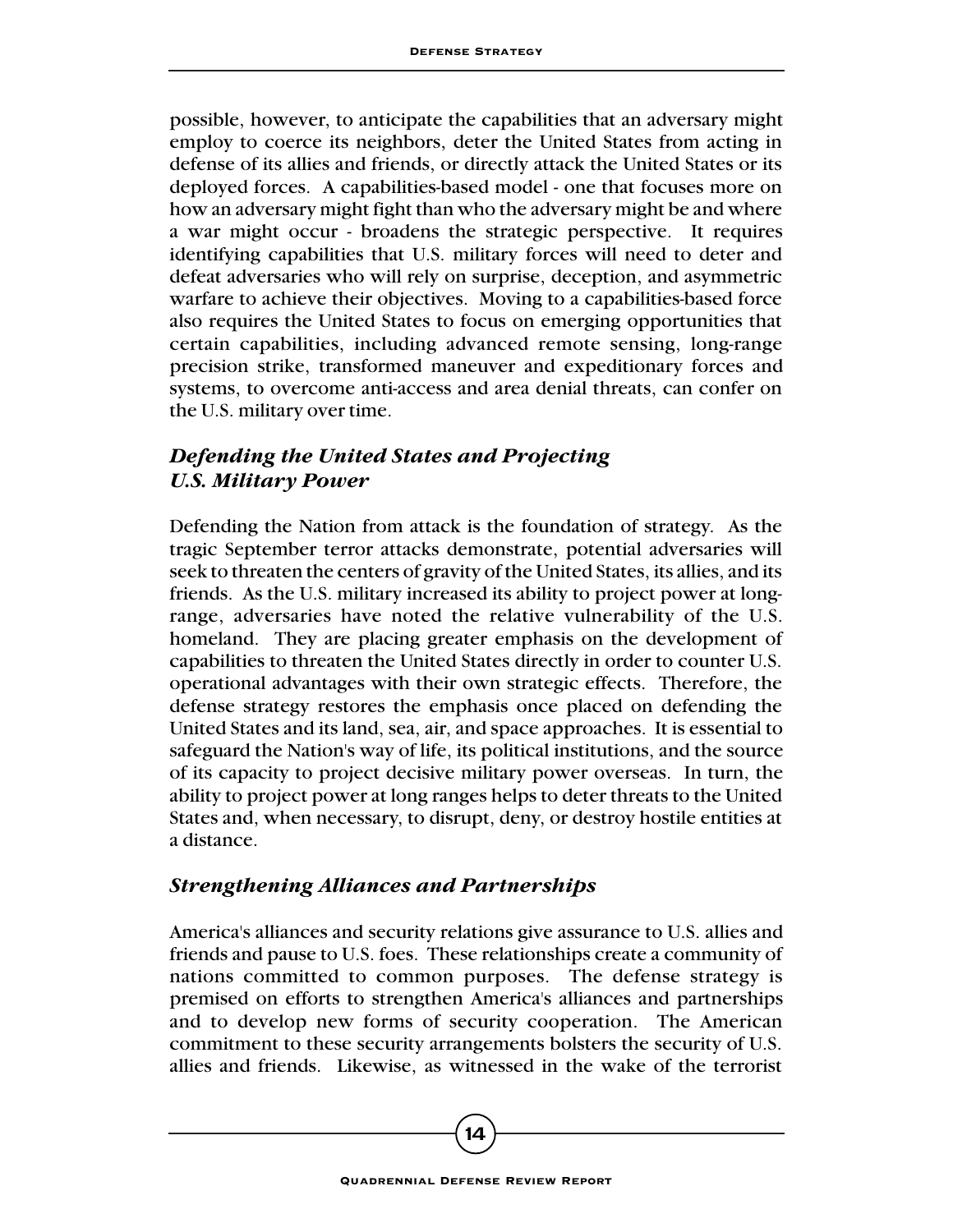attacks on the United States, NATO's invocation of Article V demonstrates the commitment of America's partners to collective defense, which bolsters the security of the United States. These mutually reinforcing security relationships underpin the political stability on which the prosperity of civilized nations is built. And these arrangements are based on the recognition that a nation can be safe at home only if it is willing and able to contribute to effective security partnerships abroad.

The need to strengthen alliances and partnerships has specific military implications. It requires that U.S. forces train and operate with allies and friends in peacetime as they would operate in war. This includes enhancing interoperability and peacetime preparations for coalition operations, as well as increasing allied participation in activities such as joint and combined training and experimentation.

#### *Maintaining Favorable Regional Balances*

The defense strategy also places emphasis on maintaining favorable military balances in critical geographic areas. By maintaining such balances, the United States can secure peace, extend freedom, and assure its allies and friends. It can create high costs on a decision by potential adversaries to pursue dangerous forms of military competition. Finally, it may convince potential adversaries that the benefits of hostile acts against the interests of the United States are far outweighed by their costs and consequences.

#### *Developing a Broad Portfolio of Military Capabilities*

Creating substantial margins of advantage across key functional areas of military competition (e.g., power projection, space, and information) will require developing and sustaining a portfolio of key military capabilities to prevail over current challenges and to hedge against and dissuade future threats. Building upon the current superiority of U.S. conventional forces, this portfolio will include capabilities for conducting information operations, ensuring U.S. access to distant theaters, defending against threats to the United States and allied territory, and protecting U.S. assets in space. It will also require exploiting U.S. advantages in superior technological innovation; its unmatched space and intelligence capabilities; its sophisticated military training; and its ability to integrate highly distributed military forces in synergistic combinations for highly complex joint military operations.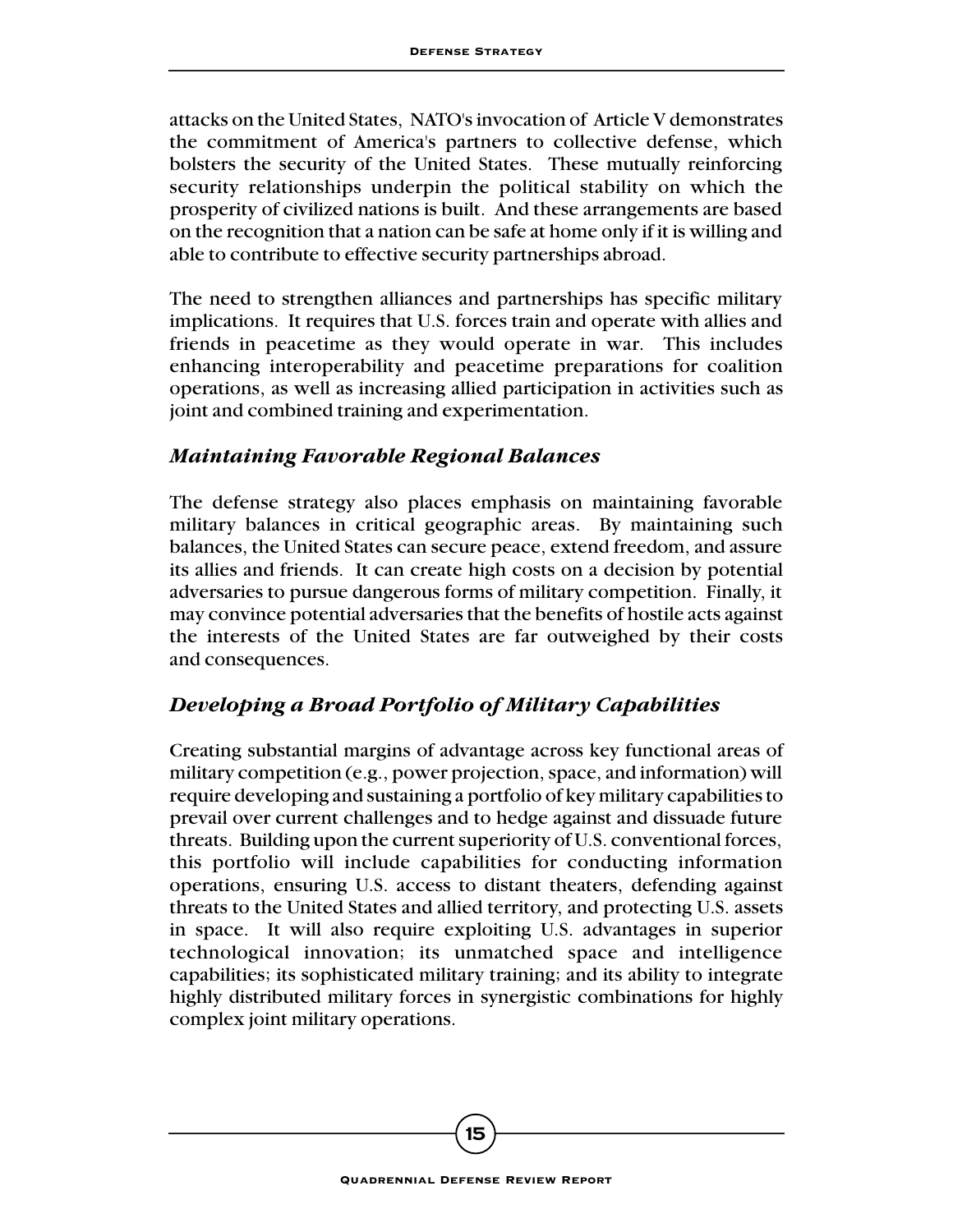#### *Transforming Defense*

Finally, the defense strategy calls for the transformation of the U.S. military and Defense establishment over time. Transformation is at the heart of this new strategic approach. The Department's leadership recognizes that continuing "business as usual" within the Department is not a viable option given the new strategic era and the internal and external challenges facing the U.S. military. Without change, the current defense program will only become more expensive to maintain over time, and it will forfeit many of the opportunities available to the United States today. Without transformation, the U.S. military will not be prepared to meet emerging challenges. At the same time, it would be imprudent to transform the entire force all at once. A balance must be struck between the need to meet current threats while transforming the force over time. Therefore, the Department is committed to undertaking a sustained process of transformation - based on clear goals - and strengthening the spirit of innovation in its people, while remaining prepared to deal with extant threats.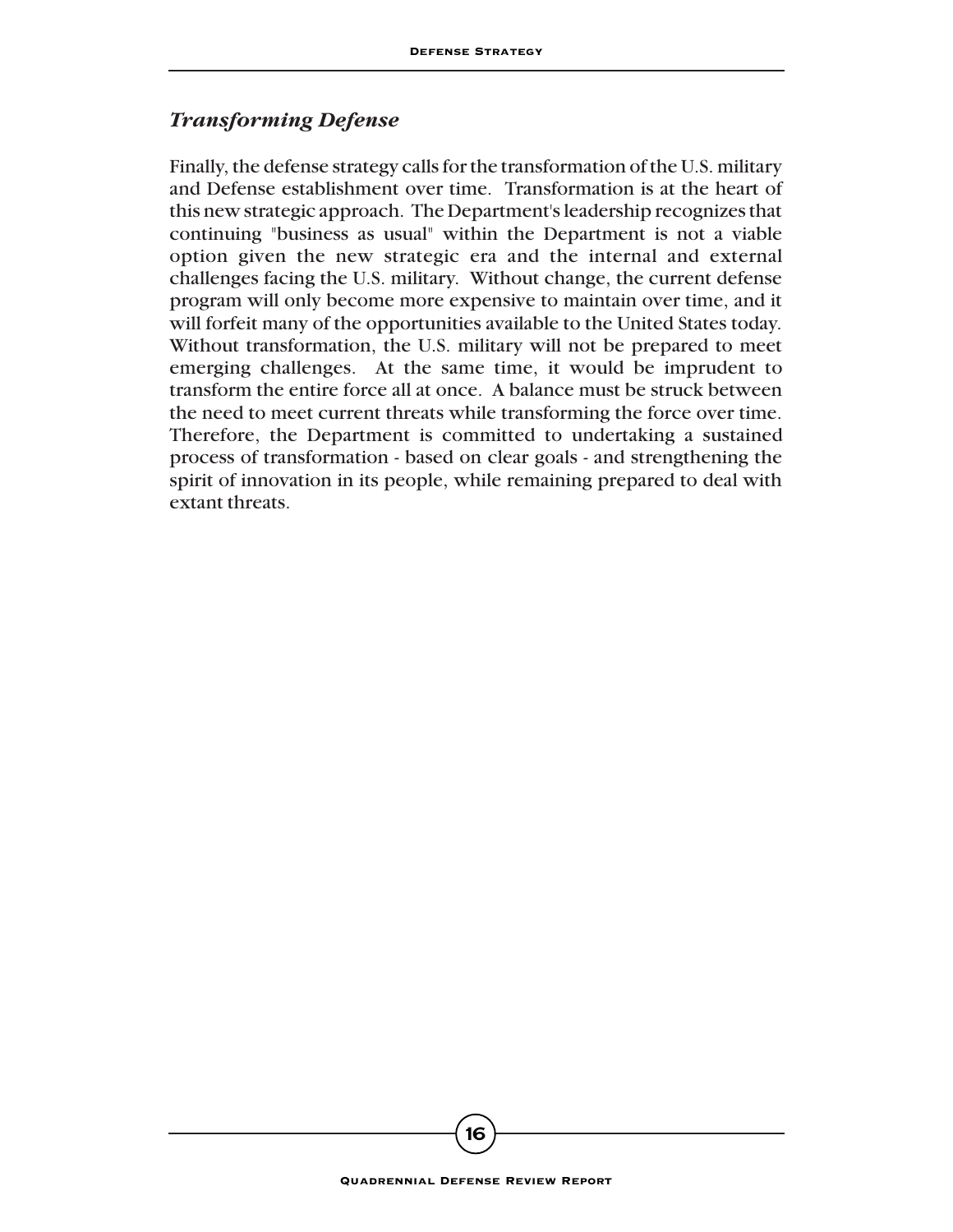# III. Paradigm Shift in Force **PLANNING**

The DoD civilian and military leadership approached the force<br>planning task acutely aware of the need to provide over time a richer<br>set of military options across the operational spectrum than is<br>available today and to ens planning task acutely aware of the need to provide over time a richer set of military options across the operational spectrum than is available today and to ensure that U.S. forces have the means to adapt in time to surprise. The new force-sizing construct specifically shapes forces to:

- Defend the United States:
- Deter aggression and coercion forward in critical regions;
- Swiftly defeat aggression in overlapping major conflicts while preserving for the President the option to call for a decisive victory in one of those conflicts - including the possibility of regime change or occupation; and
- Conduct a limited number of smaller-scale contingency operations.

In doing so, DoD will maintain sufficient force generation capability and a strategic reserve to mitigate risks. This new construct - which supports the defense strategy - has four underlying elements.

First, it places new emphasis on the unique operational demands associated with the defense of the United States and restores the defense of the United States as the Department's primary mission.

Second, the approach shifts the focus of U.S. force planning from optimizing for conflicts in two particular regions - Northeast and Southwest Asia - to building a portfolio of capabilities that is robust across the spectrum of possible force requirements, both functional and geographical. This approach to planning responds to the capabilitiesbased strategy outlined above. It focuses more on how an adversary might fight than on who the adversary might be and where a war might occur. The shift is intended to refocus planners on the growing range of capabilities that adversaries might possess or could develop. It will require planners to define the military objectives associated with defeating aggression or coercion in a variety of potential scenarios in addition to conventional cross-border invasions. It calls for identifying,

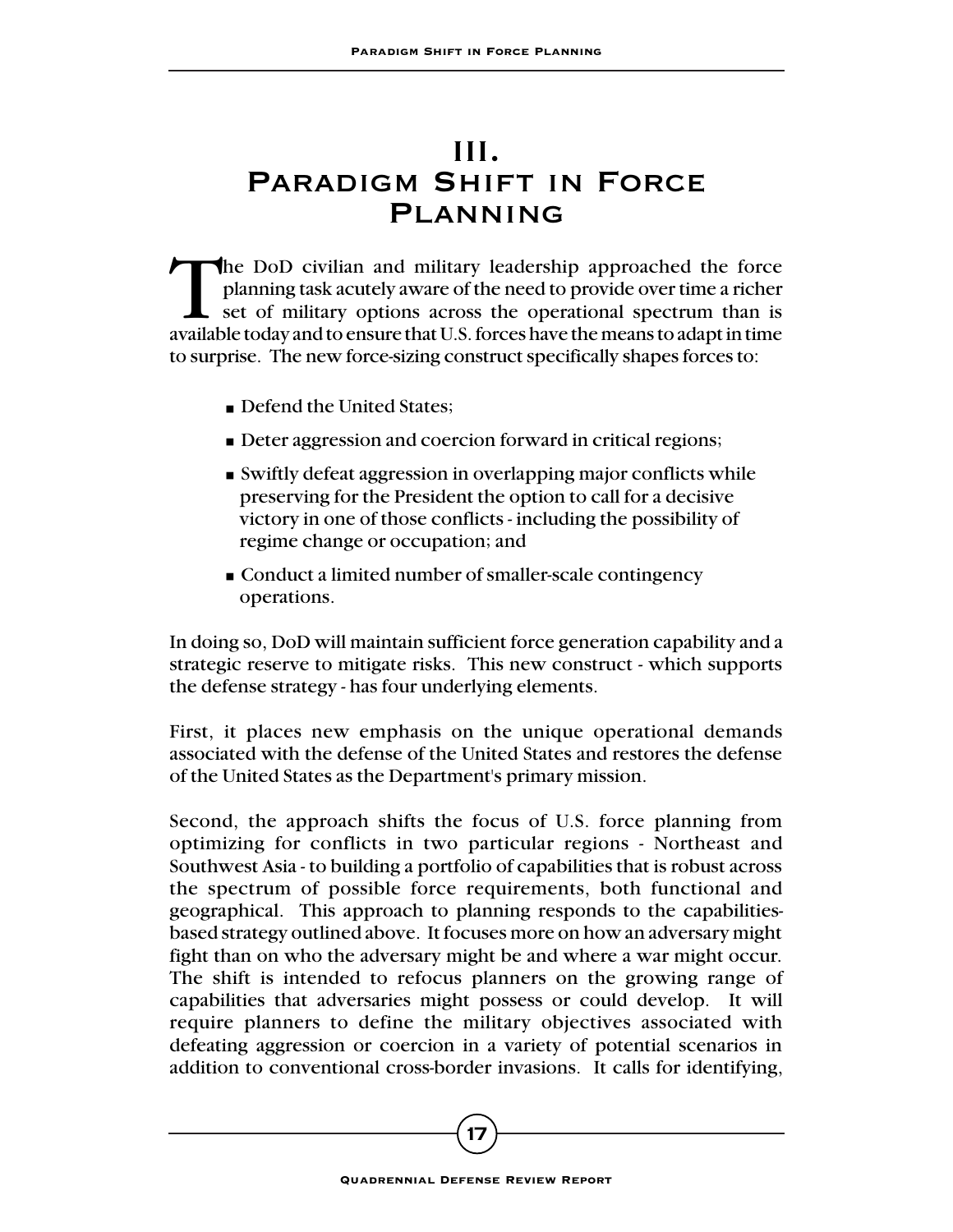developing, and fielding capabilities that, for a given level of forces, would accomplish each mission at an acceptable level of risk as established by the National Command Authorities.

Third, the new construct serves as a bridge from today's force, developed around the threat-based, two-MTW construct, to a future, transformed force. The United States will continue to meet its commitments around the world, including in Southwest and Northeast Asia, by maintaining the ability to defeat aggression in two critical areas in overlapping timeframes. The United States is not abandoning planning for two conflicts to plan for fewer than two. On the contrary, DoD is changing the concept altogether by planning for victory across the spectrum of possible conflict.

Fourth, the new construct for the first time takes into account the number and nature of the tasks actually assigned to the Armed Forces. Unlike previous force-sizing constructs, the new construct explicitly calls for the force to be sized for defending the homeland, forward deterrence, warfighting missions, and the conduct of smaller-scale contingency operations. As a result, the construct should better account for force requirements driven by forward presence and rotational issues. It will also better address requirements for low-density/high-demand (LD/HD) assets, enabling forces (e.g., transport aircraft), and active and reserve force-mix issues.

## *Defend the United States*

The highest priority of the U.S. military is to defend the Nation from all enemies. The United States will maintain sufficient military forces to protect the U.S. domestic population, its territory, and its critical defenserelated infrastructure against attacks emanating from outside U.S. borders, as appropriate under U.S. law. U.S. forces will provide strategic deterrence and air and missile defense and uphold U.S. commitments under NORAD. In addition, DoD components have the responsibility, as specified in U.S. law, to support U.S. civil authorities as directed in managing the consequences of natural and man-made disasters and CBRNE-related events on U.S. territory. Finally, the U.S. military will be prepared to respond in a decisive manner to acts of international terrorism committed on U.S. territory or the territory of an ally.

Ensuring the safety of America's citizens at home can only be achieved through effective cooperation among the many federal departments and agencies and state and local governments that have homeland security

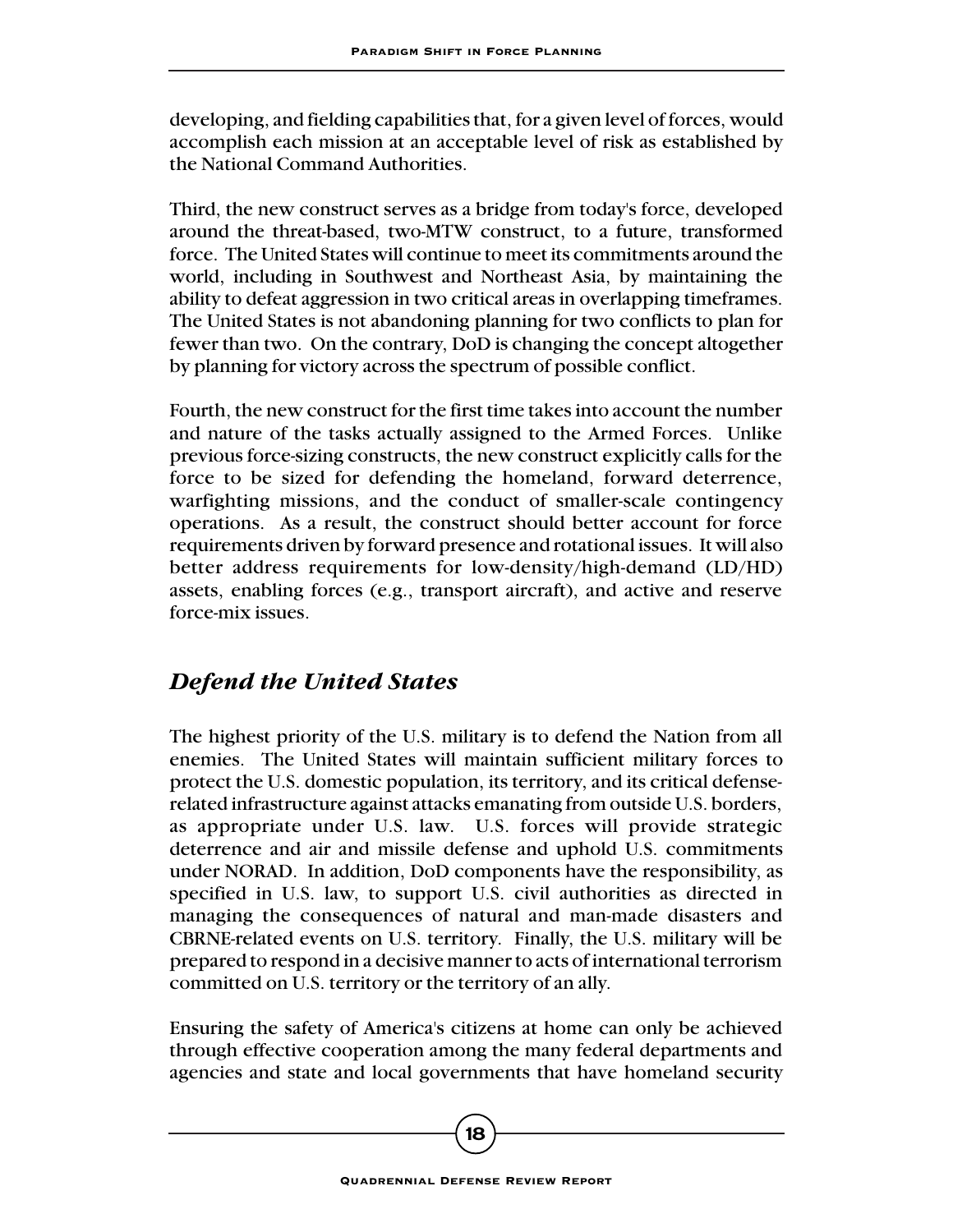responsibilities. It is clear that the roles, missions, and responsibilities of the many organizations and agencies involved in national preparedness must be clearly delineated through an integrated interagency process. The Office of Homeland Security, which is responsible for overseeing and coordinating a comprehensive national strategy to safeguard the United States against terrorism and respond to any attacks that may come, will lead this important process.

Those who respond first to any incident will likely be those closest to the event - local law enforcement and emergency response personnel. It was clear from the diverse set of agencies involved in responding to the September 11, 2001 terror attacks on the World Trade Center and the Pentagon that the Department of Defense does not and cannot have the sole responsibility for homeland security. DoD must institutionalize definitions of homeland security, homeland defense, and civil support and address command relationships and responsibilities within the Defense Department. This will allow the Defense Department to identify and assign homeland security roles and missions as well as examine resource implications. DoD must be committed to working through an integrated inter-agency process, which in turn will provide the means to determine force requirements and necessary resources to meet our homeland security requirements. DoD must bolster its ability to work with the organizations involved in homeland security to prevent, protect against, and respond to threats to the territorial United States. In particular, the Defense Department will place new emphasis upon counter terrorism training across federal, state, and local first responders, drawing on the capabilities of the Reserve and National Guard.

Preparing forces for homeland security may require changes in force structure and organization. For example, in conjunction with the ongoing review of national preparedness requirements undertaken by the Vice President, DoD will continue to examine the roles and responsibilities of its Active and Reserve forces to ensure they are properly organized, trained, equipped, and postured to provide for the effective defense of the United States. It is clear that U.S. forces, including the United States Coast Guard, require more effective means, methods, and organizations to perform these missions. As part of this examination, DoD will review the establishment of a new unified combatant commander to help address complex inter-agency issues and provide a single military commander to focus military support.

Defending the United States, which is the critical base of operations for U.S. defense activities worldwide, will be a crucial element of DoD's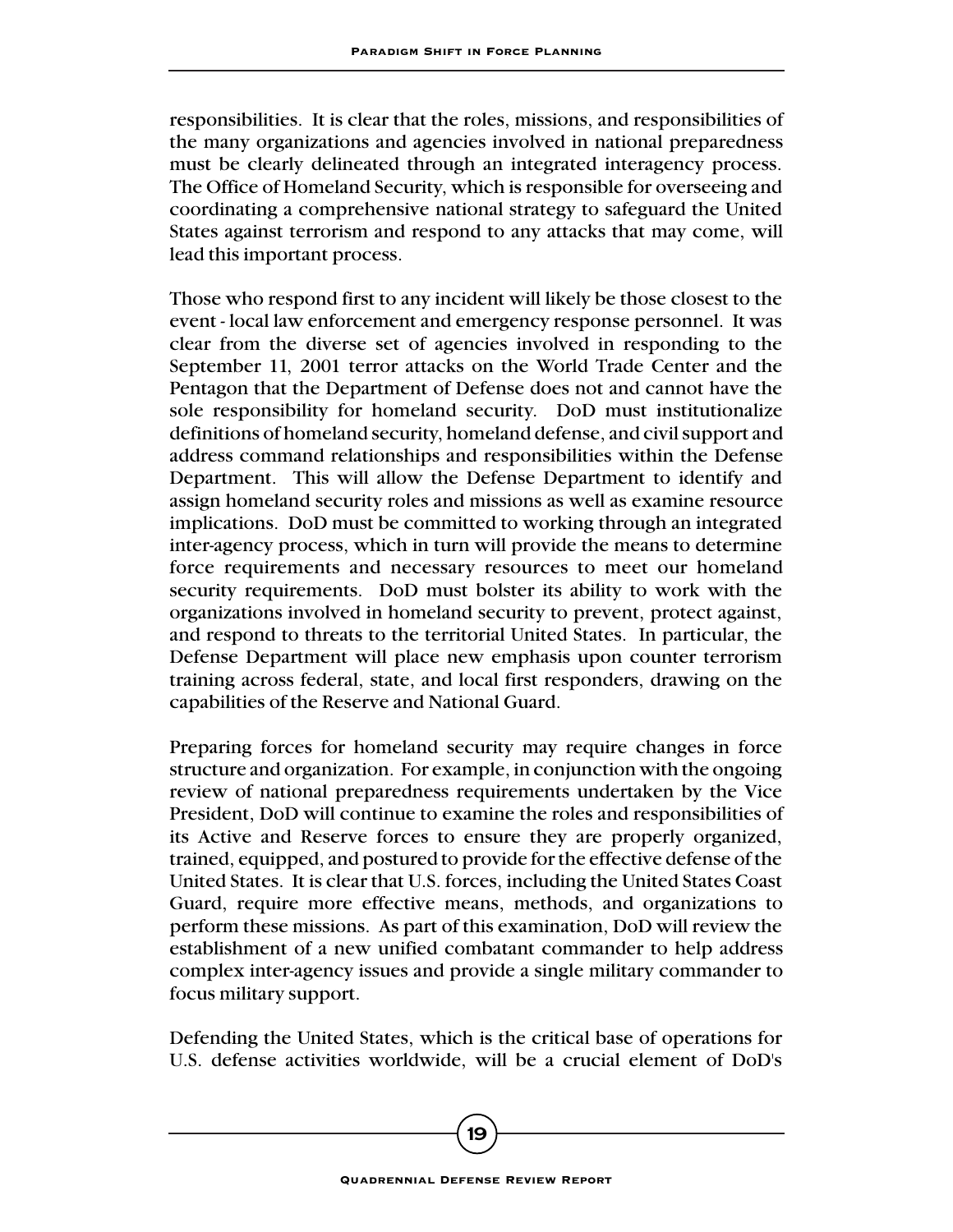transformation efforts. Integration of protection mechanisms (e.g., counterintelligence, security, infrastructure protection, and information assurance) will be a key component. In particular, the United States must enhance its capabilities to protect its critical infrastructure, especially infrastructure that supports oil and gas transportation and storage, information and communications, banking and finance, electrical power, transportation, water supply, emergency, and government services.

#### *Deter Forward*

As a global power, the United States has important geopolitical interests around the world.

DoD's new planning construct calls for maintaining *regionally tailored forces* forward stationed and deployed in Europe, Northeast Asia, the East Asian littoral, and the Middle East/Southwest Asia to assure allies and friends, counter coercion, and deter aggression against the United States, its forces, allies, and friends.

As this strategy and force planning approach are implemented, the United States will strengthen its forward deterrent posture. Over time, U.S. forces will be tailored increasingly to maintain favorable regional balances in concert with U.S. allies and friends with the aim of swiftly defeating attacks with only modest reinforcement and, where necessary, assuring access for follow-on forces. A key objective of U.S. transformation efforts over time will be to increase the capability of its forward forces, thereby improving their deterrent effect and possibly allowing for reallocation of forces now dedicated to reinforcement to other missions.

Security cooperation will serve as an important means for linking DoD's strategic direction with those of its allies and friends. DoD will focus its peacetime overseas activities on security cooperation to help create favorable balances of military power in critical areas of the world and to deter aggression and coercion. A particular aim of DoD's security cooperation efforts will be to ensure access, interoperability, and intelligence cooperation, while expanding the range of pre-conflict options available to counter coercive threats, deter aggression, or favorably prosecute war on U.S. terms.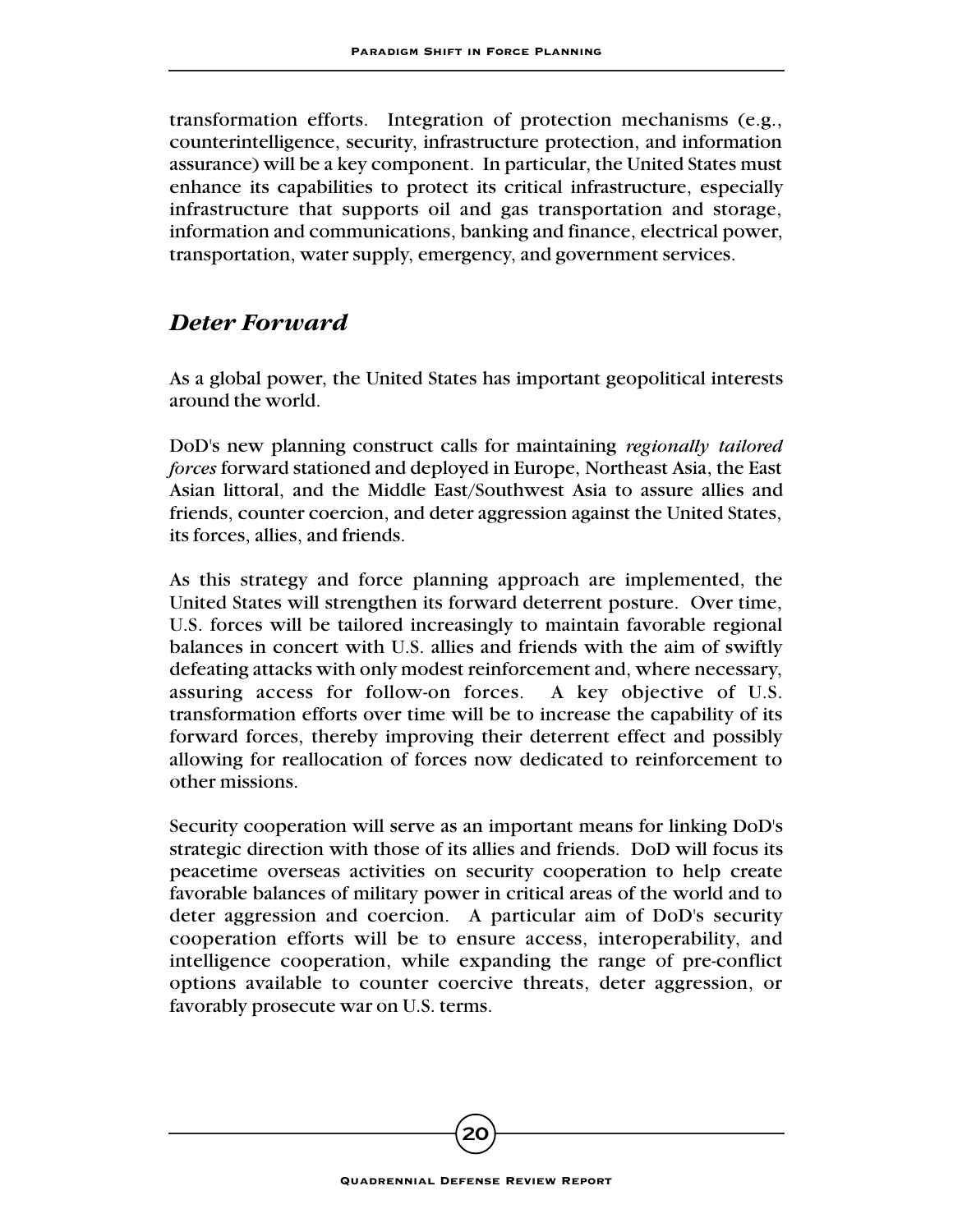### *Major Combat Operations*

U.S. forces will remain capable of undertaking major combat operations on a global basis and will train to be effective across a wide range of combat conditions and geographic settings. The focus will be on the ability to act quickly when challenged and to win decisively at a time and place and in the manner of the President's choosing.

For planning purposes, U.S. forces will remain capable of swiftly defeating attacks against U.S. allies and friends in any two theaters of operation in overlapping timeframes. Combat operations will be structured to eliminate enemy offensive capability across the depth of its territory, restore favorable military conditions in the region, and create acceptable political conditions for the cessation of hostilities. In addition, U.S. forces will degrade an aggressor's ability to coerce others through conventional or asymmetric means, including CBRNE weapons. U.S. forces will fight from a forward deterrent posture with immediately employable forces, including long-range precision strike capabilities from within and beyond the theater, and rapidly deployable maneuver capabilities.

At the direction of the President, U.S. forces will be capable of decisively defeating an adversary in one of the two theaters in which U.S. forces are conducting major combat operations by imposing America's will and removing any future threat it could pose. This capability will include the ability to occupy territory or set the conditions for a regime change if so directed.

## *Smaller-Scale Contingencies*

The new planning approach requires the United States to maintain and prepare its forces for smaller-scale contingency operations in peacetime, preferably in concert with allies and friends. This approach recognizes that such contingencies could vary in duration, frequency, intensity, and the number of personnel required. DoD will explicitly plan to provide a rotational base - a larger base of forces from which to provide forwarddeployed forces - to support long-standing contingency commitments in the critical areas of interest. These long-standing commitments will, in effect, become part of the U.S. forward deterrent posture.

Moreover, DoD will ensure that it has sufficient numbers of specialized forces and capabilities to ensure that it does not overstress elements of the force when it is involved in smaller-scale contingency operations.

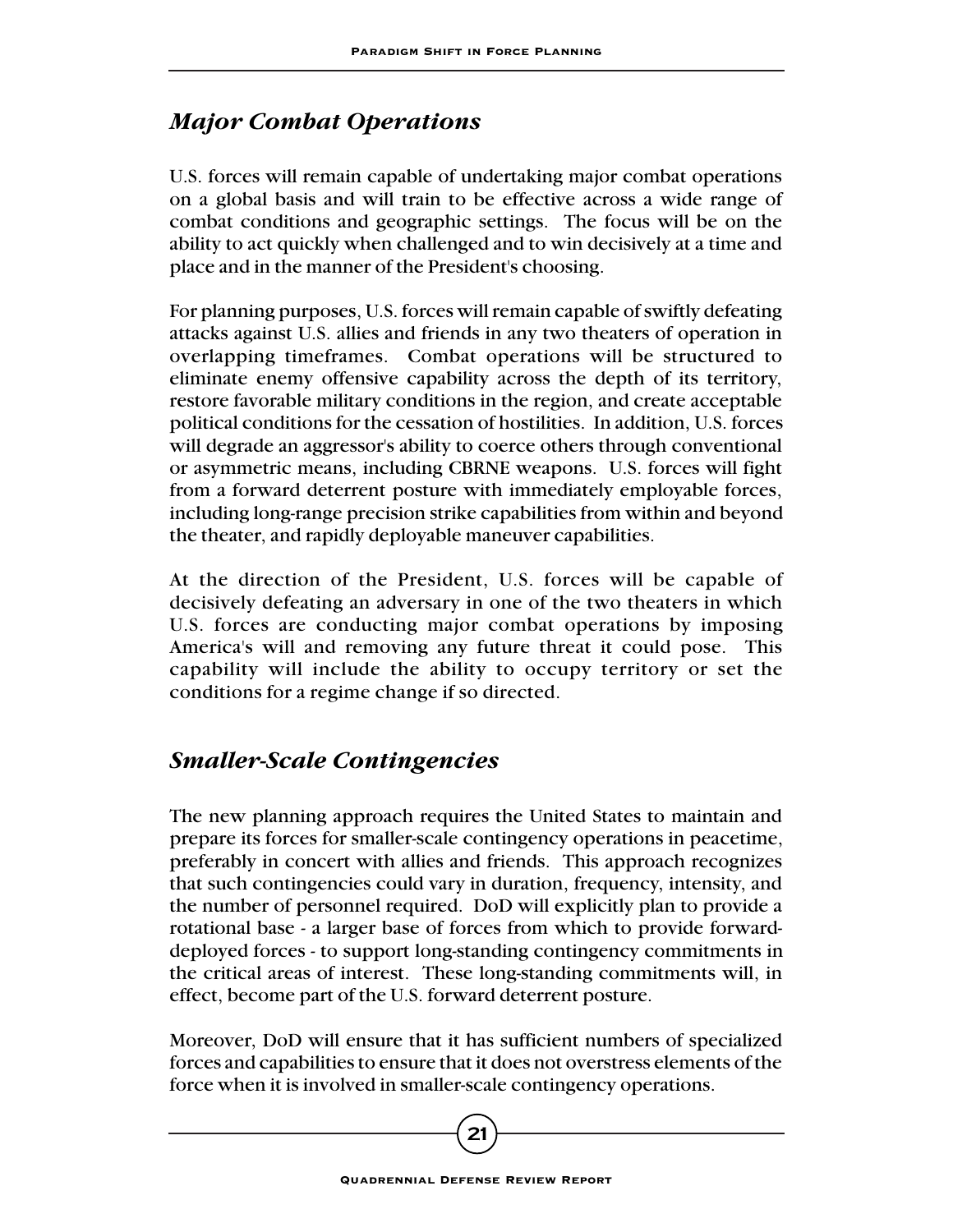#### *Current Forces*

Today's force structure - both Active and Reserve components - is the baseline from which the Department will develop a transformed force for the future. The current force structure, shown in the table below, was assessed across several combinations of scenarios on the basis of the new defense strategy and force sizing construct, and the capabilities of this force were judged as presenting moderate operational risk, although certain combinations of warfighting and smaller-scale contingency scenarios present high risk.

#### *Army*

| Divisions (Active/National Guard) $\ldots \ldots \ldots \ldots \ldots \ldots \ldots 10/8$   |  |
|---------------------------------------------------------------------------------------------|--|
| Active Armored Cavalry/Light Cavalry Regiments 1/1                                          |  |
| Enhanced Separate Brigades (National Guard) 15                                              |  |
| Navy                                                                                        |  |
|                                                                                             |  |
|                                                                                             |  |
|                                                                                             |  |
|                                                                                             |  |
|                                                                                             |  |
| Air Force                                                                                   |  |
|                                                                                             |  |
|                                                                                             |  |
|                                                                                             |  |
| Bombers (Combat-Coded) 112                                                                  |  |
| <b>Marine Corps (3 Marine Expeditionary Forces)</b>                                         |  |
|                                                                                             |  |
| Air Wings (Active/Reserve) $\ldots \ldots \ldots \ldots \ldots \ldots \ldots \ldots \ldots$ |  |
| Force Service Support Groups (Active/Reserve) 3/1                                           |  |
|                                                                                             |  |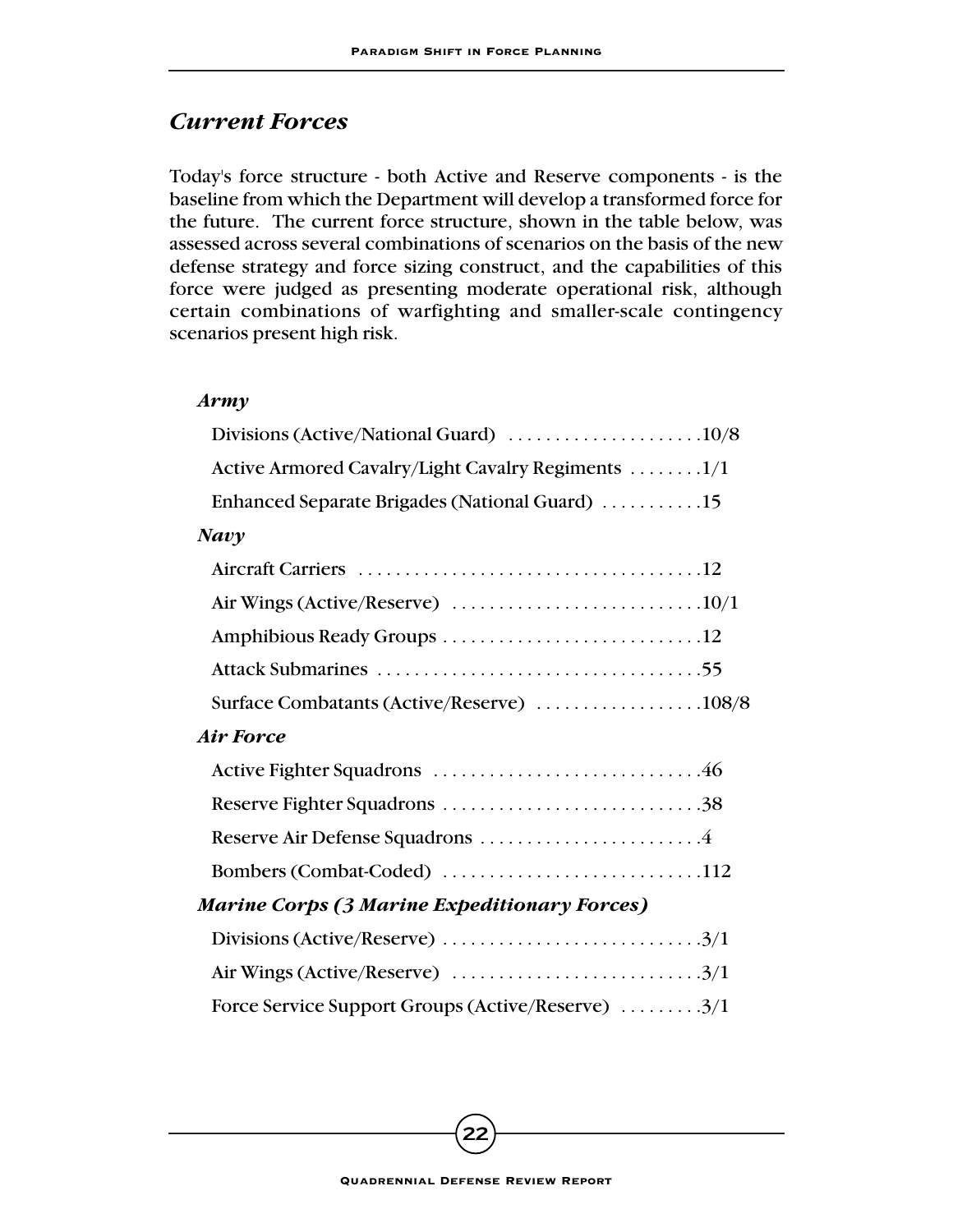Just as U.S. forces have transformed in the past, the process of fundamental transformation to sustain U.S. military advantages, meet critical operational goals, and dominate future military competitions has begun.

The Department of Defense has embarked on an ambitious transformation of U.S. military forces to meet such challenges. As this transformation effort matures - and as it produces significantly higher output of military value from each element of the force - DoD will explore additional opportunities to restructure and reorganize the Armed Forces.

To support this strategy, DoD will continue to rely on Reserve Component forces. To ensure the appropriate use of the Reserve Components, DoD will undertake a comprehensive review of the Active and Reserve mix, organization, priority missions, and associated resources. This review will build on recent assessments of Reserve Component issues that highlighted emerging roles for the Reserve Components in the defense of the United States, in smaller-scale contingencies, and in major combat operations.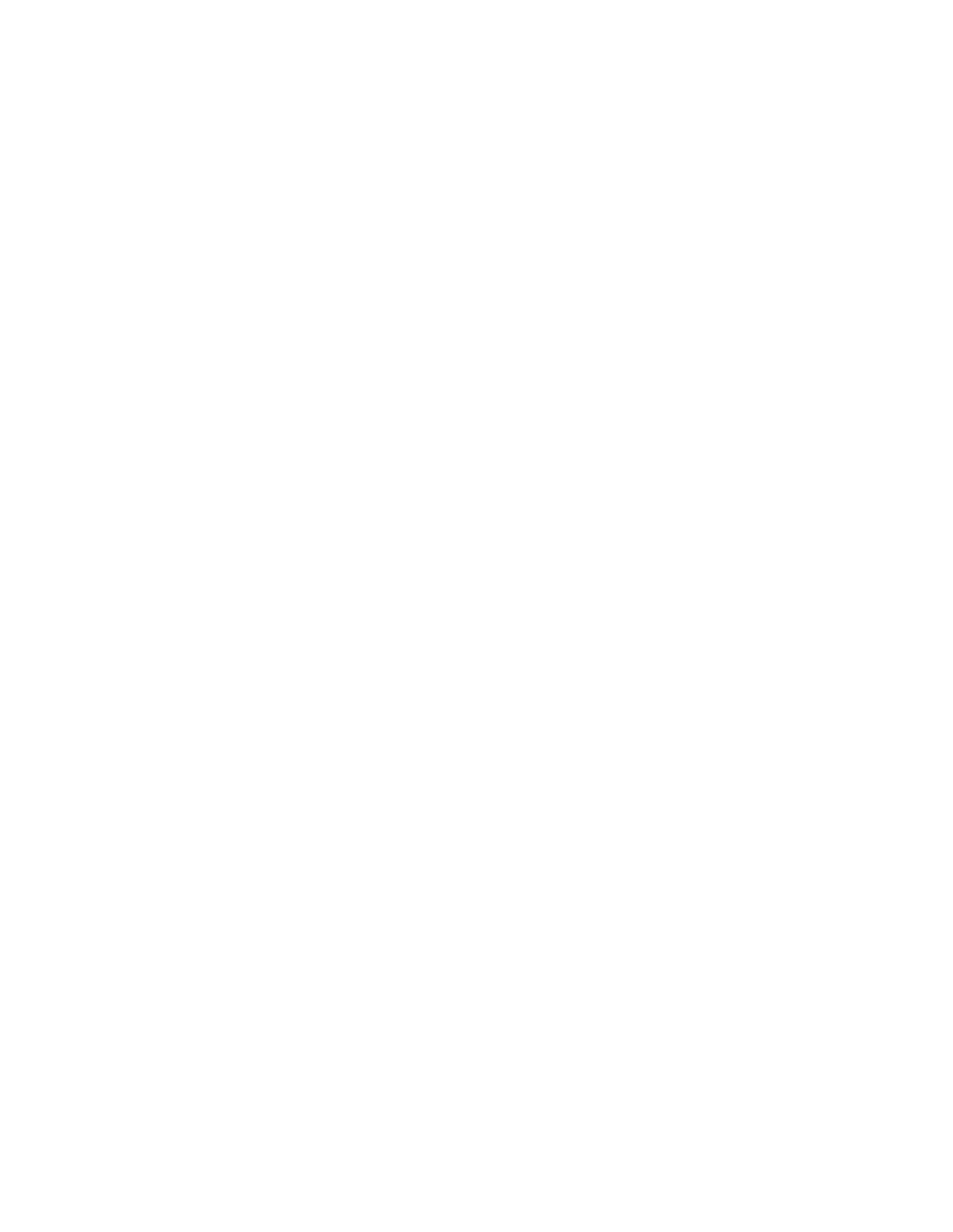## IV.

# Reorienting the U.S. Military Global Posture

Using the latter half of the 20th century, the United States<br>developed a global system of overseas military bases primarily to<br>contain aggression by the Soviet Union. U.S. overseas presence<br>aligned closely with U.S. intere developed a global system of overseas military bases primarily to contain aggression by the Soviet Union. U.S. overseas presence aligned closely with U.S. interests and likely threats to those interests. However, this overseas presence posture, concentrated in Western Europe and Northeast Asia, is inadequate for the new strategic environment, in which U.S. interests are global and potential threats in other areas of the world are emerging.

A reorientation of the posture must take account of new challenges, particularly anti-access and area-denial threats. New combinations of immediately employable forward stationed and deployed forces; globally available reconnaissance, strike, and command and control assets; information operations capabilities; and rapidly deployable, highly lethal and sustainable forces that may come from outside a theater of operations have the potential to be a significant force multiplier for forward stationed forces, including forcible entry forces. One of the goals of reorienting the global posture is to render forward forces capable of swiftly defeating an adversary's military and political objectives with only modest reinforcement. Decisively defeating an adversary would likely require substantial reinforcement even after transformation.

Transforming the U.S. global military posture begins with the development of new ways to deter conflict. Deterrence in the future will continue to depend heavily upon the capability resident in forward stationed and forward deployed combat and expeditionary forces, including forcible entry forces, along with the rapidly employable capabilities that the U.S. military possess throughout the globe. U.S. forces must possess a wide range of offensive and defensive capabilities that can achieve strategic and operational objectives in the face of determined adversaries, to include those armed with asymmetric weapons of war. DoD will pursue new deterrence tools that not only hold at risk an adversary's military forces and other valued assets, but also extend greater protection to allies and friends in crisis through capabilities such as missile defenses, defensive information operations, and counter-terrorist operations.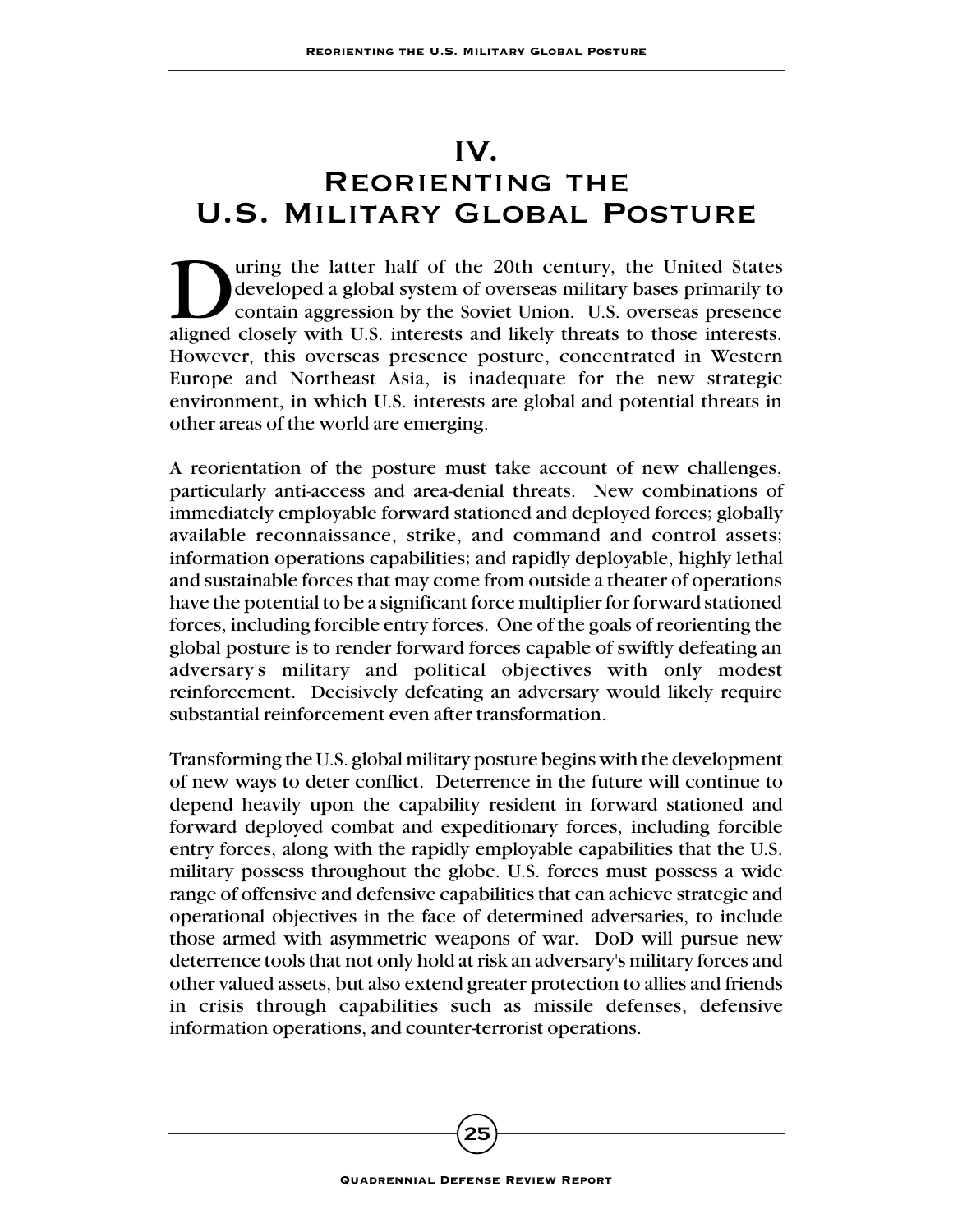Capabilities and forces located in the continental United States and in space are a critical element of this new global posture. Long-range strike aircraft and special operations forces provide an immediately employable supplement to forward forces to achieve a deterrent effect in peacetime. New forms of deterrence, emphasizing the strategic and operational effects that U.S. capabilities can impose upon an adversary, can incorporate globally distributed capabilities and forces to rapidly strike with precision mobile and fixed targets at various distances.

One of the goals of reorienting the global posture is to render forward forces capable of swiftly defeating an adversary's military and political objectives with only modest reinforcement. Key requirements for this reorientation include new combinations of immediately employable forward stationed and deployed forces; expeditionary and forcible entry capabilities; globally available reconnaissance, strike, and command and control assets; information operations; special operations forces; and rapidly deployable, highly lethal and sustainable forces that may come from outside a theater of operations. Decisively defeating an adversary will require substantial reinforcement even after transformation.

Based on changes in the international security environment, DoD's new strategic approach, and this transformed concept of deterrence, the U.S. global military posture will be reoriented to:

- Develop a basing system that provides greater flexibility for U.S. forces in critical areas of the world, placing emphasis on additional bases and stations beyond Western Europe and Northeast Asia.
- Provide temporary access to facilities in foreign countries that enable U.S. forces to conduct training and exercises in the absence of permanent ranges and bases.
- Redistribute forces and equipment based on regional deterrence requirements.
- Provide sufficient mobility, including airlift, sealift, prepositioning, basing infrastructure, alternative points of debarkation, and new logistical concepts of operations, to conduct expeditionary operations in distant theaters against adversaries armed with weapons of mass destruction and other means to deny access to U.S. forces.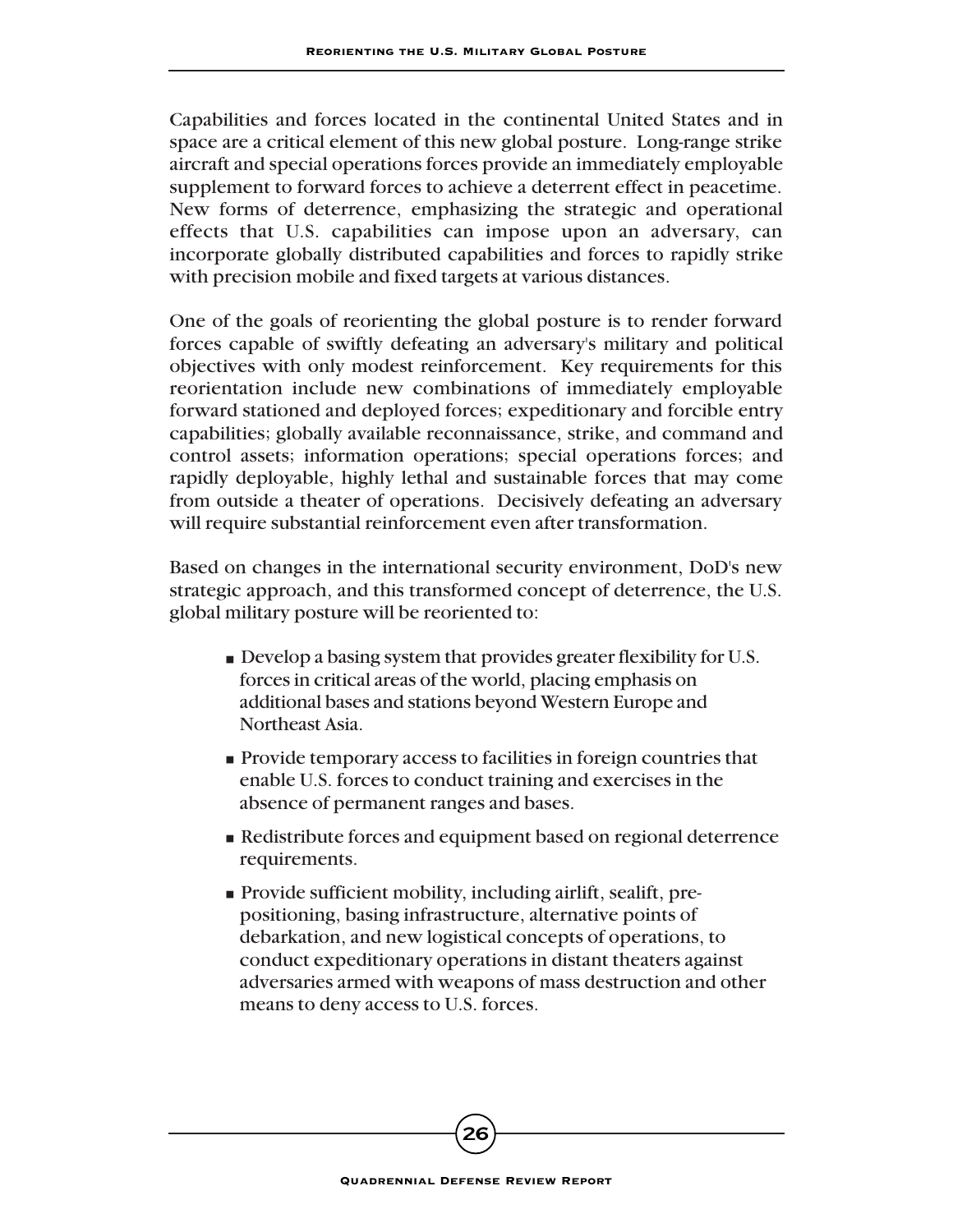Accordingly, the Department has made the following decisions:

- The Secretary of the Army will accelerate the introduction of forward-stationed Interim Brigade Combat Teams (IBCTs) to strengthen deterrence and improve U.S. strategic responsiveness on a global basis. In consultation with its European Allies, the United States envisages that an IBCT should be stationed in the European area by 2007. In addition, the Secretary of the Army will explore options for enhancing ground force capabilities in the Arabian Gulf.
- The Secretary of the Navy will increase aircraft carrier battlegroup presence in the Western Pacific and will explore options for homeporting an additional three to four surface combatants, and guided cruise missile submarines (SSGNs), in that area.
- The Secretary of the Air Force will develop plans to increase contingency basing in the Pacific and Indian Oceans, as well as in the Arabian Gulf. The Secretary of the Air Force will ensure sufficient en route infrastructure for refueling and logistics to support operations in the Arabian Gulf or Western Pacific areas.
- The Secretary of the Navy will develop new concepts of maritime pre-positioning, high-speed sealift, and new amphibious capabilities for the Marine Corps. The Secretary of the Navy will develop options to shift some of the Marine Corps' afloat pre-positioned equipment from the Mediterranean toward the Indian Ocean and Arabian Gulf to be more responsive to contingencies in the Middle East. In consultation with U.S. allies and friends, the Secretary of the Navy will explore the feasibility of conducting training for littoral warfare in the Western Pacific for the Marine Corps.
- DoD will also recommend changes in the worldwide alignment of special operations forces assets to account for new regional emphases in the defense strategy.
- The United States will maintain its critical bases in Western Europe and Northeast Asia, which may also serve the additional role of hubs for power projection in future contingencies in other areas of the world.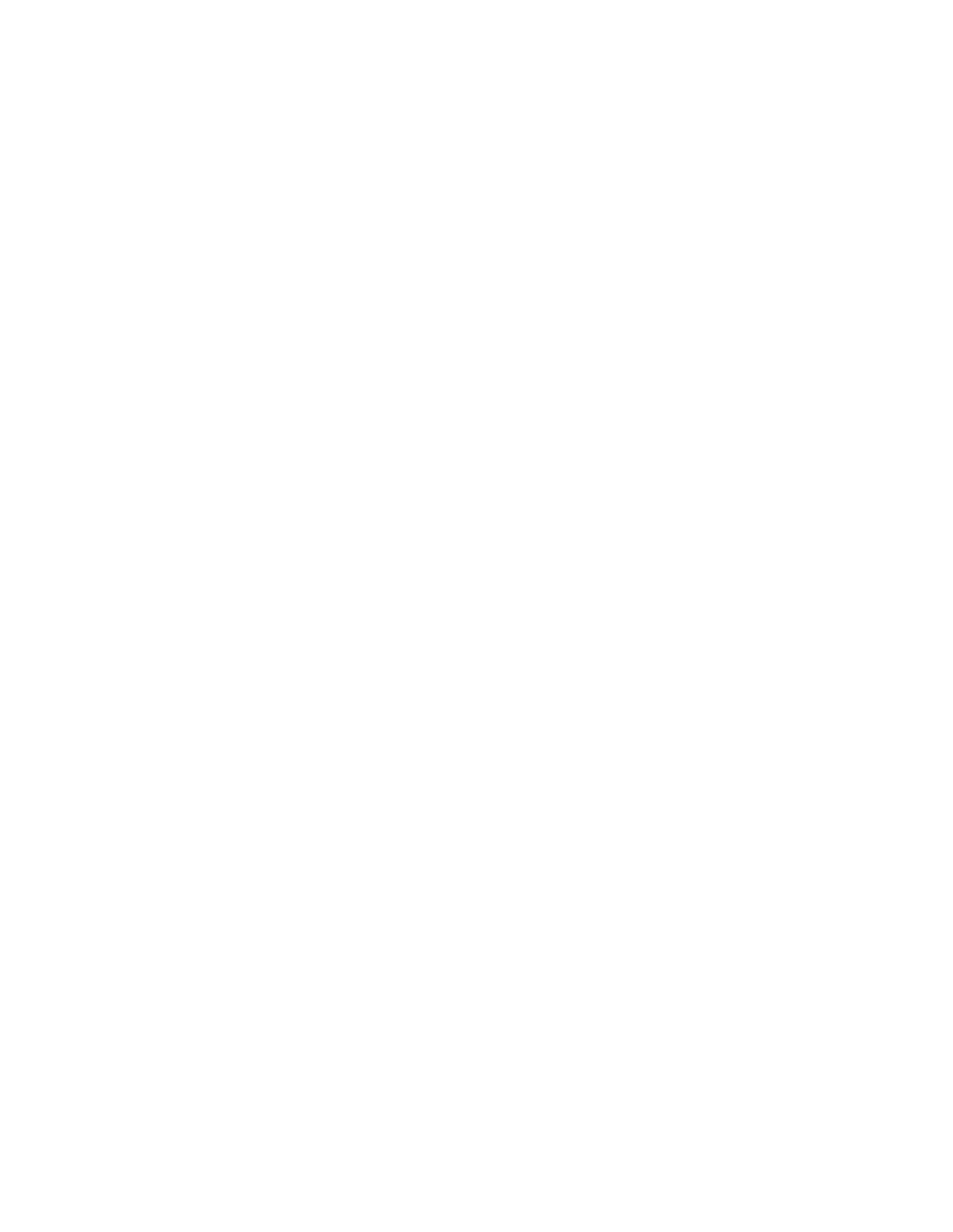# V.

# Creating the U.S. Military of the 21st Century

chieving the objectives of the defense strategy requires the transformation of the U.S. Armed Forces. Transformation results from the exploitation of new approaches to operational concepts and capabilities, the use of old transformation of the U.S. Armed Forces. Transformation results from the exploitation of new approaches to operational concepts and capabilities, the use of old and new technologies, and new forms of organization that more effectively anticipate new or still emerging strategic and operational challenges and opportunities and that render previous methods of conducting war obsolete or subordinate. Transformation can involve fundamental change in the form of military operations, as well as a potential change in their scale. It can encompass the displacement of one form of war with another, such as fundamental change in the ways war is waged in the air, on land and at sea. It can also involve the emergence of new kinds of war, such as armed conflict in new dimensions of the battlespace.

Transformation has intellectual, social and technological dimensions. Fundamental changes in the conceptualization of war as well as in organizational culture and behavior are usually required to bring it about. During the early phase of transformation, only a small portion of the force is typically transformed. However, small transformed forces with a critical mass of spearhead capabilities can produce disproportionate strategic effects. Because transformation is highly path-dependent, choices made today may constrain or enhance options tomorrow.

To support the transformation effort, and to foster innovation and experimentation, the Department will establish a new office reporting directly to the Secretary and the Deputy Secretary of Defense. The Director, Force Transformation will evaluate the transformation efforts of the Military Departments and promote synergy by recommending steps to integrate ongoing transformation activities.

To further facilitate transformation, the Military Departments and Defense Agencies will develop transformation roadmaps that specify timelines to develop Service-unique capabilities necessary to meet the six critical operational goals described below.

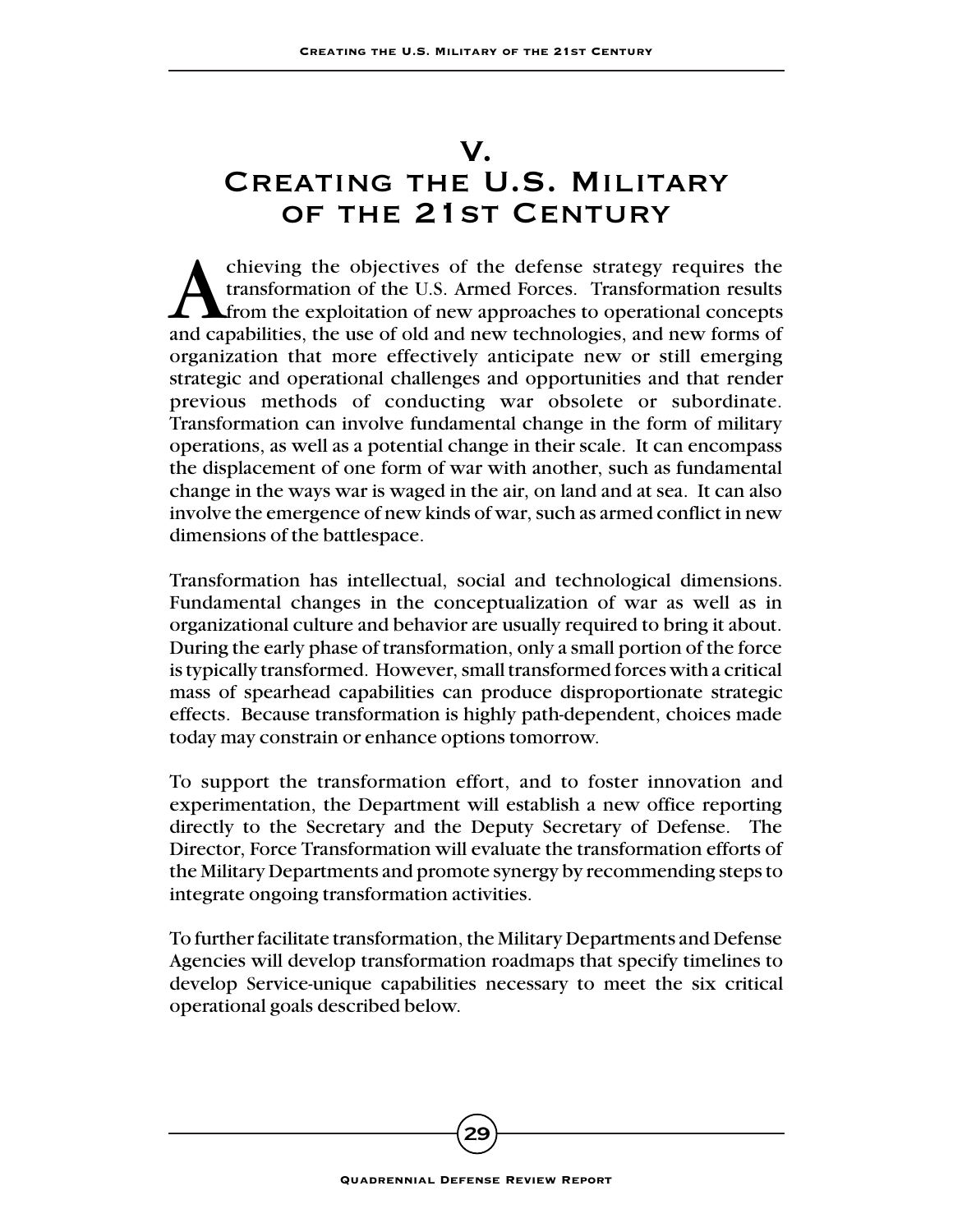## *Operational Goals*

Not all change in military capabilities, however desirable for other reasons, is transformational. The purpose of transformation is to maintain or improve U.S. military preeminence in the face of potential disproportionate discontinuous changes in the strategic environment. Transformation must therefore be focused on emerging strategic and operational challenges and the opportunities created by these challenges. Six critical operational goals provide the focus for DoD's transformation efforts:

- Protecting critical bases of operations (U.S. homeland, forces abroad, allies, and friends) and defeating CBRNE weapons and their means of delivery;
- Assuring information systems in the face of attack and conducting effective information operations;
- Projecting and sustaining U.S. forces in distant anti-access or area-denial environments and defeating anti-access and areadenial threats;
- Denying enemies sanctuary by providing persistent surveillance, tracking, and rapid engagement with high-volume precision strike, through a combination of complementary air and ground capabilities, against critical mobile and fixed targets at various ranges and in all weather and terrains;
- Enhancing the capability and survivability of space systems and supporting infrastructure; and
- Leveraging information technology and innovative concepts to develop an interoperable, joint C4ISR architecture and capability that includes a tailorable joint operational picture.

Protecting the American homeland from attack is the foremost responsibility of the U.S. Armed Forces and a primary mission for the Reserve Components. Future adversaries will most certainly have a range of new means with which to threaten the United States. It is possible to identify confidently some of these means, including new techniques of terror; ballistic and cruise missiles; weapons of mass destruction, including advanced biological weapons; and weapons of mass disruption, such as information warfare attacks on critical information infrastructure. Others, like those used to attack the United States on September 11, 2001, may be a surprise. Defenses against known and emerging threats must be developed. New approaches to achieving early warning of new threats are a high priority.

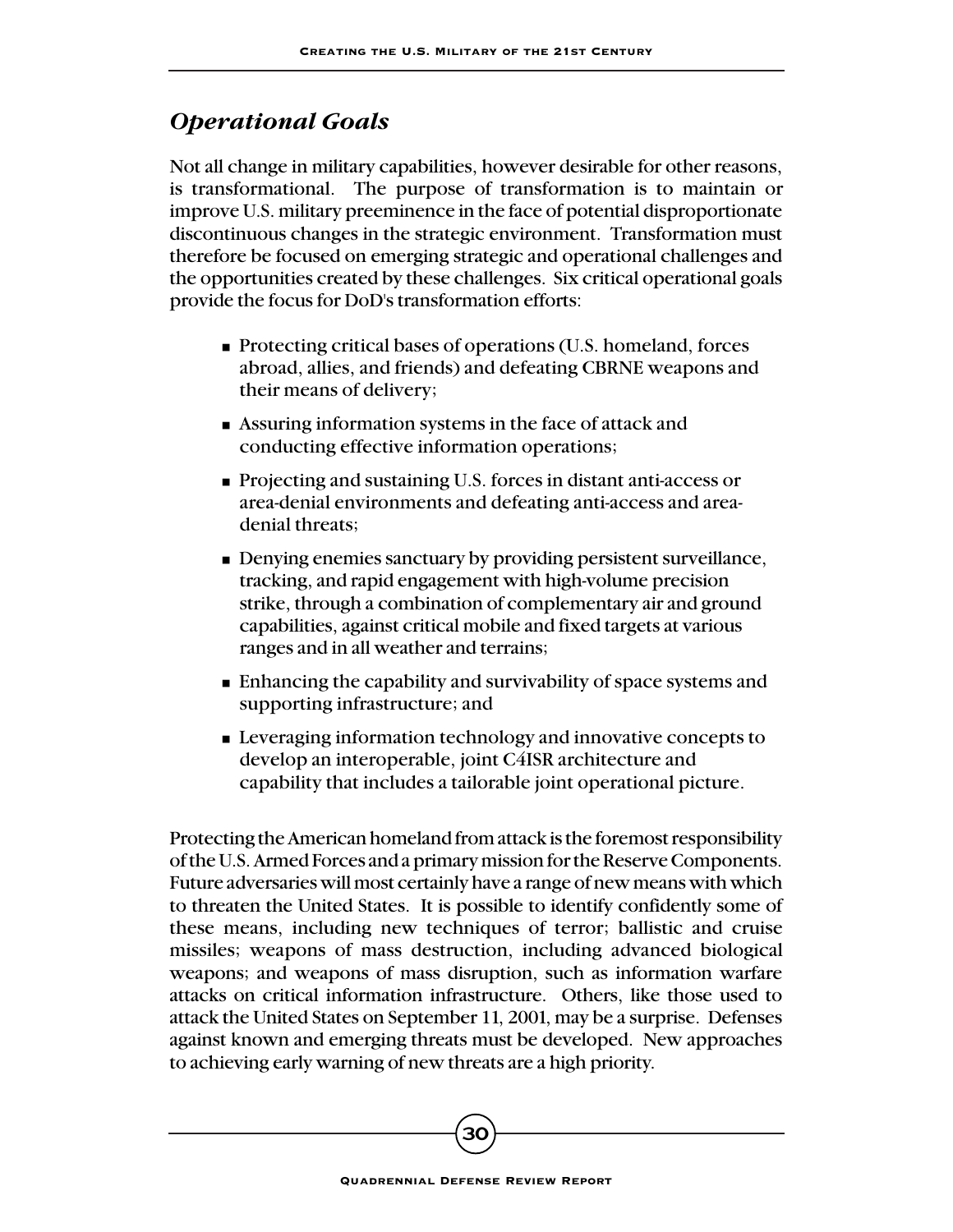The increasing dependence of societies and military forces on advanced information networks creates new vulnerabilities and opportunities. Potential adversaries could exploit these vulnerabilities through means such as computer network attack and directed energy weapons. The emergence of these new tools of warfare also provides opportunities for non-kinetic attack by U.S. forces.

Future adversaries could have the means to render ineffective much of our current ability to project military power overseas. Saturation attacks with ballistic and cruise missiles could deny or delay U.S. military access to overseas bases, airfields, and ports. Advanced air defense systems could deny access to hostile airspace to all but low-observable aircraft. Military and commercial space capabilities, over-the-horizon radars, and lowobservable unmanned aerial vehicles could give potential adversaries the means to conduct wide-area surveillance and track and target American forces and assets. Anti-ship cruise missiles, advanced diesel submarines, and advanced mines could threaten the ability of U.S. naval and amphibious forces to operate in littoral waters. New approaches for projecting power must be developed to meet these threats.

Adversaries will also likely seek to exploit strategic depth to their advantage. Mobile ballistic missile systems can be launched from extended range, exacerbating the anti-access and area-denial challenges. Space denial capabilities, such as ground-based lasers, can be located deep within an adversary's territory. Accordingly, a key objective of transformation is to develop the means to deny sanctuary to potential adversaries. This will likely require the development and acquisition of robust capabilities to conduct persistent surveillance, precision strike, and maneuver at varying depths within denied areas.

In addition to exploiting space for their own purposes, future adversaries will also likely seek to deny U.S. forces unimpeded access to space. Space surveillance, ground-based lasers and space jamming capabilities, and proximity micro satellites are becoming increasingly available. A key objective for transformation, therefore, is not only to ensure the U.S. ability to exploit space for military purposes, but also as required to deny an adversary's ability to do so.

Finally, new information and communications technologies hold promise for networking highly distributed joint and combined forces and for ensuring that such forces have better situational awareness - both about friendly forces as well as those of adversaries - than in the past. Information technology holds vast potential for maximizing the effectiveness of American men and women in uniform.

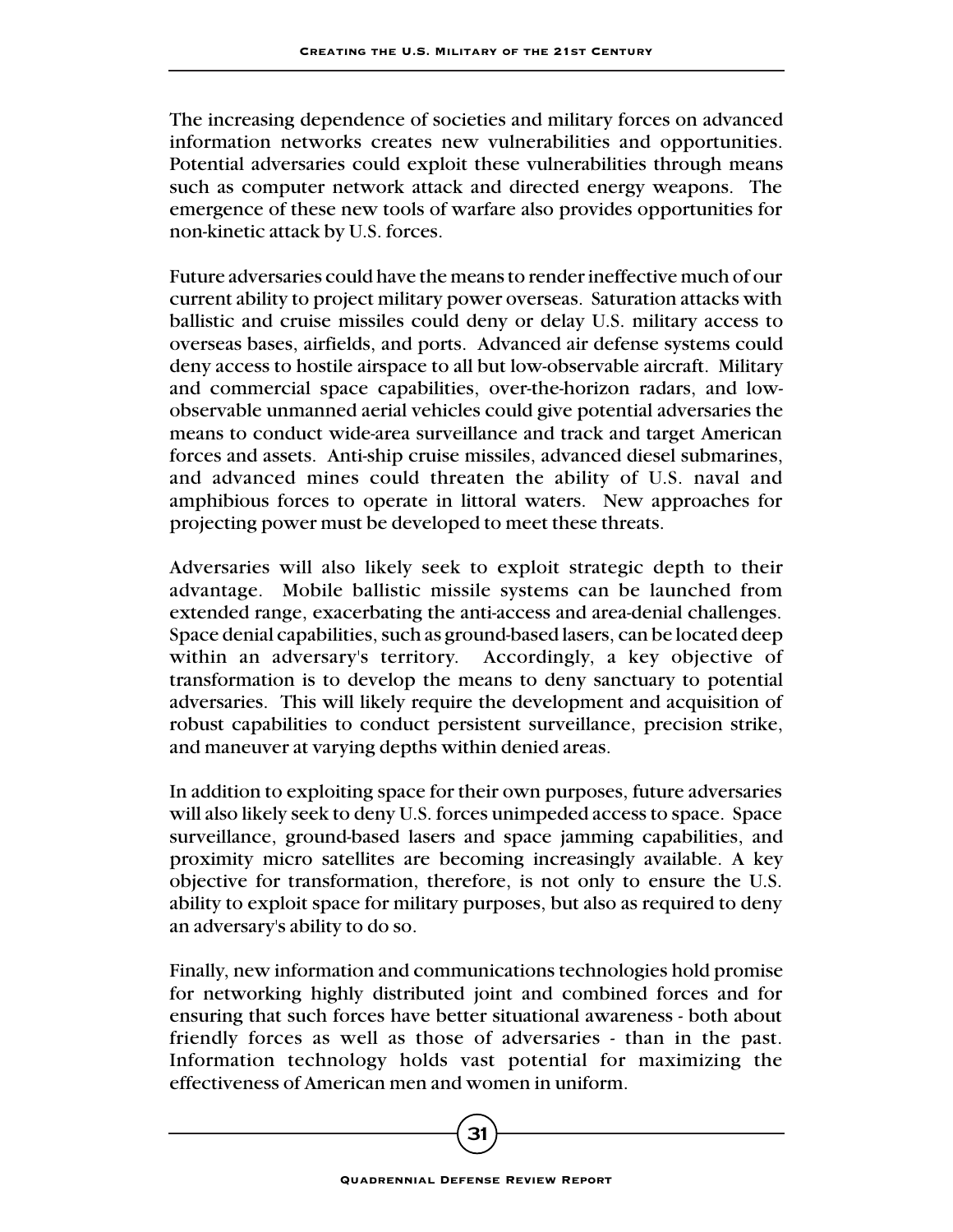# *Transformation Pillars*

Transformation is not an end point. DoD's approach to transformation rests on four pillars:

- Strengthening joint operations through standing joint task force headquarters, improved joint command and control, joint training, and an expanded joint forces presence policy;
- Experimenting with new approaches to warfare, operational concepts and capabilities, and organizational constructs such as standing joint forces through wargaming, simulations and field exercises focused on emerging challenges and opportunities;
- Exploiting U.S. intelligence advantages through multiple intelligence collection assets, global surveillance and reconnaissance, and enhanced exploitation and dissemination; and
- Developing transformational capabilities through increased and wide-ranging science and technology, selective increases in procurement, and innovations in DoD processes.

# *Strengthening Joint Operations*

To better meet future warfare challenges, DoD must develop the ability to integrate combat organizations with forces capable of responding rapidly to events that occur with little or no warning. These joint forces must be scalable and task-organized into modular units to allow the combatant commanders to draw on the appropriate forces to deter or defeat an adversary. The forces must be highly networked with joint command and control, and they must be better able to integrate into combined operations than the forces of today.

These joint forces will be used to manage crises, forestall conflict, and conduct combat operations. They must be lighter, more lethal and maneuverable, survivable, and more readily deployed and employed in an integrated fashion. They must be not only capable of conducting distributed and dispersed operations, but also able to force entry in antiaccess or area-denial environments.

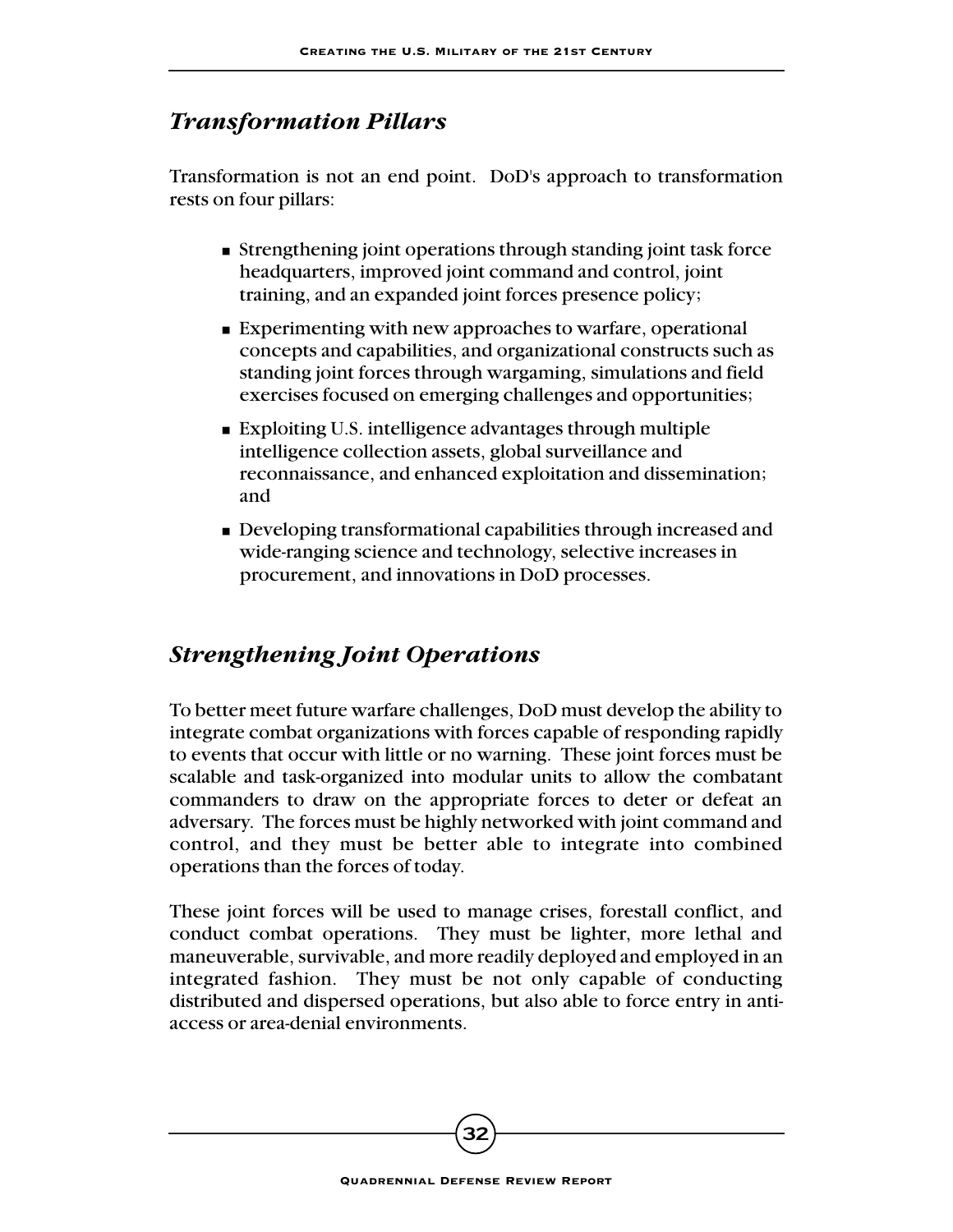#### *Joint and Combined Command and Control*

Future military responses will require the rapid movement and integration of joint and combined forces. To be successful, operations will demand a flexible, reliable, and effective joint command and control architecture that provides the flexibility to maneuver, sustain, and protect U.S. forces across the battlefield in a timely manner.

Such a joint command and control structure must reside not only at the joint command, but also extend down to the operational service components. The structure must be networked to ensure shared battlespace awareness. It must be supported by the appropriate doctrine, tactics, techniques, and procedures, as well as a highly trained operational force. Most important, it must develop and foster a joint professional culture, a requirement that presents a significant challenge to service and joint training and professional education programs. The joint command and control system - both the information that flows through the network and the equipment upon which it resides - must be secure and protected from an adversary's information operations or other attacks.

U.S. forces require the ability to communicate not only with one another, but also with other government agencies and allies and friends. Such joint and combined interoperability requires forces that can immediately "plug" into the joint battlefield operating systems (command and control, intelligence, fire support, logistics, etc.) and perform effectively. These forces need compatible systems with interoperable standards, doctrine, tactics, techniques, and procedures.

To support joint and combined command and control and to enable a common relevant operational picture of the battlespace, the Department will enhance end-to-end interoperable communications for secure planning and operations. These communications will provide shared situational awareness and integration of joint fires, maneuver, and intelligence. They must be interoperable across all components and tailorable for coalition operations with other countries. The capability provided by this network and its applications will enable rapid response forces to plan and execute faster than the enemy and to seize tactical opportunities.

#### *Standing Joint Task Force Headquarters*

To strengthen joint operations, the Department will develop over the next several months proposals to establish a prototype for Standing Joint Task Force (SJTF) Headquarters. The goal is to establish a SJTF headquarters in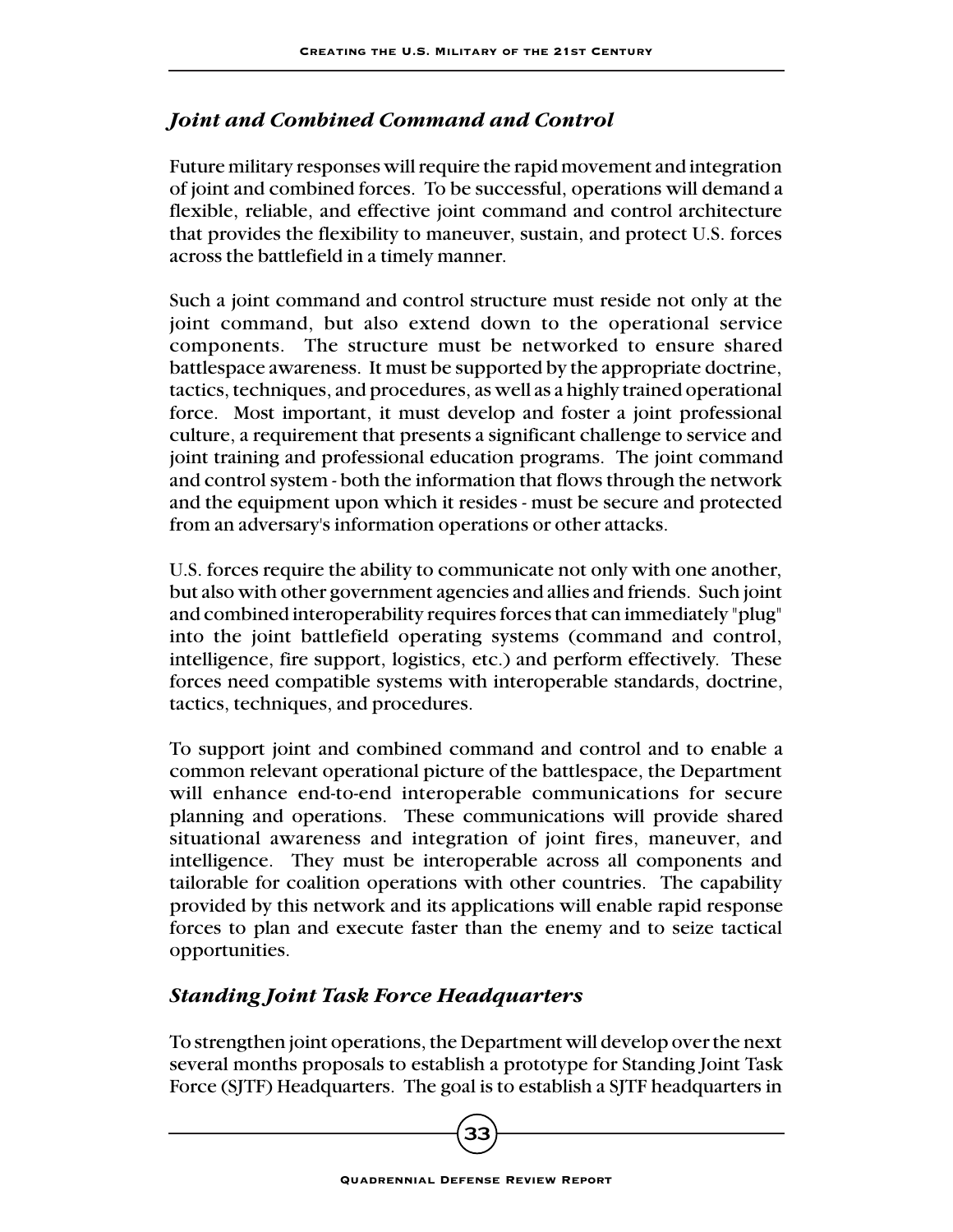each of the regional combatant commands. The headquarters will provide uniform, standard operating procedures, tactics, techniques, and technical system requirements, with the ability to move expertise among commands.

SJTF headquarters will have a standardized joint C4ISR architecture that provides a common relevant operational picture of the battlespace for joint and combined forces. And it will have mechanisms for a responsive integrated logistics system that provide warfighters easy access to necessary support without burdensome lift and infrastructure requirements. SJTF headquarters will also utilize adaptive mission planning tools that allow U.S. forces to operate within the adversary's decision cycle and respond to changing battlespace conditions.

#### *Standing Joint Task Forces*

In addition, the Department will examine options for establishing Standing Joint Task Forces (SJTFs). SJTF organizations will focus in particular on the critical operational goals described previously. They will seek to develop new concepts to exploit U.S. asymmetric military advantages and joint force synergies. These concepts will be designed to take into account the potential to achieve significantly greater military capability at lower total personnel levels.

One option will include a plan for a SJTF for unwarned, extended-range conventional attack against fixed and mobile targets at varying depths. Such an SJTF would address one of the critical operational challenges of the future - developing the capability to continuously locate and track mobile targets at any range and rapidly attack them with precision. Overcoming this challenge will require enhanced intelligence capabilities, including space-based systems, additional human intelligence, and airborne systems that can locate and track moving targets and transmit that information to strike assets. It will require the ability to strike without warning from the air, from the sea, on the ground, and through space and cyber space. It will also require that these forces be networked to maximize their combined effects.

Establishing a Standing Joint Task Force for extended-range, unwarned conventional strike would provide the organizational means to achieve a networked capability. This Standing Joint Task Force could serve as the vanguard for the transformed military of the future. It could undertake experimental exercises as new technologies become available. It would also offer immediate operational benefits.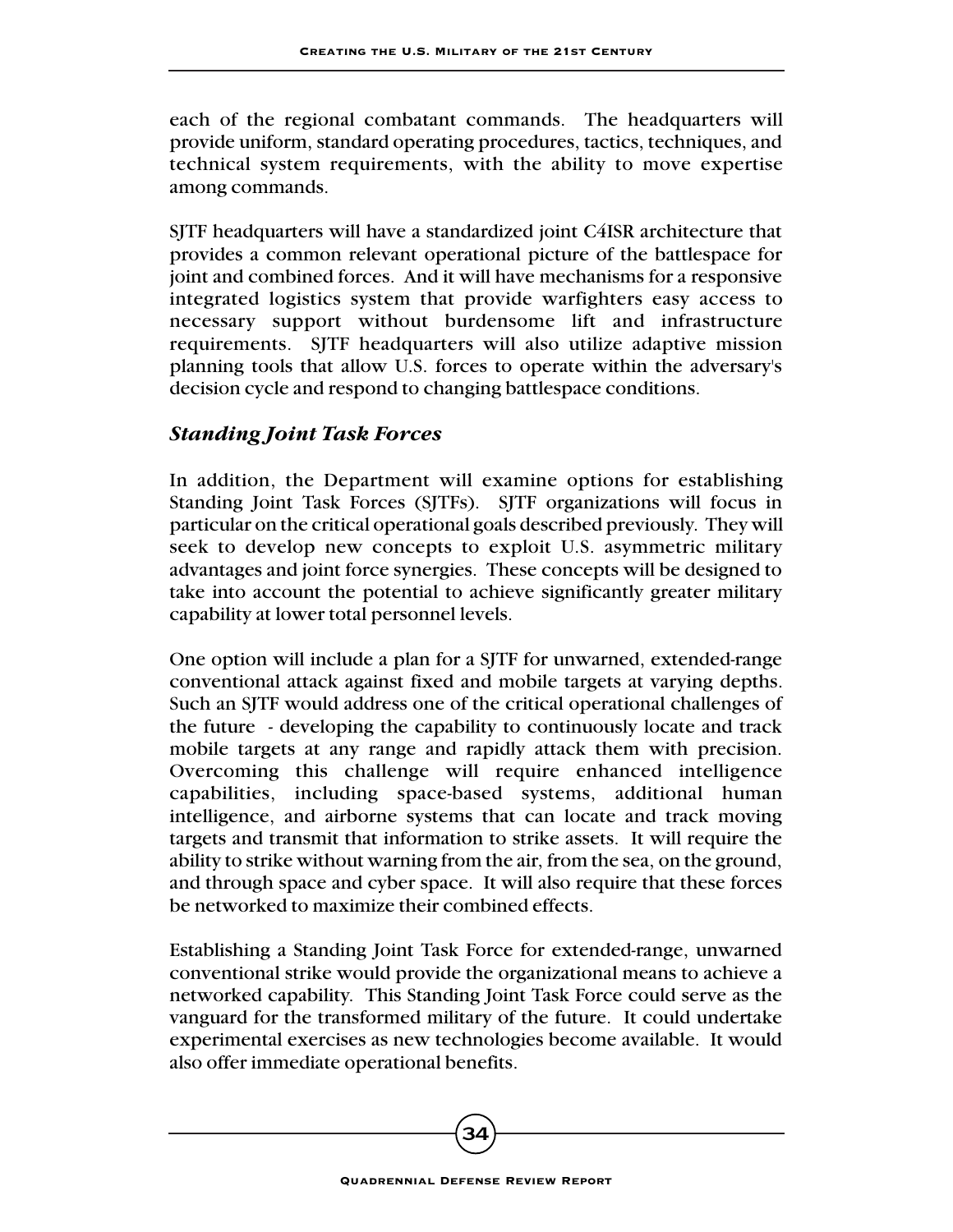#### *Joint Presence Policy*

To strengthen the Secretary of Defense's management of the allocation of joint deterrent and warfighting assets from all Military Departments, the QDR calls for the establishment of a joint presence policy. This new policy would build on the existing Global Naval Forces Presence Policy, but it would also subsume the rotational overseas presence force of all military Services.

Establishing a joint presence policy will increase the capability and flexibility of U.S. forward-stationed forces and aid in managing force management risks. This policy will establish steady-state levels of air, land, and naval presence in critical regions around the world. It will synchronize deployments of U.S. forces and facilitate cross-Service trades for presence and deterrence. It will also allow for better coordination in the readiness and tempo of operations of all U.S. forces.

#### *Sustaining the Force*

To ensure the Department transforms its logistics capabilities, DoD will pursue actions to sustain the force more effectively and efficiently. Specific areas will include a dramatically improved deployment process and accelerated implementation of logistics decision support tools. DoD must also accelerate logistics enterprise integration, reduce logistics demand, and reduce the cost of logistics. In addition, conducting industrial vulnerability assessments and developing sustainment plans for the most critical weapons systems and preferred munitions will help ensure effective sustainment.

# *Experimenting in Support of Transformational Change*

To identify the best available solutions to emerging operational challenges, the defense strategy will employ military field exercises and experiments. Over the last century, military field exercises and experiments oriented toward addressing emerging challenges and opportunities at the operational level of war have been important enablers of military innovation and transformation. These operations reduce uncertainty about the future conflict environment and future capabilities. Exercises and experiments are a critical phase in developing new types of forces and operational concepts that can respond to emerging operational challenges and dominate opponents who effectively exploit aspects of the changing security environment.

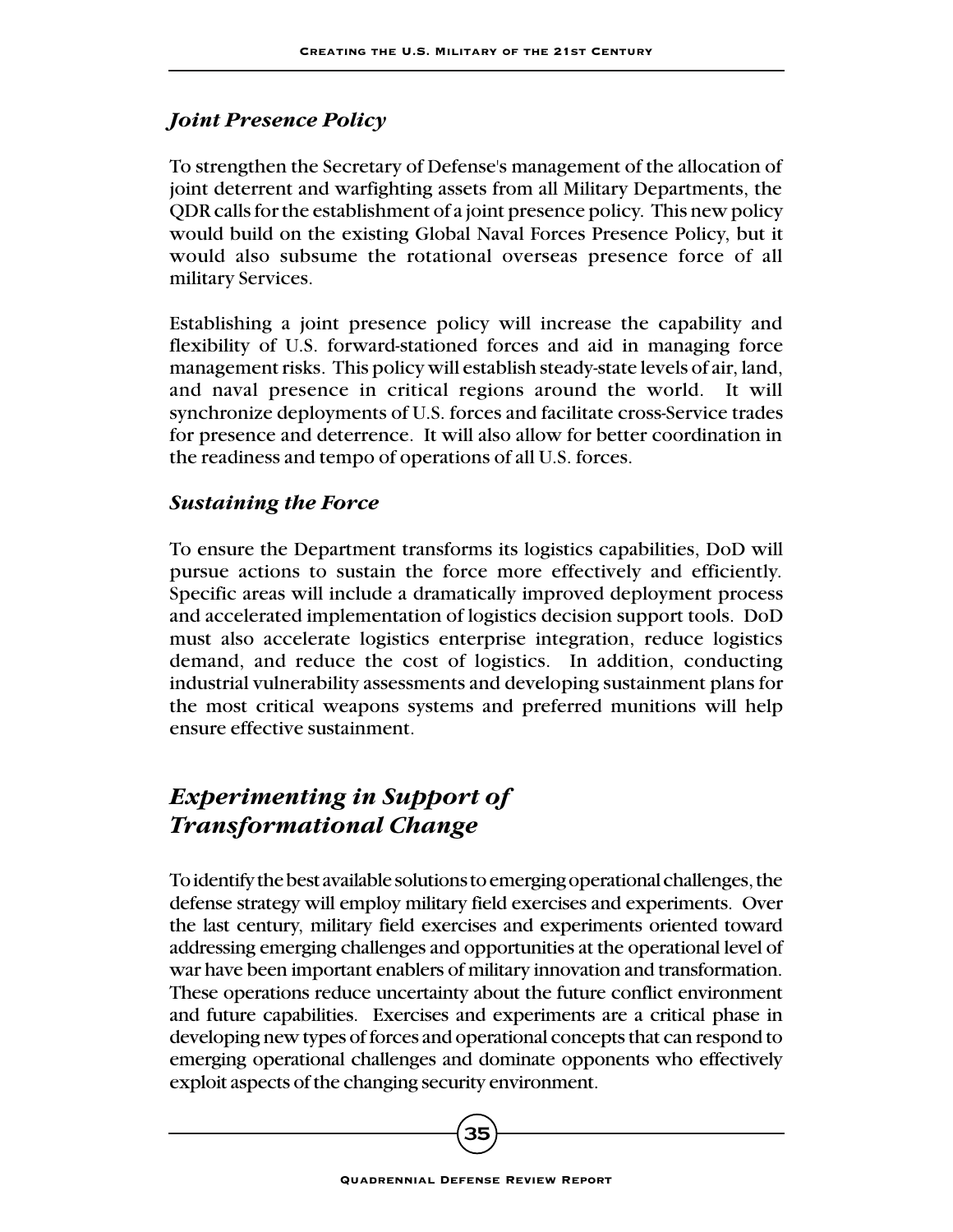Field exercises that incorporate experimentation - at both the joint and the service levels - provide an indispensable means for solving emerging challenges. For instance, with respect to the challenge of projecting power in an anti-access environment, field exercises and experiments will enable the military to identify promising operational concepts for deploying forces into theater and conducting extended-range precision strikes against mobile targets. Further, these exercises and experiments will help to determine if secure access to forward bases is possible and to identify ways to sustain operations for a period sufficient to achieve U.S. objectives. They will also assist the United States in determining which new systems and capabilities will be required, which existing systems and capabilities should be sustained, and what combination of transformational and legacy systems should be created.

Moreover, field exercises and experiments that enable the U.S. military to create and maintain options for a variety of emerging capabilities greatly complicate the planning of would-be adversaries. By enabling the creation of a range of capabilities and warfighting options, field exercises and experimentation can compel future competitors into an unenviable choice. They can seek to develop responses to most or all of the U.S. capabilities and options and consequently stretch their limited resources thin, or they can choose the high-risk option of focusing their efforts on offsetting only one or a few of the new warfighting options, leaving themselves vulnerable to the others. When confronted with this dilemma, potential adversaries may find themselves dissuaded from entering into a military competition in the first place.

U.S. forces will rely heavily on wargames and simulations to support this program of field exercises and experiments. These important analytic tools can greatly enhance the effectiveness of field exercises by identifying promising capabilities that merit prototyping, new force elements that should be established, and operational concepts that merit the detailed evaluation that only field exercises can provide. Thus wargames and simulations serve as a filter to enhance the focus and value of field exercises. However, simulations and war games have inherent limits in terms of how far they can go in identifying new forms of operation and new military system requirements.

During the latter stages of the Cold War, the Services invested in a number of high-fidelity training facilities that greatly enhanced the value of their field training. Yet comparable facilities do not exist to support joint highfidelity field exercises and experiments. DoD will explore the need to establish a joint and interoperability training capability, including a Joint National Training Center as well as opportunities to build on existing

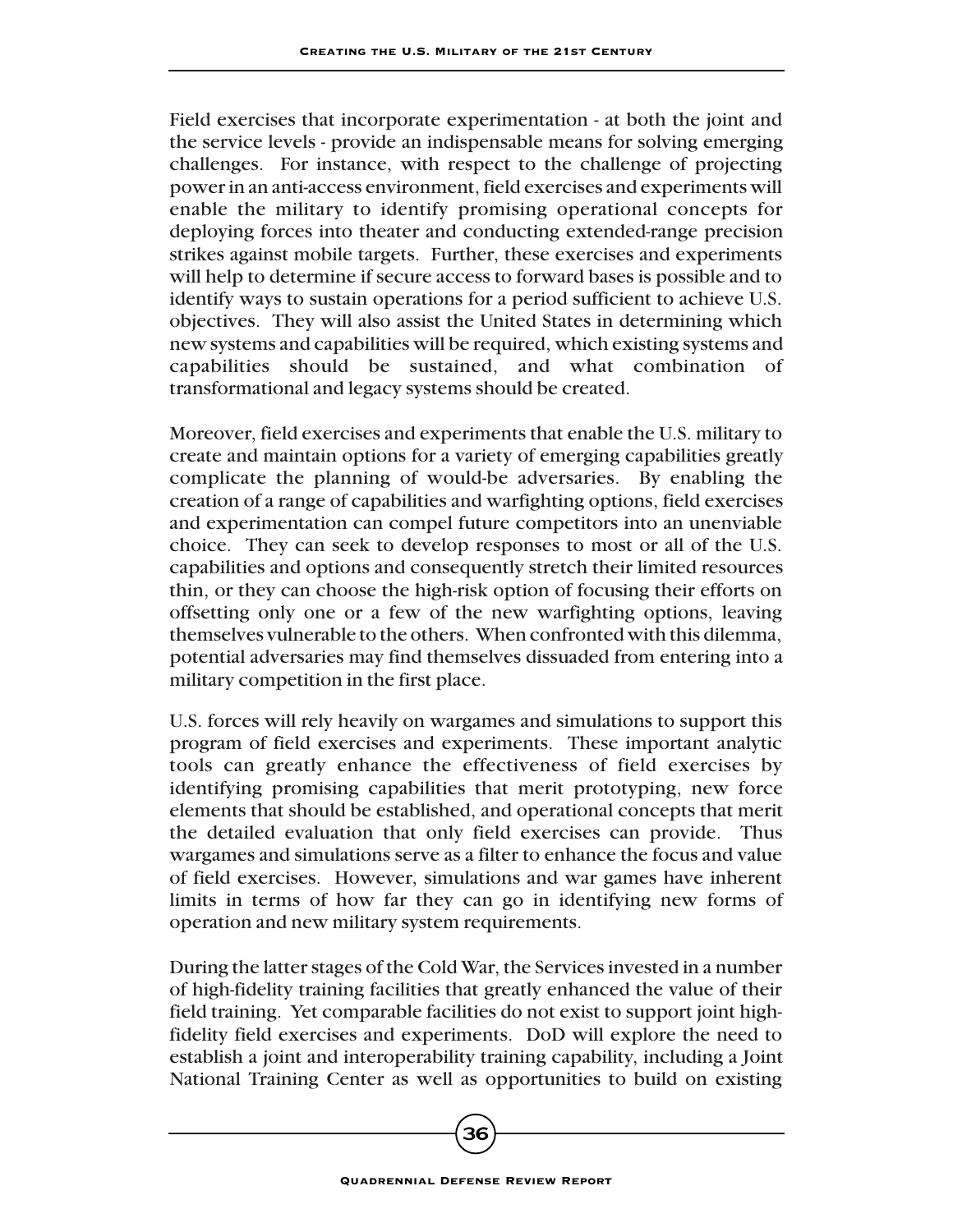capabilities at Service training centers and ranges to enable joint transformation field exercises and experiments and to inform the Services' exercises and experiments.

DoD must also undertake high-fidelity transformation exercises and experiments that address the growing challenge of maintaining space control or defending against attacks on the U.S. national information infrastructure. DoD will establish a space test range for this purpose Enabling these kinds of exercises will be a major challenge for the Department's transformation effort.

Joint and Service field exercises oriented to military transformation have suffered from chronic resource shortages. Joint Forces Command must conduct at least one major joint transformation exercise every other year. These should build on Service experimentation exercises in the intervening years. Moreover, the regional CINCs should develop a plan to rotate assigned forces through a joint training event for regular exercises and evaluations. To support this effort, DoD will consider the establishment of a Joint Opposing Force and increasing the Joint Forces Command exercise budget. To ensure that sufficient forces are available for experimentation, Joint Forces Command will be authorized to draw up to 5 percent of U.S.-based forces each year for experimentation activities within tempo guidelines and acceptable operational risk.

The findings of this program of field exercises and experiments will feed back directly into the process for determining systems, doctrine, and force structure requirements. Monitoring this program and providing the Secretary with policy recommendations based on its findings will be an important responsibility of the work of the Director, Force Transformation.

# *Exploiting Intelligence Advantages*

U.S. defense strategy and doctrine are increasingly dependent upon information and decision superiority. Information superiority, in turn, depends heavily upon timely, relevant, and comprehensive intelligence. Today, the United States not only possesses unique intelligence capabilities, unmatched by any potential adversary, but has numerous efforts underway to improve and expand current intelligence capabilities. At the same time, U.S. military dependence on information is unprecedented and growing. This is particularly true in light of the Department's transition to network-centric warfare.

Demands on intelligence capabilities are certain to grow. Because potential adversaries recognize the importance of information superiority

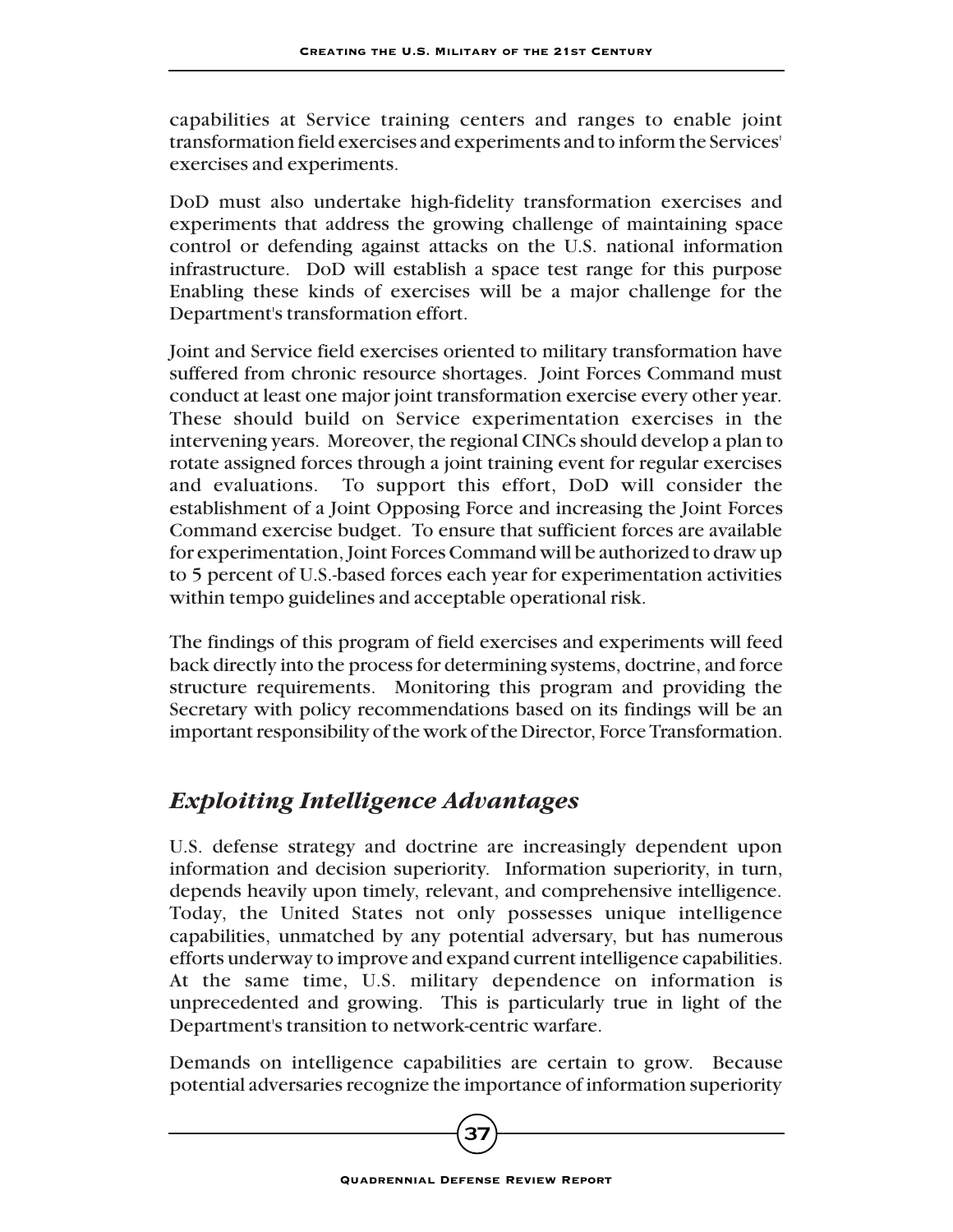to U.S. strategy and operations, they are seeking to acquire similar capabilities. To offset U.S. conventional military capabilities, they are also pursuing asymmetric strategies including information operations, space warfare, and CBRNE weapons. These asymmetric threats pose daunting new intelligence challenges. To respond effectively, DoD will vigorously pursue new processes and procedures to better exploit existing assets while aggressively developing new technologies that offer great potential for responding to new threats and requirements. In particular, the Department will treat information operations, intelligence, and space assets not simply as enablers of current U.S. forces but rather as core capabilities of future forces.

#### *Global Intelligence*

Throughout the Cold War, the singular nature of the strategic threat from the Soviet Union provided U.S. intelligence with a remarkably stable target. Today, intelligence is required to provide political and military leaders with strategic and operational information on an increasingly diverse range of political, military, leadership, and scientific and technological developments worldwide.

*Human Intelligence.* Performance of HUMINT must be optimized to gain access and insights into some of the most difficult "targets," e.g., terrorist cells, hard and deeply buried targets, closed regimes, and CBRNE weapons development and deployment plans. The United States needs to enhance human intelligence capabilities and tools not only to gather better HUMINT but also to enable better positioning of technical collection systems. Finally, human intelligence reporting must be integrated into the situational awareness display that provides joint forces with battlespace visualization through the Global Command and Control System Common Operational Picture.

*Emerging Technologies.* The Department will vigorously pursue the development and exploitation of technologies that can significantly increase U.S. advantage in intelligence collection, analysis, and security. Some of the most promising include:

- Low-observable technologies that may be applied to collection platforms;
- Nanotechnology that may result in miniature, mobile, autonomous sensors that could penetrate the secure and remote facilities of an adversary;

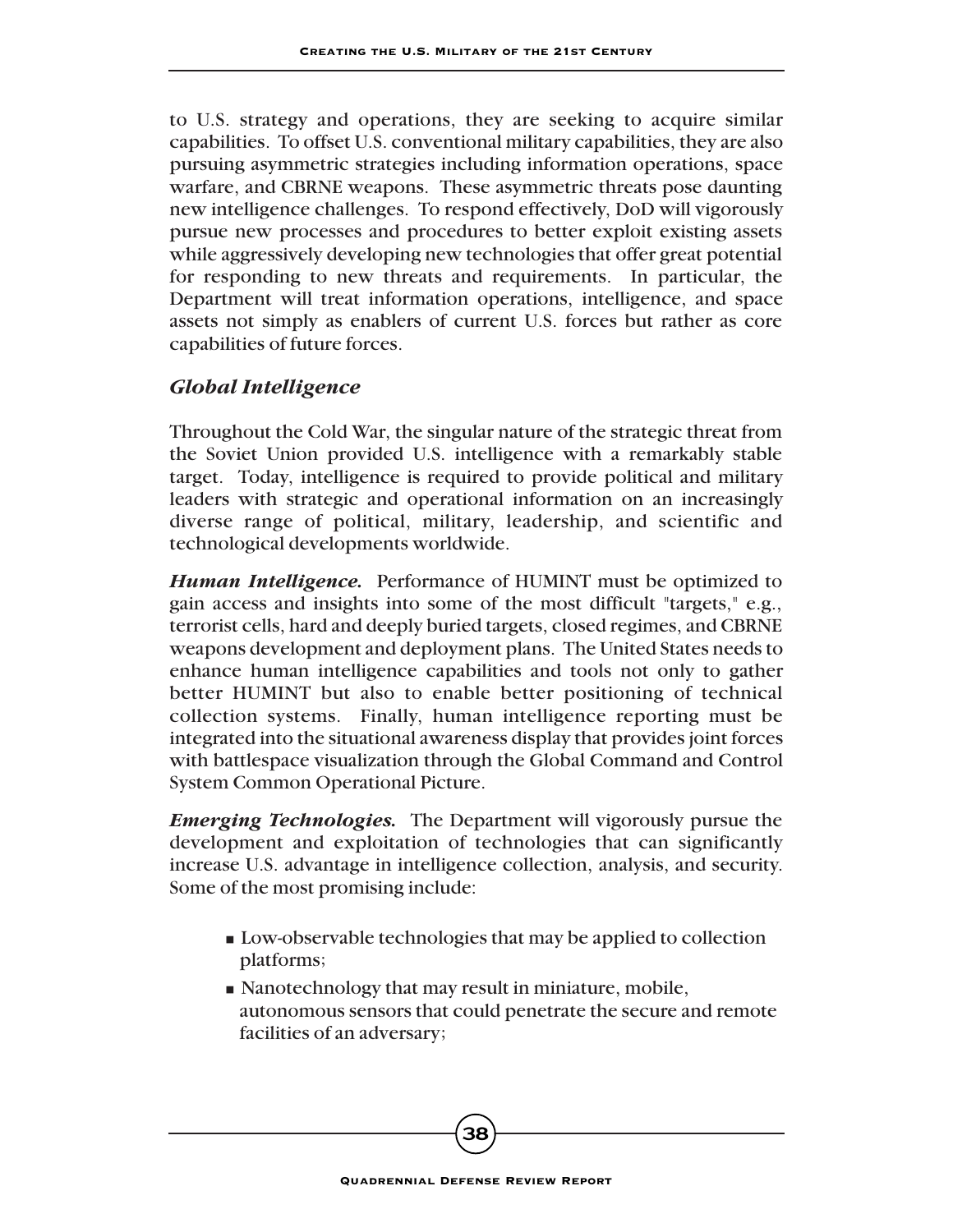- Advanced parallel processing and quantum computing to provide real-time processes, decryption, translation, and transcription of communications;
- Biometrics for tracking adversaries and providing secure authentication of individuals seeking network or facility access; and
- Commercial imagery for remote sensing of the earth.

#### *Intelligence, Surveillance, and Reconnaissance (ISR)*

DoD is pursuing investment strategies and migration plans for an integrated, cost-effective mix of unmanned aerial vehicles, manned platforms, spaceborne, maritime, and terrestrial systems responsive to future collection needs and challenges. Efforts are underway to accelerate the procurement of additional Unmanned Aerial Vehicle (UAV) platforms and sensors. Enhanced Space-based Radar (SBR) systems are also required to provide global, long-range ground moving target indicator capability to augment existing airborne capabilities. Commercial systems, especially satellite imagery, are being integrated into U.S. ISR capabilities.

*Sensors.* A wide range of imagery intelligence (IMINT), signals intelligence (SIGINT), and measurement and signature intelligence (MASINT) sensors are needed to respond to current and future requirements. Satellite IMINT sensors need to provide long-dwell capabilities. SIGINT payloads are needed for UAVs as well as for specialized shipboard collection sensors to capture modernized radio frequency signals from state and non-state threats. Extensive airborne SIGINT modernization efforts are needed to provide low- and high-band collection capabilities that elude currently deployed systems. MASINT's multi-disciplinary scope offers great potential. MASINT sensor development and deployment - particularly for such purposes as sampling for agents and collection against hard and deeply buried targets - is critical to maintaining U.S. military advantages.

*Collaborative ISR Operations.* The ISR community must move toward a collaborative enterprise to achieve more responsive support for civilian decision-makers and commanders engaged in planning and executing operations. Collaborative capabilities are needed to permit agile and adaptive strategies, plans, and operations, as well as rapid sharing of analysis and time-sensitive information. A fused information picture must provide decision-makers and commanders with a near real-time capability to support operations and visualize the operational space. Decision aids

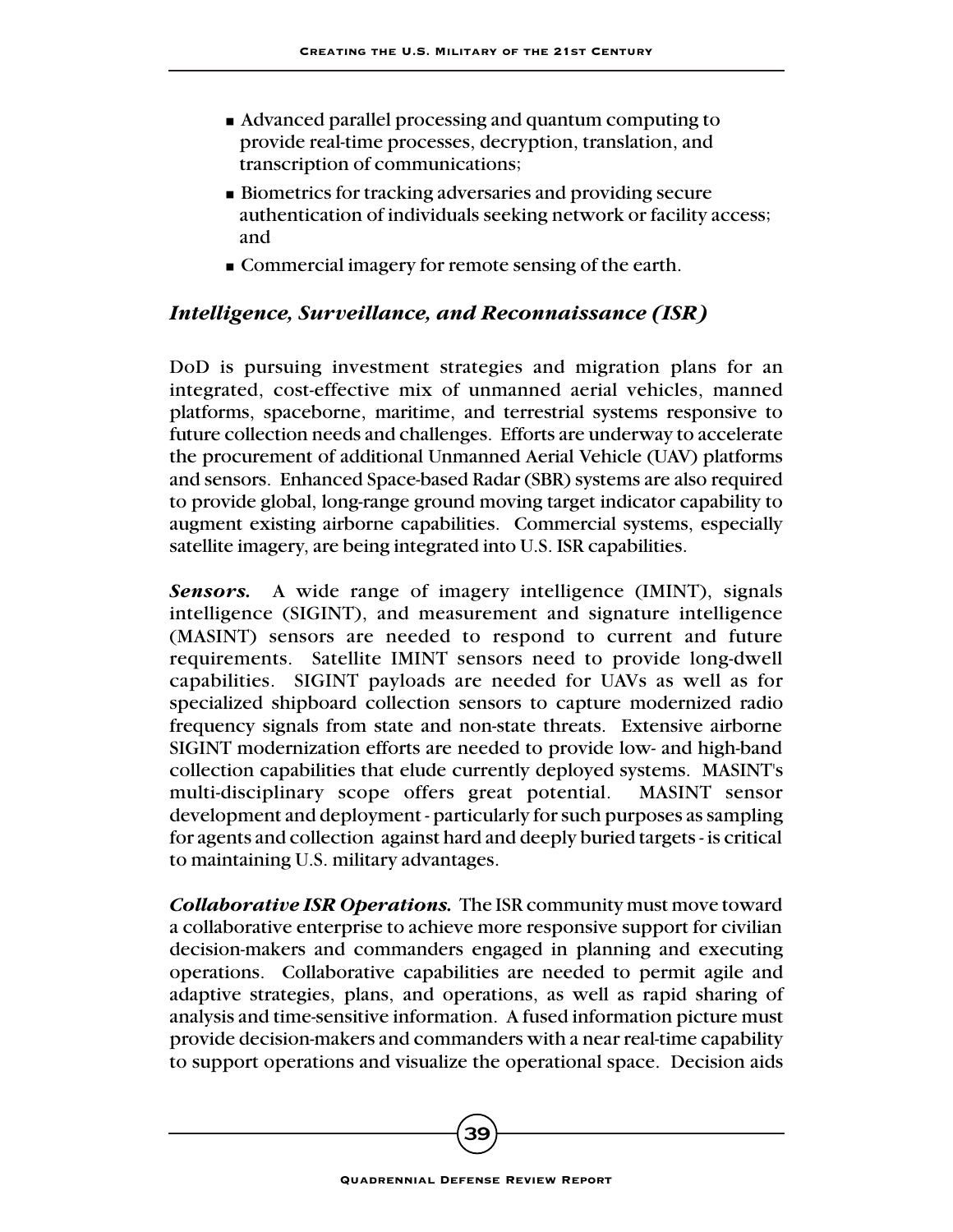and other tools are needed to develop a coherent strategy and plan and then to enable decision makers to adjust rapidly to emerging situations. Such systems are essential to establishing an effective, efficient, and responsive ISR posture in joint and combined operations.

### *Tasking, Processing, Exploitation, and Dissemination (TPED)*

Future military operations will require TPED approaches that integrate all collection disciplines, including IMINT, SIGINT, MASINT, HUMINT, and open sources. Integrated TPED must accommodate new types of multimedia, multi-spectral, and multi-source information, including commercial imagery. A capability to incorporate real-time video, integrate information acquired from non-intelligence sources - such as advanced aircraft radar or commercial satellite imagery - and efficiently exploit longdwell and stare systems is essential to meet future military requirements. Future TPED will be expected to support multiple echelons, including tactical and national systems and to operate across diverse security domains. Migrating to a more integrated architecture that takes advantage of multiple intelligence disciplines and robust networking will improve the timeliness and quality of intelligence information needed by defenserelated consumers of intelligence.

As target sets become more diverse and collection sources more varied, tying this scarce and disparate information together requires trained and analytical judgment. Investments need to focus on building a workforce with the required skills, and with the analytical tools and databases needed to improve support to planning.

# *Developing Transformational Capabilities*

A fundamental challenge confronting DoD is ensuring that U.S. forces have the capabilities they need to carry out the new defense strategy and meet the demands of the 21st century. Toward that end, it is imperative that the United States invests and transforms its forces and capabilities. The Department's commitment to modernization has three main parts:

- Exploiting research and development to ensure that U.S. forces maintain a decisive lead in technologies critical to transformation;
- Advancing key transformation initiatives; and
- Selectively recapitalizing legacy forces to meet near-term challenges and to provide near-term readiness.

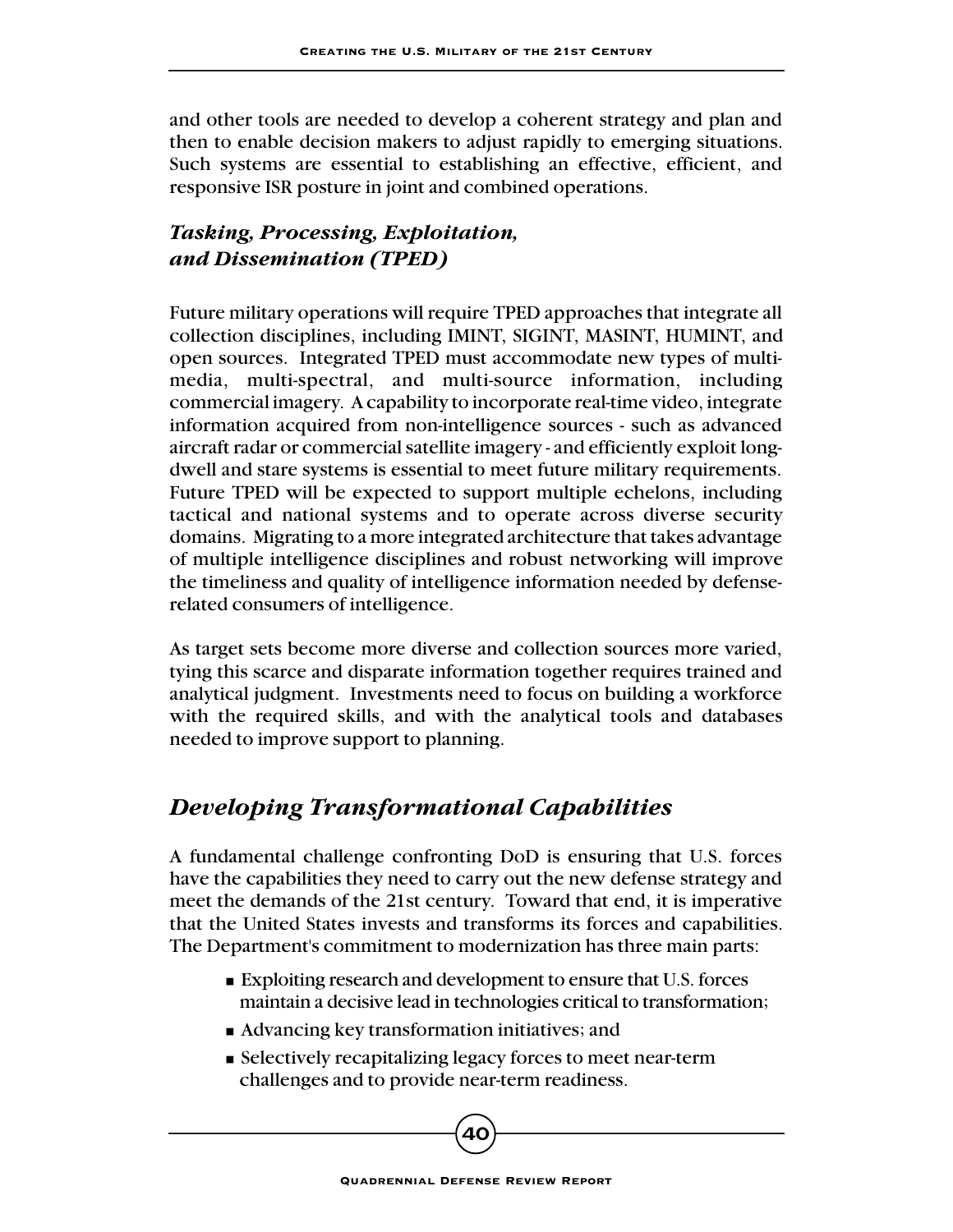#### *Research and Development*

A robust research and development effort is imperative to achieving the Department's transformation objectives. DoD must maintain a strong science and technology (S&T) program that supports evolving military needs and ensures technological superiority over potential adversaries. Meeting transformation objectives also will require new information systems. These must be married with technological advances in other key areas, including stealth platforms, unmanned vehicles, and smart submunitions. To provide the basic research for these capabilities, the QDR calls for a significant increase in funding for S&T programs to a level of three percent of DoD spending per year.

During the Cold War, U.S. government programs were a primary impetus for research into new technologies, particularly in areas such as computers and materials. Today and well into the foreseeable future, however, DoD will rely on the private sector to provide much of the leadership in developing new technologies. Thus, the Department has embarked on an effort (a) to turn to private enterprise for new ways to move ideas from the laboratory to the operating forces, (b) to tap the results of innovations developed in the private sector, and (c) to blend government and private research where appropriate. This "quiet revolution" will take advantage of science and technology and continue to provide U.S. forces with technological superiority.

In parallel with a new emphasis on research and development, DoD must give increased priority to maintaining a robust test and evaluation program, which will require test centers and ranges. While transformation offers U.S. forces the promise of revolutionary capabilities, the products of this transformation must be tested thoroughly before they are deployed. This need for testing - and particularly for testing capabilities conducted over very long distances - requires the Department to maintain and modernize highly instrumented ranges and to manage the challenges of range encroachment. A robust test and evaluation program will maximize the return on future procurement expenditures, while strengthening the public's confidence in defense acquisitions.

#### *Transformation Initiatives*

In order to advance U.S. transformation efforts, the new defense strategy identifies key operational goals for deterring conflict and conducting military operations. To improve the linkage between strategy and investments, DoD's investment resources will be focused on achieving six operational goals in the following ways: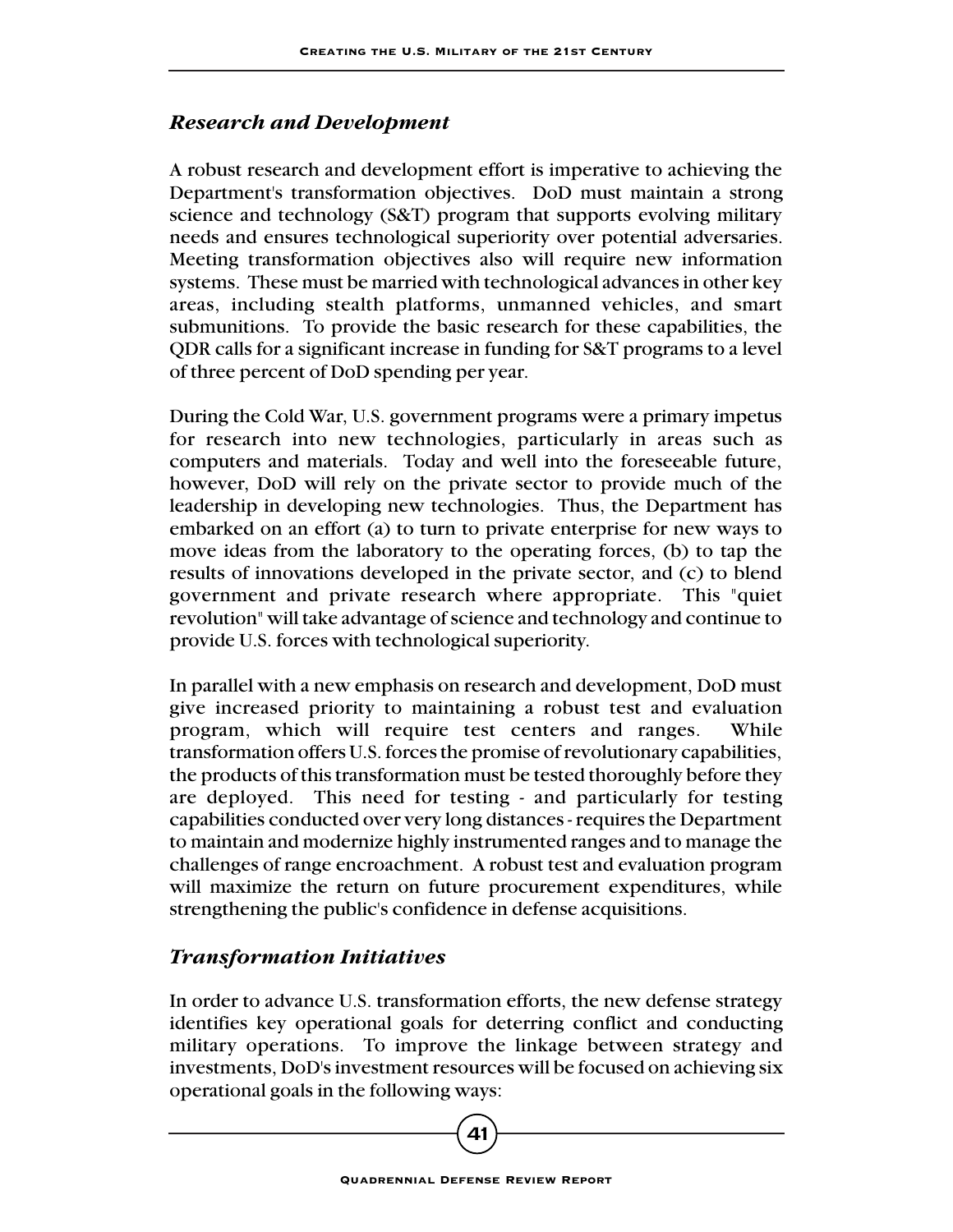*1. Protect bases of operation at home and abroad and defeat the threat of CBRNE weapons.*

DoD maintains many unique capabilities for mitigating and managing the consequences of terrorist attacks on American soil. The Department must be prepared to provide support to state and local authorities, if requested by the lead federal agency. DoD is enhancing its anti-terrorism and force protection programs. It is also increasing investment in chemical and biological countermeasures, including personal protection for DoD personnel. Moreover, DoD has established Weapons of Mass Destruction Civil Support Teams, composed of National Guard personnel and the Marine Corps' Chemical-Biological Incident Response Force. These teams stand ready to provide support, if directed. To improve DoD's ability to provide such support, the QDR calls for selected readiness enhancements to the Army's Reserve Component.

The continued proliferation of ballistic and cruise missiles poses a threat to U.S. territory, to U.S. forces abroad, at sea, and in space, and to U.S. allies and friends. To counter this threat, the United States is developing missile defenses as a matter of priority. Integrating missile defenses with other defensive as well as offensive means will safeguard the Nation's freedom of action, enhance deterrence by denial, and mitigate the effects of attack if deterrence fails. The ability to provide missile defenses in anti-access and area-denial environments will be essential to assure friends and allies, protect critical areas of access, and defeat adversaries. DoD must be prepared to provide near-term capabilities to defend against rapidly emerging threats and more robust capabilities that evolve over time.

DoD has refocused and revitalized the missile defense program, shifting from a single-site "national" missile defense approach to a broad-based research, development, and testing effort aimed at deployment of layered missile defenses. These changes in the missile defense program will permit the exploration of many previously untested technologies and approaches that will produce defenses able to intercept missiles of various ranges and in various phases of flight. These defenses will help protect U.S. forward-deployed forces. Moreover, they will provide limited defense against missile threats not only for the American people, but also for U.S. friends and allies.

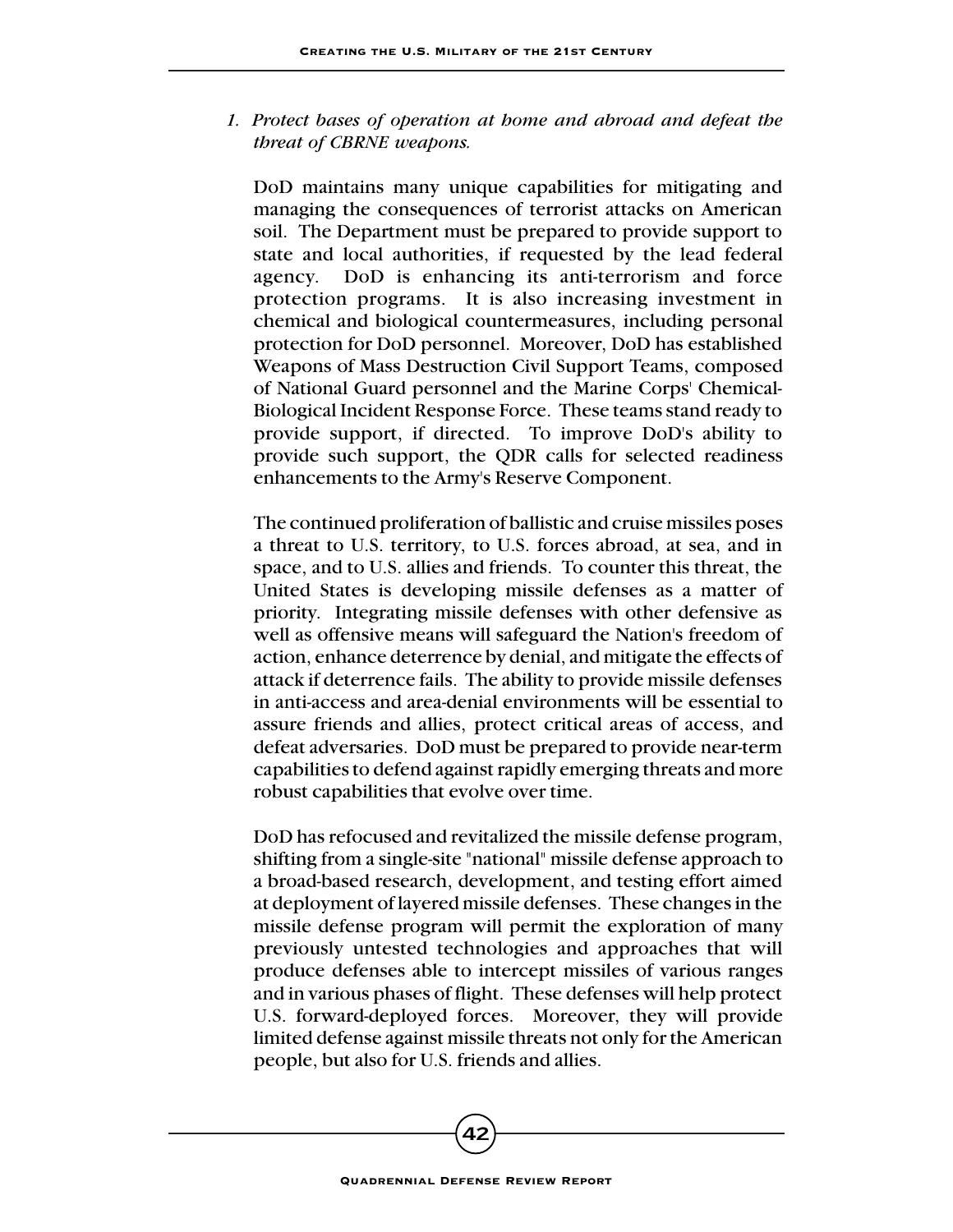*2. Assure information systems in the face of attack and conduct effective information operations.*

Information operations provide the means to rapidly collect, process, disseminate, and protect information while denying these capabilities to adversaries. Such operations provide the capability to influence perceptions, perform computer network defense and attack missions, conduct electronic warfare, and carry out other protective actions. Information operations represent a critical capability enhancement for transformed U.S. forces.

The QDR highlights both the imperative for the United States to maintain an unsurpassed capability to conduct information operations, as well as the need to strengthen U.S. capabilities in these areas. DoD must also develop an integrated approach to developing information system requirements, acquiring systems, and programming for the force of tomorrow. The ability to conduct information operations has become a core competency for the Department.

*3. Project and sustain U.S. forces in distant anti-access and areadenial environments.*

The defense strategy rests on the assumption that U.S. forces have the ability to project power worldwide. The United States must retain the capability to send well-armed and logistically supported forces to critical points around the globe, even in the face of enemy opposition, or to locations where the support infrastructure is lacking or has collapsed. For U.S. forces to gain the advantage in such situations, they must have the ability to arrive quickly at non-traditional points of debarkation to mass fire against an alerted enemy and to mask their own movements to deceive the enemy and bypass its defenses. Consequently, DoD must carefully monitor attempts by adversaries to develop capabilities that could detect and attack U.S. forces as they approach conflict areas or hold at risk critical ports and airbases with missiles and CBRNE attacks.

The QDR emphasizes the need for new investments that would enable U.S. forces to defeat anti-access and area-denial threats and to operate effectively in critical areas. Such investments will include: addressing the growing threat posed by submarines, air defense systems, cruise missiles, and mines;

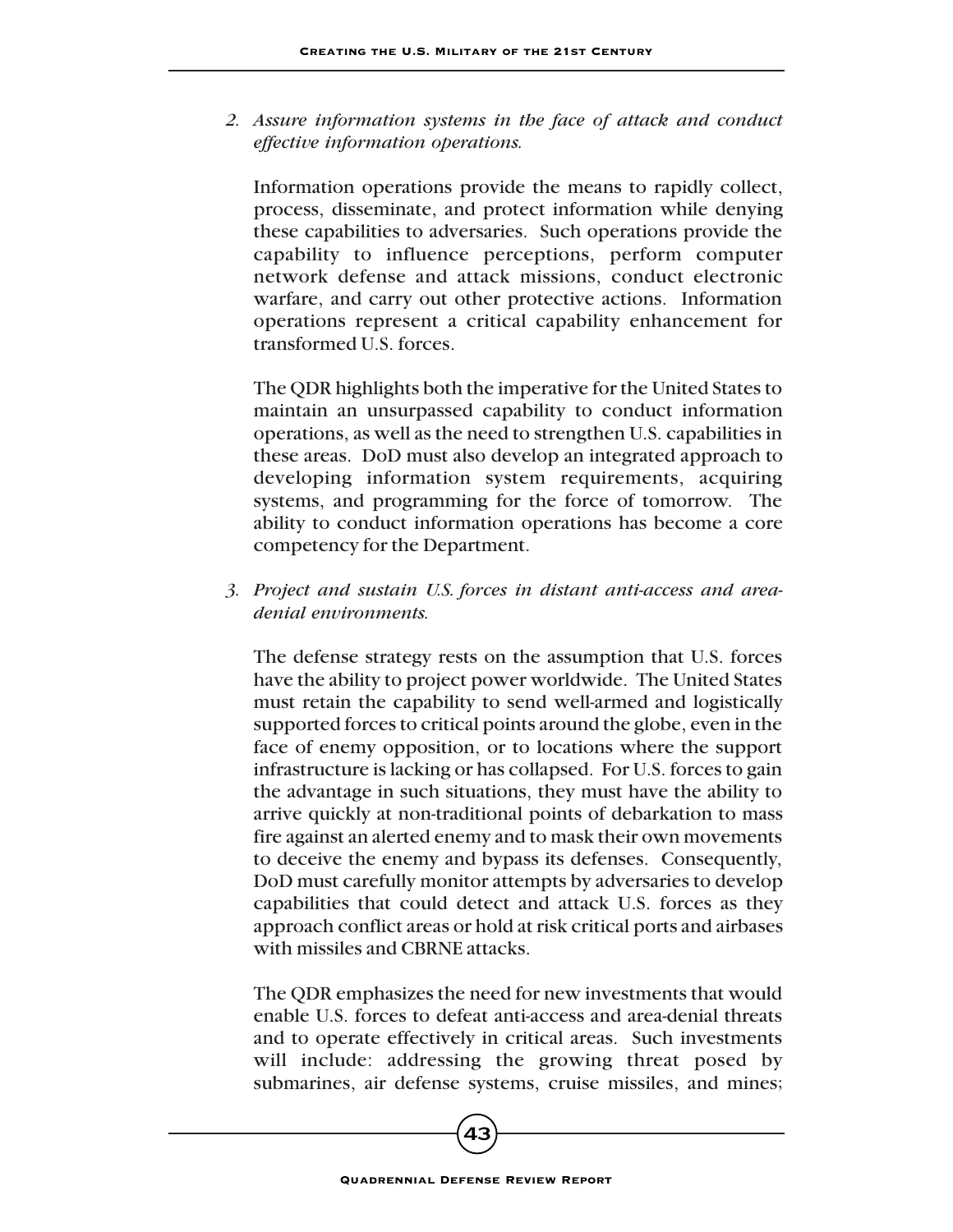accelerating development of the Army Objective Force; enhancing power projection and forcible entry capabilities; defeating long-range means of detection; enabling long-range attack capabilities; enhancing protection measures for strategic transport aircraft; and ensuring U.S. forces can sustain operations under chemical or biological attack.

*4. Deny enemies sanctuary by providing persistent surveillance, tracking, and rapid engagement.*

Likely enemies of the United States and its allies will rely on sanctuaries-such as remote terrain, hidden bunkers, or civilian "shields" - for protection. The capability to find and strike protected enemy forces while limiting collateral damage will improve the deterrent power of the United States and give the President increased options for response if deterrence fails. Such a capability would not only reduce the likelihood of aggression, but would offer the National Command Authorities the ability to respond immediately in the event of hostilities.

Achieving this objective will require investments in a wide range of cross-Service programs. Investments in intelligence, surveillance, and reconnaissance (ISR) initiatives must be bolstered. Also emphasis must be placed on manned and unmanned long-range precision strike assets, related initiatives for new small munitions, and the ability to defeat hard and deeply buried targets.

DoD will accelerate the conversion of Trident submarines to guided missile submarines. DoD will procure unmanned combat aerial vehicles and intelligence, surveillance, and reconnaissance unmanned aerial vehicles such as Global Hawk. The Department will also increase procurement of precision weapons.

Special Operations Forces will need the ability to conduct covert deep insertions over great distances and will need enhanced C4ISR capabilities to remain in contact with their commanders and to ensure access to real-time intelligence in a number of forms. These capabilities will enable Special Operations Forces to access additional communication, intelligence, and firepower assets in support of their missions deep in hostile environments and to aid in the reduction of friendly losses and casualties. These capabilities will also

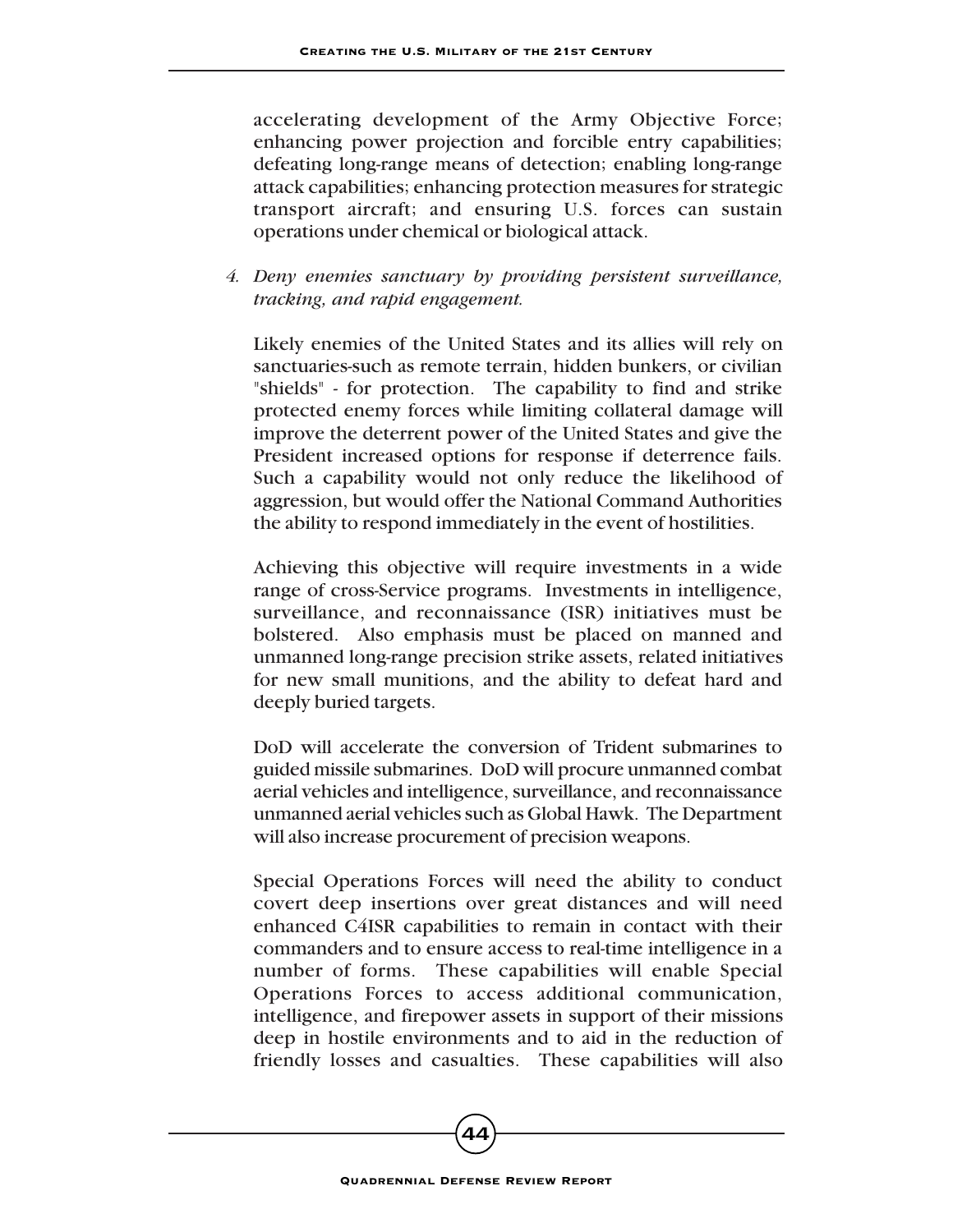enhance the strategic and operational agility of Special Operations Forces.

#### *5. Enhance the capability and survivability of space systems.*

Because many activities conducted in space are critical to America's national security and economic well being, the ability of the United States to access and utilize space is a vital national security interest. During crisis or conflict, potential adversaries may target U.S., allied, and commercial space assets as an asymmetric means of countering or reducing U.S. military operational effectiveness, intelligence capabilities, economic and societal stability, and national will. Ensuring the freedom of access to space and protecting U.S. national security interests in space are priorities for the Department.

The mission of space control is to ensure the freedom of action in space for the United States and its allies and, when directed, to deny such freedom of action to adversaries. As the foundation for space control, space surveillance will receive increased emphasis. DoD will pursue modernization of the aging space surveillance infrastructure, enhance the command and control structure, and evolve the system from a cataloging and tracking capability to a system providing space situational awareness.

In recognition of the high-technology force multipliers provided by space systems, the QDR places increased emphasis on developing the capabilities to conduct space operations. Ensuring freedom of access to space and protecting U.S. national security interests are key priorities that must be reflected in future investment decisions.

*6. Leverage information technology and innovative concepts to develop interoperable Joint C4ISR.*

Information technology will provide a key foundation for the effort to transform U.S. armed forces for the 21st century. The recent U.S. experience in Kosovo underscored the need for high-capacity, interoperable communications systems that can rapidly transmit information over secure, jam-resistant datalinks to support joint forces. In the near future, the United States

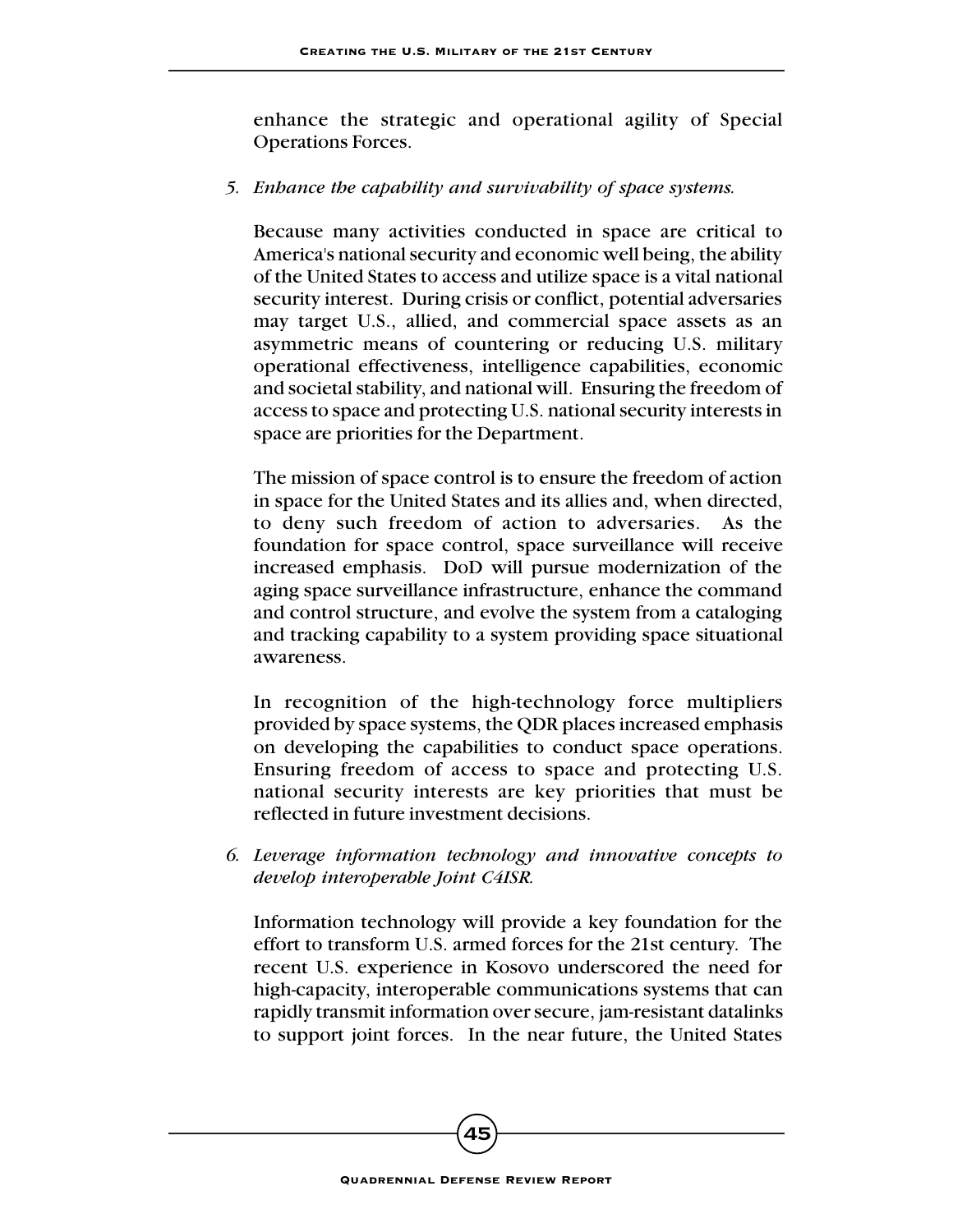must also develop alternatives capable of overcoming current and projected bandwidth constraints. The Department must stay abreast of the new communications landscape and leverage it to maximize U.S. advantages in this area.

Future operations will not only be joint, but also include Reserve Components, civilian specialists, and other federal agencies and state organizations. Most likely they will involve a coalition effort with other countries. The effectiveness of these operations will depend upon the ability of DoD to share information and collaborate externally as well as internally. Interoperability, which enables joint and combined operations, is a key element in all DoD operational and systems architectures. It must include the ability to overcome language and cultural barriers. Experience shows that fixing systems after the fact to achieve interoperability is typically costly and often fails to satisfy mission requirements and creates security problems. The better approach is to incorporate interoperability at the outset in designing new systems. However, the Department will continue its efforts, where cost effective, to bring its legacy systems up to interoperability standards.

Based on QDR deliberations, funding will be focused on achieving end-to-end Command, Control, Communication, Computer, Intelligence, Surveillance, and Reconnaissance (C4ISR) capabilities. An integrated joint and combined C4ISR capability is necessary to ensure that accurate and relevant information can be gathered swiftly from various sources and then securely transmitted to forces and their commanders. Improving communications must be a priority for U.S. conventional, special operations, and strategic forces. Information technology offers U.S. forces the potential of conducting joint operations more effectively, with smaller forces and fewer weapon systems.

To achieve these operational goals, the Defense Department must transform military training. Three basic tenets describe the changes the Department will implement to transform training in parallel with the transformation of its missions and forces:

- Reverse the erosion of DoD's training range infrastructure and ensure that ranges are sustainable, capable, and available;
- Revise acquisition and logistics policies and procedures to

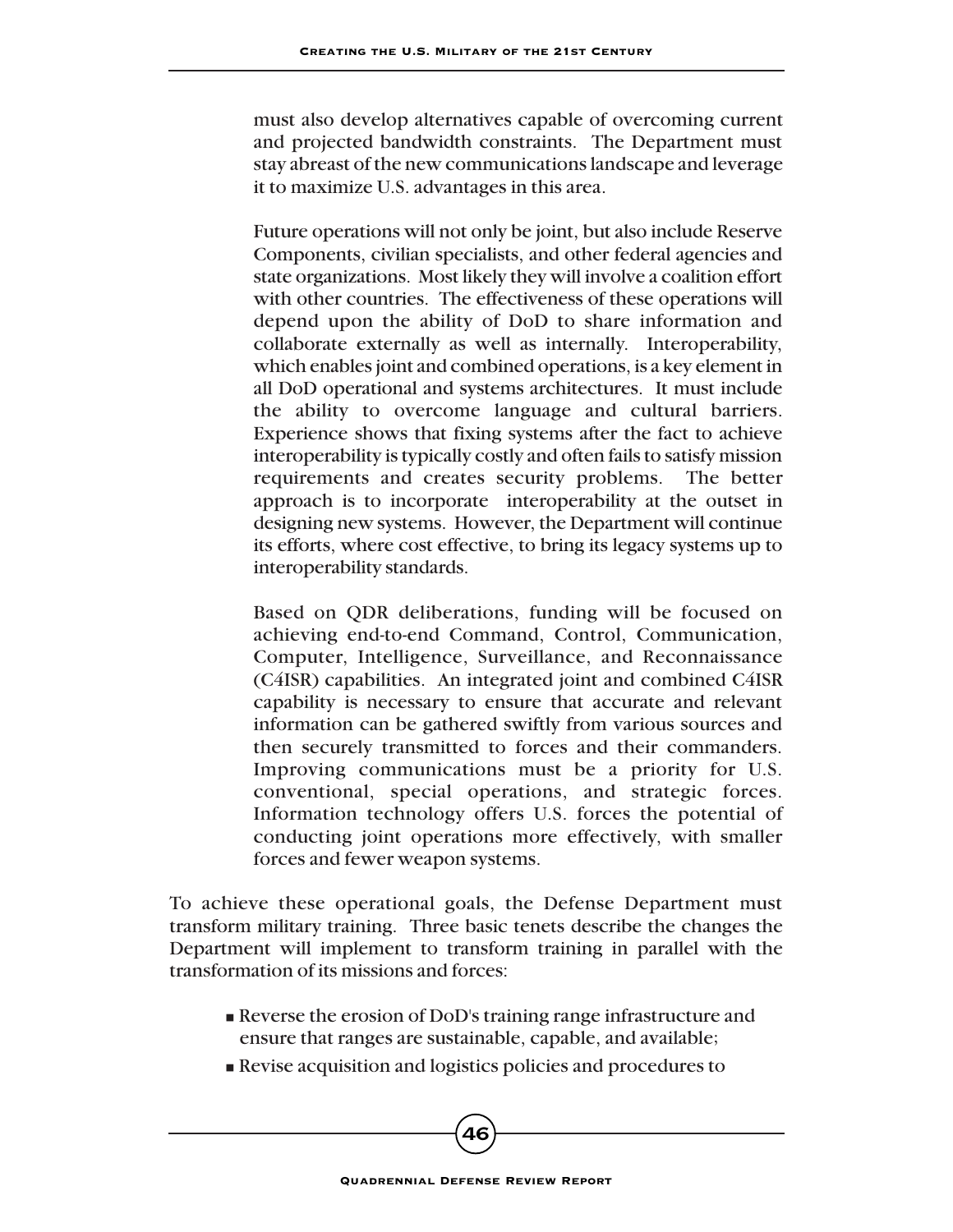emphasize training and the timeliness of fielding modern, fully capable training systems; and

■ Use distributed learning technologies to reengineer individual training and job performance.

#### *Recapitalization of the Department's Legacy Forces*

The Department of Defense is committed to transforming its forces to meet future challenges. This transformation will be conducted in a timely but prudent manner. In particular, prudence dictates that those legacy forces critical to DoD's ability to defeat current threats must be sustained as transformation occurs. Consequently, while emphasizing transformation, DoD will also selectively recapitalize legacy forces. This effort will be a challenge because recapitalization of all elements of U.S. forces since the end of the Cold War has been delayed for so long. As the force aged throughout the 1990s, few replacements were procured. Without a significant effort to increase resources devoted to recapitalization of weapons systems, the force structure will not only continue to age but, perhaps more significantly, become operationally and technologically obsolete.

The need to recapitalize is evident from the rising age of the current force structure, particularly tactical aircraft. On average, the age of Air Force air superiority aircraft now stands at almost 20 years, an unprecedented level. The multi-role fleet will continue to age as well, with its average age projected to reach 20 years in the coming decade. The situation with other platforms, while not as dramatic as that of tactical aircraft, is also problematic. Overall, there is an imperative need for recapitalization of legacy systems by replacement, selected upgrade, and life extension.

Recognizing this imperative, the Department plans to pursue selective upgrades to systems such as Abrams tanks, B-1 bombers, Navy ship selfdefense, and amphibious assault vehicles to sustain capabilities critical to ensuring success in any near-term conflict.

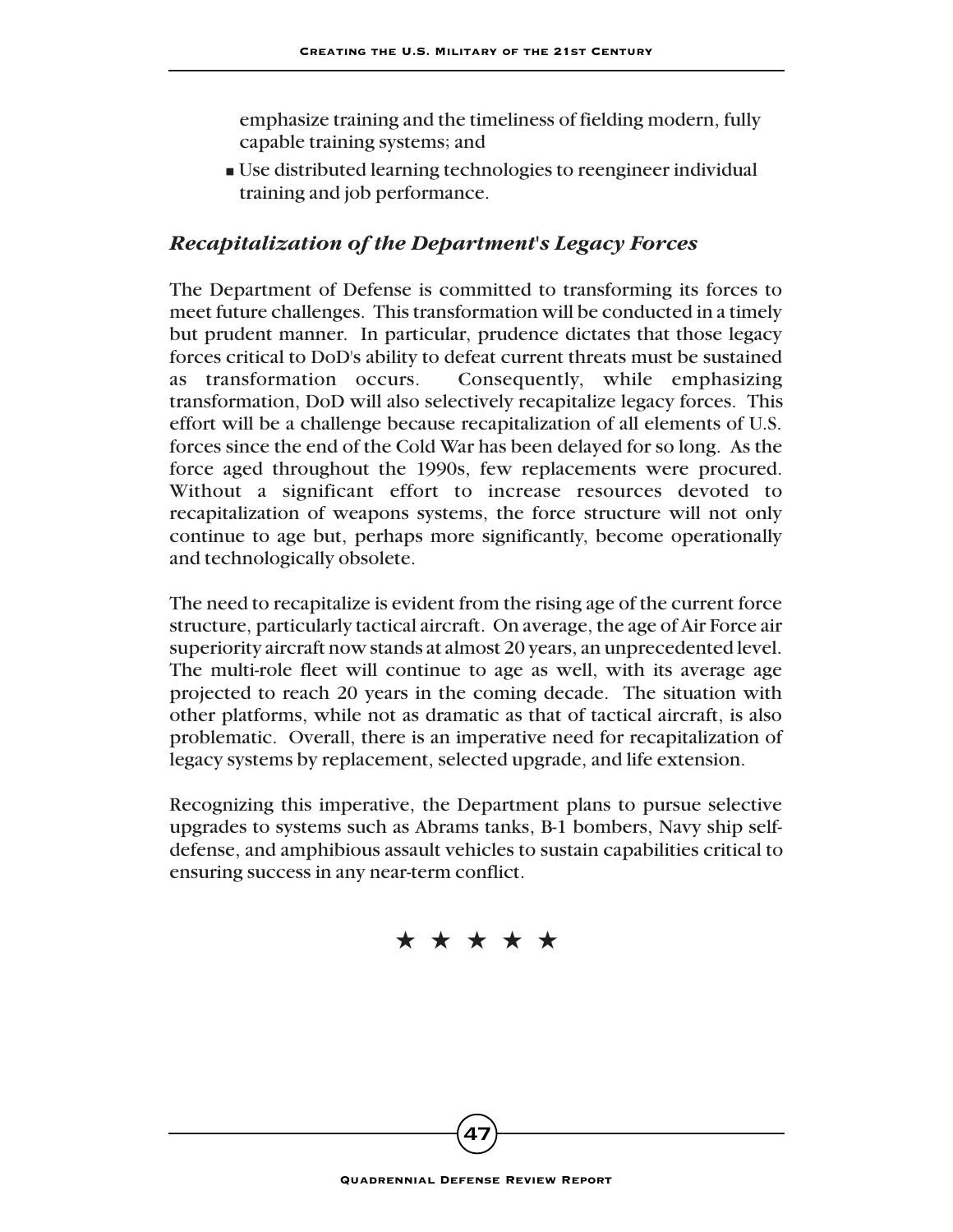DoD must overcome trends of the past to sustain a balanced defense program that maintains near-term readiness without mortgaging the longterm capabilities of the force. To support this goal, DoD is committed to identifying efficiencies and reductions in less relevant capabilities that can free resources to be reinvested to accelerate the Department's transformation efforts. The Military Departments and Defense Agencies will identify significant, auditable savings to be reinvested in high-priority transformation initiatives.

In light of the markedly increased requirements associated with the unfolding U.S. war against terrorism, prior estimates of available resources for defense are no longer accurate. Before the September 2001 attacks, DoD had planned for gradual increases in defense spending accompanied by roughly corresponding increases in available resources realized through internal efficiencies. At this juncture, the Defense Department is developing new estimates of needed funding, in line with emerging, new military requirements. At the same time, it is critical that DoD's efforts to realize internal efficiencies not be relaxed, as any increased funding will be urgently needed to meet the Nation's new defense demands.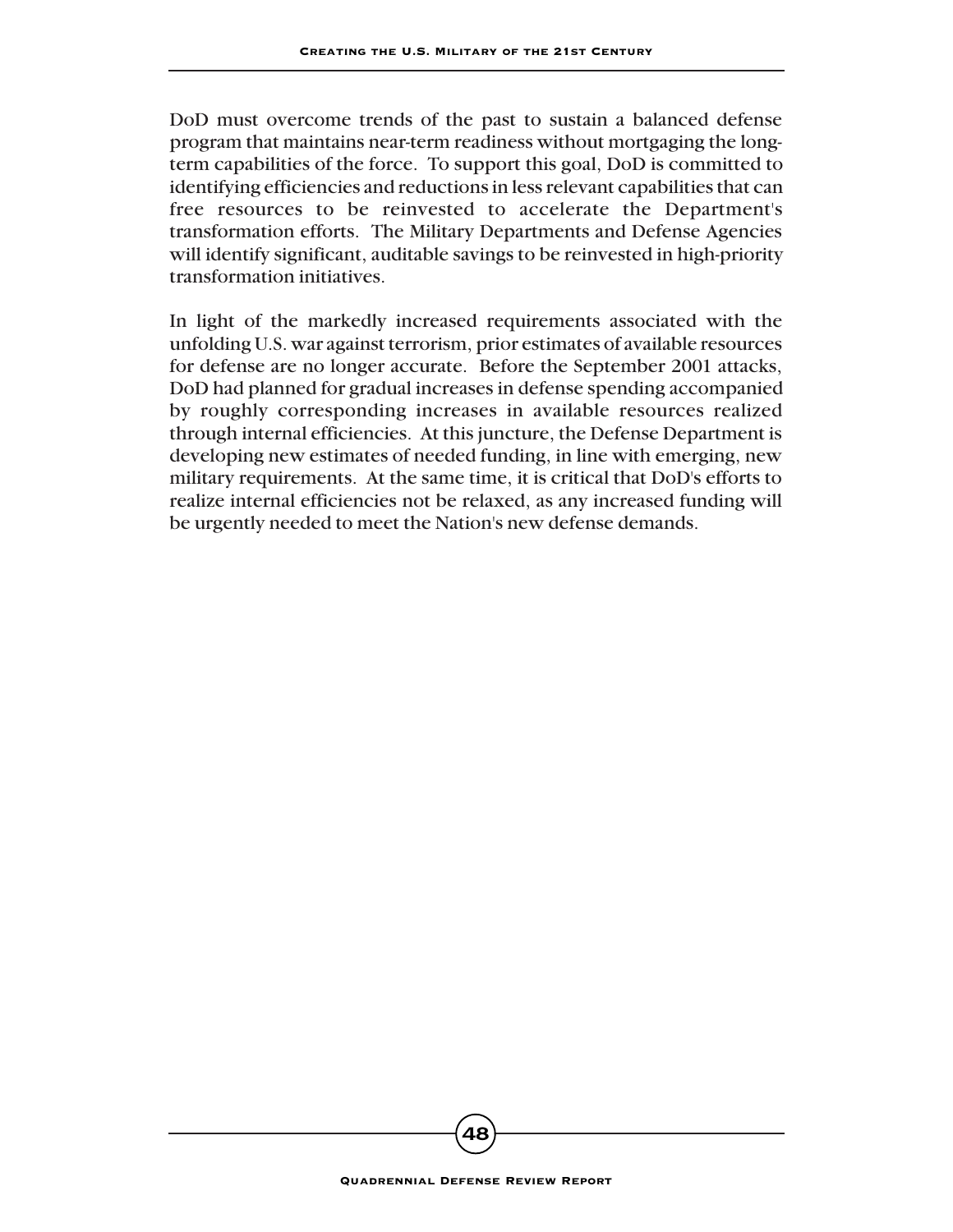# VI. Revitalizing the DoD **ESTABLISHMENT**

The need to transform America's military capability encompasses more than strategy and force structure. Transformation applies not just to what DoD does, but how DoD does it. During the same period that the security environment shifted from a Cold War structure to one of many and varied threats, the capabilities and productivity of modern businesses changed fundamentally. The Department of Defense has not kept pace with the changing business environment.

A transformed U.S. force must be matched by a support structure that is equally agile, flexible, and innovative. It must be a structure in which each of DoD's dedicated civilian and military members can apply their talents to defend America - where they have the resources, information, tools, training, and freedom to perform.

Transforming DoD's outdated support structure is a key step in achieving a more capable fighting force.

- DoD maintains between 20 and 25 percent more facility infrastructure than needed to support its forces - at an annual excess cost of \$3 to \$4 billion.
- DoD's financial systems are decades old and not well interconnected, and accounting and auditing processes would struggle to meet the standards of generally accepted accounting principles.
- DoD's business processes and regulations seem to be engineered to prevent any mistake. By doing so, these regulations often discourage taking any risk.

An infrastructure that needs to be streamlined to match the new reality, financial systems that limit the ability to see and manage the enterprise, and processes that discourage action and reasonable risk at the working level are hallmarks of a mature enterprise that must be transformed. While America's business have streamlined and adopted new business models to react to fast-moving changes in markets and technologies, the Defense Department has lagged behind without an overarching strategy to improve its business practices.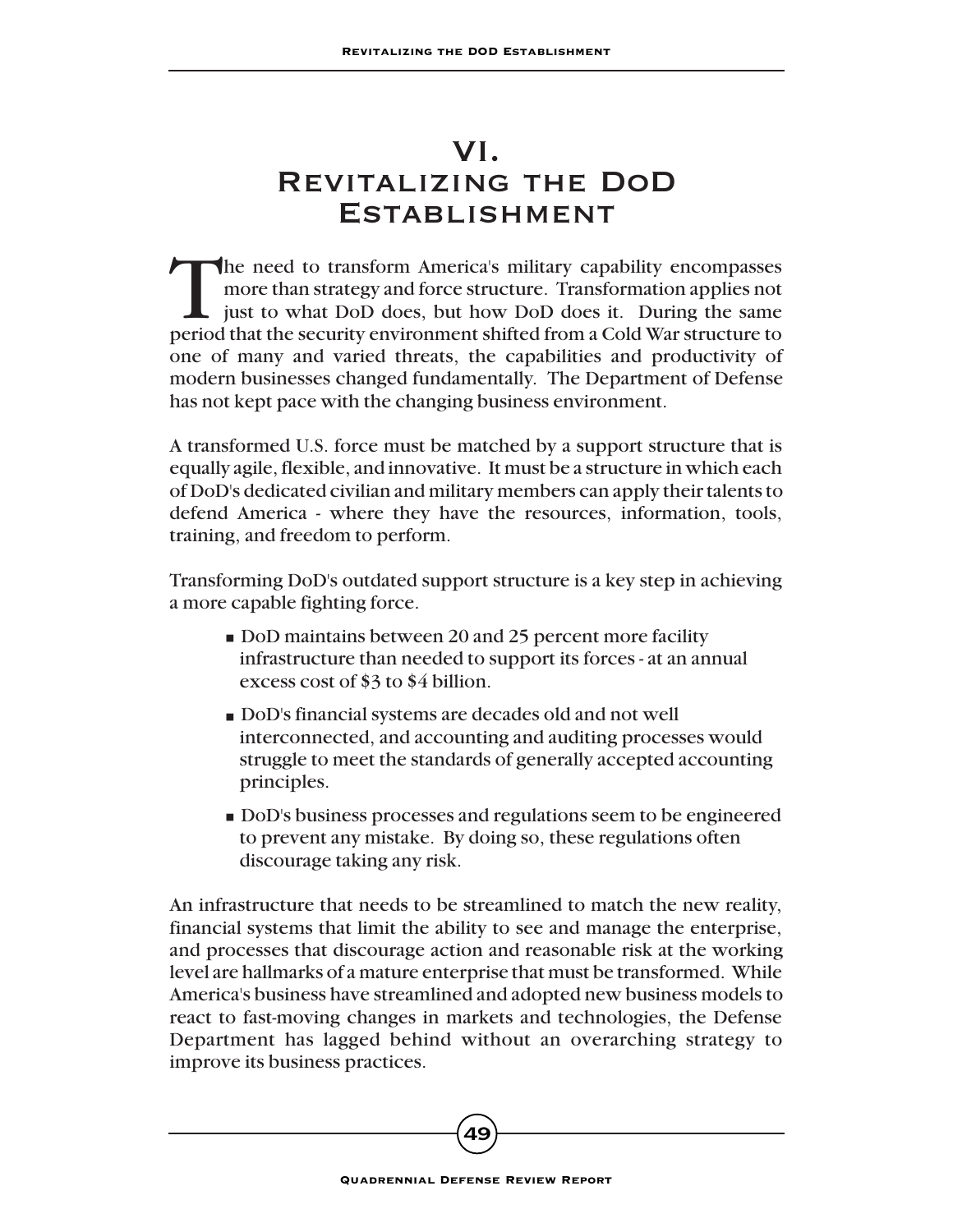To redress this situation and lead the Defense Department's revitalization process, the DoD has established the Senior Executive Council (SEC) led by the Deputy Secretary of Defense and consisting of the Service Secretaries, and the Under Secretary of Defense for Acquisition, Technology and Logistics. The SEC will steer the Defense Department through what will be a challenging period of change. The Defense Department has also created a Defense Business Practices Implementation Board to tap outside expertise as the Department moves to improve its business practices.

To focus these efforts, the Defense Department will institute programs to improve its performance in the following areas:

- Encourage talent to enter and stay in the military and civilian service; and
- Modernize DoD business processes and infrastructure.

# *Encourage Talent to Enter and Stay in the Military and Civilian Service*

Skilled, talented, and motivated people are the foundation of a leaner, more flexible support structure. Improving the skills of the existing workforce and recruiting, retaining, training, and educating new people must be a top priority. Many of the skills the Department needs are the same ones most in demand in the private sector. The Department must forge a new compact with its warfighters and those who support them one that honors their service, understands their needs, and encourages them to make national defense a lifelong career.

Accomplishing this management imperative will require strong leadership and innovative thinking about how to attract, motivate, and compensate the workforce. It will require new rules for hiring and managing personnel. It will also require increased interaction with the private sector to ensure that the flow of people and knowledge between both sectors is enhanced.

Toward this end, DoD will develop a strategic human resources plan for military and civilian personnel. This strategy will identify the tools necessary to size and shape the military and civilian force to provide adequate numbers of high-quality, skilled, and professionally developed people.

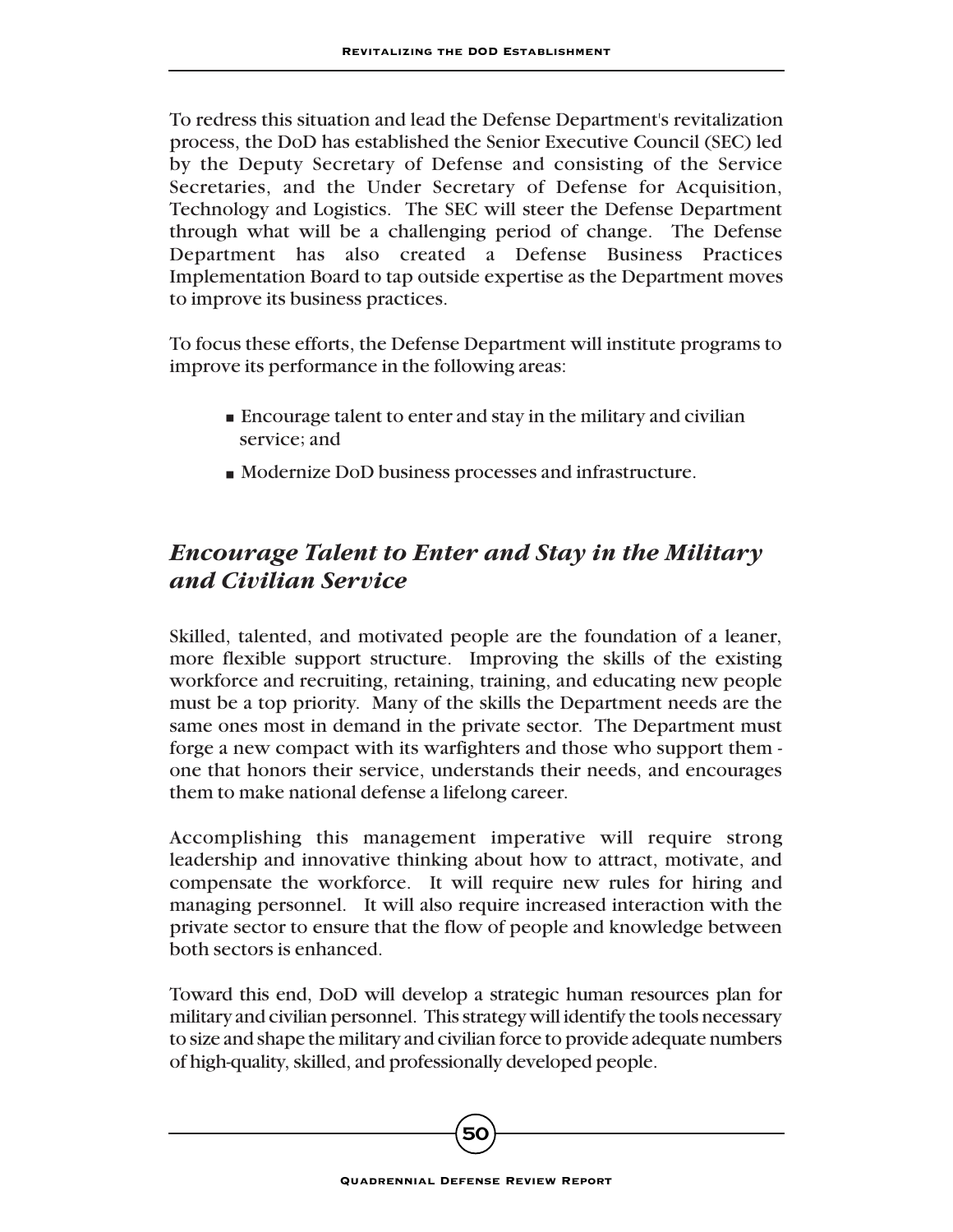In recognition of the changing demographics of DoD's military families and the changes that will be initiated as a result of this review, DoD will also review existing quality of life services and policies to guarantee that they have kept pace with modern requirements. The Government also needs to ensure that it fulfills its responsibility to fund quality programs required to sustain the force. Further, the Department will address the need to manage personnel tempo and improve military housing.

To create a world class health system, DoD has initiated a comprehensive review of all Defense and Service health agencies, management activities, and programs; and strengthened the TRICARE system to ensure better management and accountability. A coordinated, integrated, and adequately resourced health care system with an improved organizational structure will ensure the availability of contingency medical capabilities for active forces. It also will administer medical benefits to dependents and retirees in order to meet the needs of the force and expectations of the broader Service family.

The need to attract, develop, and retain civilian personnel is just as important. Many of the advances in private sector human resources management have not been incorporated into the DoD civilian personnel system. For civilian personnel, the human resources approach will include:

- Modernized recruiting techniques;
- More flexible compensation approaches;
- Enhanced training and knowledge management; and
- Career planning and management tools.

# *Modernize DoD Business Processes and Infrastructure*

The Department of Defense must transform its business processes and infrastructure to both enhance the capabilities and creativity of its employees and free up resources to support warfighting and the transformation of military capabilities.

To accomplish this, DoD's organizational structure will be streamlined and flattened to take advantage of the opportunities that the rapid flow of data and information present. As in business, entire functions need to be

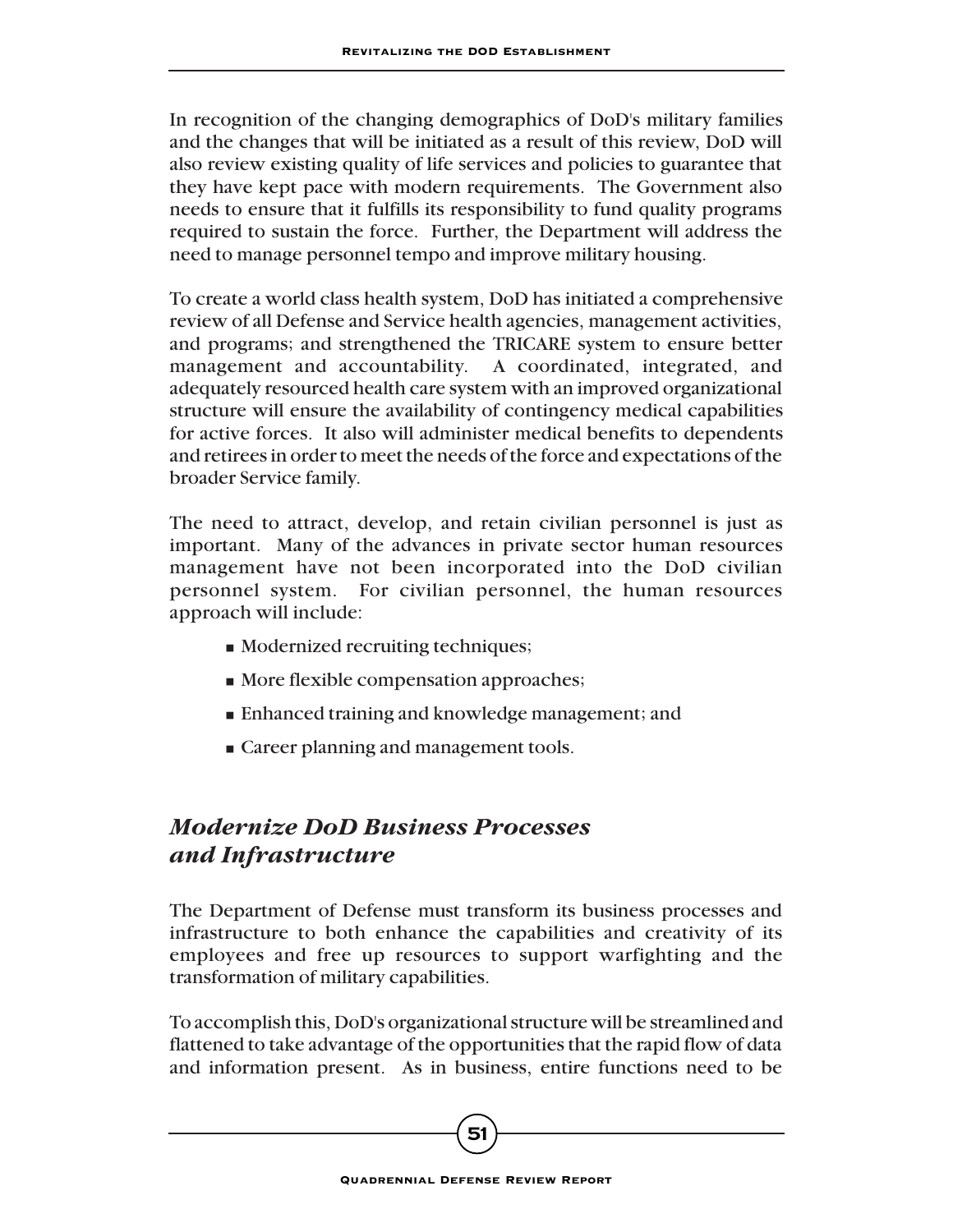eliminated. Boundaries must be broken to accelerate change across the entire organization, promote cooperation, share information and best practices, and institutionalize change throughout the Department. In both the organizational structure and the military culture, DoD must find ways to encourage and reward innovation and risk-taking among fighting forces as well as support personnel.

On the support side, the task is to remove layers that no longer provide value added. To accomplish this, the Department will initiate efforts in the following areas:

- Streamline the overhead structure and flatten the organization;
- Focus DoD "owned" resources on being excellent in those areas that contribute directly to warfighting;
- Modernize the DoD-wide approach to business information; and
- Consolidate and modernize base infrastructure.

*Streamline the overhead structure and flatten the organization.* The Department of Defense is committed to reducing all of its headquarters staffs by 15 percent from FY1999 baseline as specified in section 921(b) of the FY2000 National Defense Authorization Act. DoD is currently developing a plan to comply with this goal. In light of emerging, new requirements associated with the U.S. war on terrorism, any savings realized from such reductions would assist the Department in meeting higher-priority needs.

The Department must also align, consolidate, or differentiate overlapping functions of the Office of the Secretary of Defense, the Services, and the Joint Staff. To do this, DoD will develop recommendations to eliminate redundancy.

The military departments also are evaluating changes in their headquarters structures to improve their ability to perform executive functions at lower staffing levels.

Two major institutional processes - the planning, programming and budgeting system (PPBS) and the acquisition process - create a significant amount of the self-imposed institutional work in the Department. Simplifying these processes will support a streamlining of the entire organization. The Department has already taken the first step by conducting a concurrent program and budget review. DoD will explore options to fully redesign the way it plans, programs, and budgets. DoD has

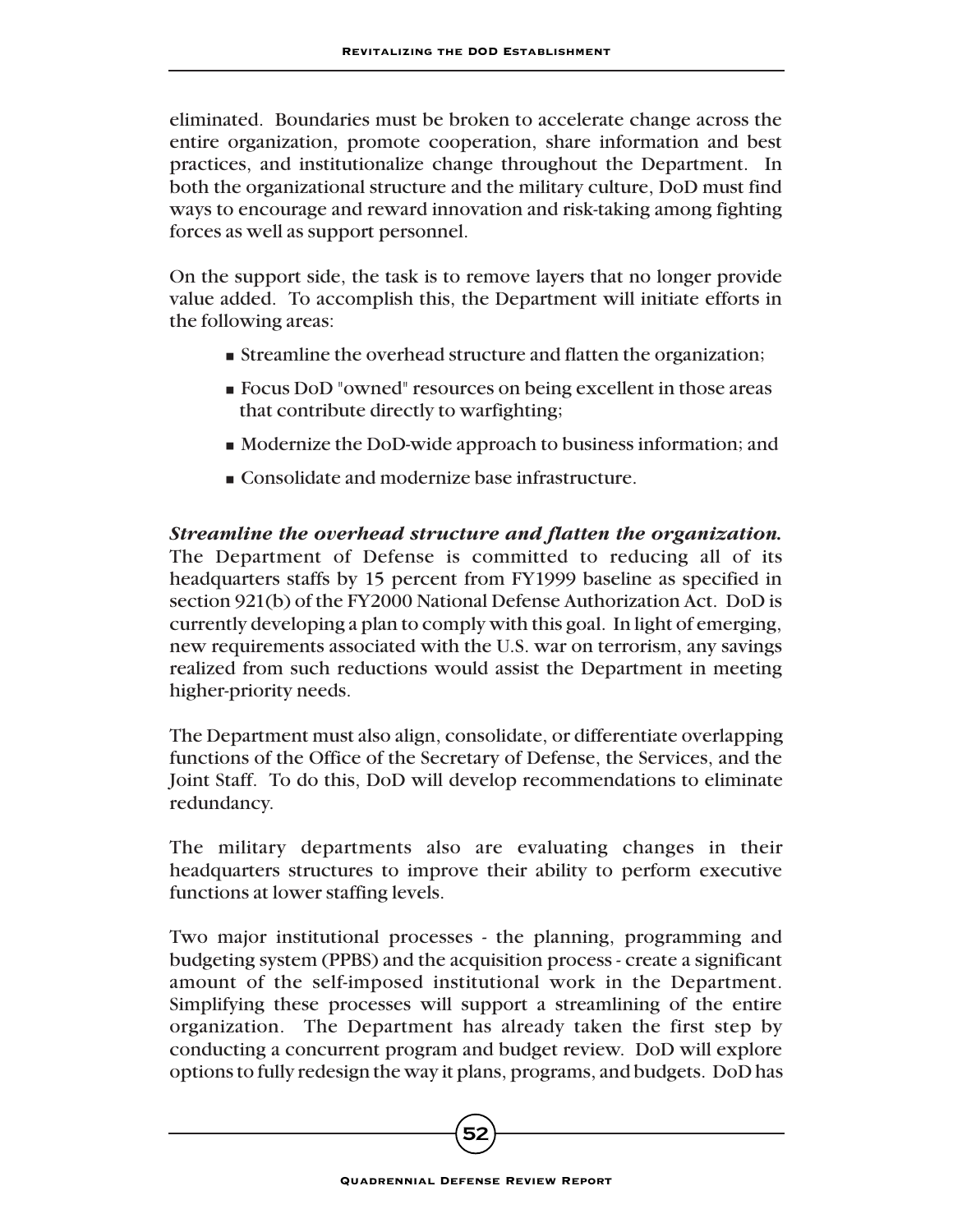already begun streamlining the Defense Acquisition Board (DAB) process, including reducing funding for acquisition-related studies and analyses by 10 percent and eliminating 31 of 72 acquisition-related advisory boards.

The goal throughout this set of initiatives is to reduce the complexity of the Department of Defense, which has been driving the increase in the relative size of the overhead structure. In fact, the goal will be to increase measurably the tooth-to-tail ratio over the next five years. DoD will measure success by comparing the headquarters personnel totals to dollars spent on headquarters and headquarters personnel versus warfighting forces.

*Focus DoD "owned" resources on excellence in those areas that contribute directly to warfighting.* Only those functions that must be performed by DoD should be kept by DoD. Any function that can be provided by the private sector is not a core government function. Traditionally, "core" has been very loosely and imprecisely defined and too often used as a way of protecting existing arrangements.

Over the last several decades, most private sector corporations have moved aggressively away from providing most of their own services. Instead they have concentrated efforts on core functions and businesses, while building alliances with suppliers for a vast range of products and services not considered core to the value they can best add in the economy. The Department has experimented with this business practice with some success (e.g., providing vertical replenishment at sea, oilers manned by civilians, or food and other services in forward deployed areas). Aggressively pursuing this effort to improve productivity requires a major change in the culture of the Department.

DoD will assess all its functions to separate core and non-core functions. The test will be whether a function is directly necessary for warfighting. The review will divide these functions into three broad categories:

- Functions directly linked to warfighting and best performed by the federal government. In these areas, DoD will invest in process and technology to improve performance.
- Functions indirectly linked to warfighting capability that must be shared by the public and private sectors. In these areas, DoD will seek to define new models of public-private partnerships to improve performance.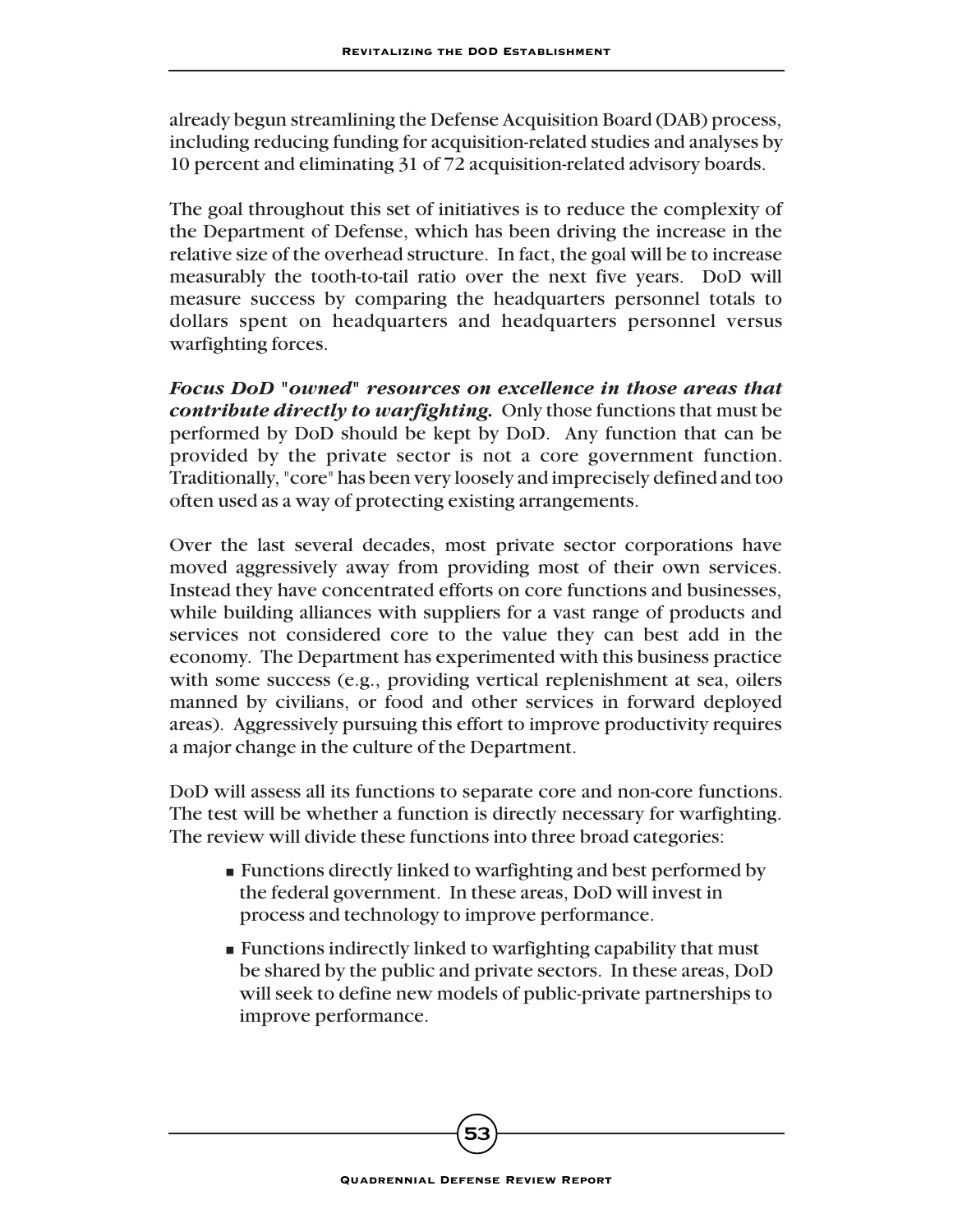■ Functions not linked to warfighting and best performed by the private sector. In these areas, DoD will seek to privatize or outsource entire functions or define new mechanisms for partnerships with private firms or other public agencies.

The Department has already taken steps to outsource and shed non-core responsibilities, including the privatization of military housing and the privatization of utility services for military installations. In addition, DoD will create a small team to develop alternatives to the Agency or Field Activity model that permits the Department to produce cross-DoD outputs at a significantly lower cost.

*Defense Agencies.* Over time, the Defense Agencies have served to consolidate functions common to the Services. This process has resulted in better, more integrated outputs and has helped to modernize the Department's business processes. To improve the business practices of the Defense Agencies, DoD will begin a review of the Agencies to seek efficiencies. Transformation roadmaps for Defense Agencies will be developed keyed toward agencies planned contributions to helping DoD meet the critical operations goals outlined earlier.

*Defense Working Capital Fund.* DoD will develop a plan for improving the effectiveness of the Defense Working Capital Fund. The fund was created as a pricing mechanism for the military services to procure goods and services from Defense Agencies. The notion of paying for outputs is right minded. However, the Fund mechanism subsumes a number of elements in its pricing mechanism (for example, the expected cost of mobilization), which masks the peacetime cost of outputs.

*Modernize the DoD-wide approach to business information.* Today's technology makes the accurate, timely flow of information possible. Pushing this information down will enable decision-making at the right level and will, in turn, support the flattening and streamlining of the organization. DoD must keep its information, communication, and other management technologies on a par with the best, proven technologies available.

The Department's business activities include financial as well as nonfinancial operations and systems. Non-financial business operations and systems include those that support the acquisition, medical, maintenance, transportation, property, inventory, supply, and personnel communities. However, the Department's financial and non-financial operations and systems do not work together effectively to produce the most desirable

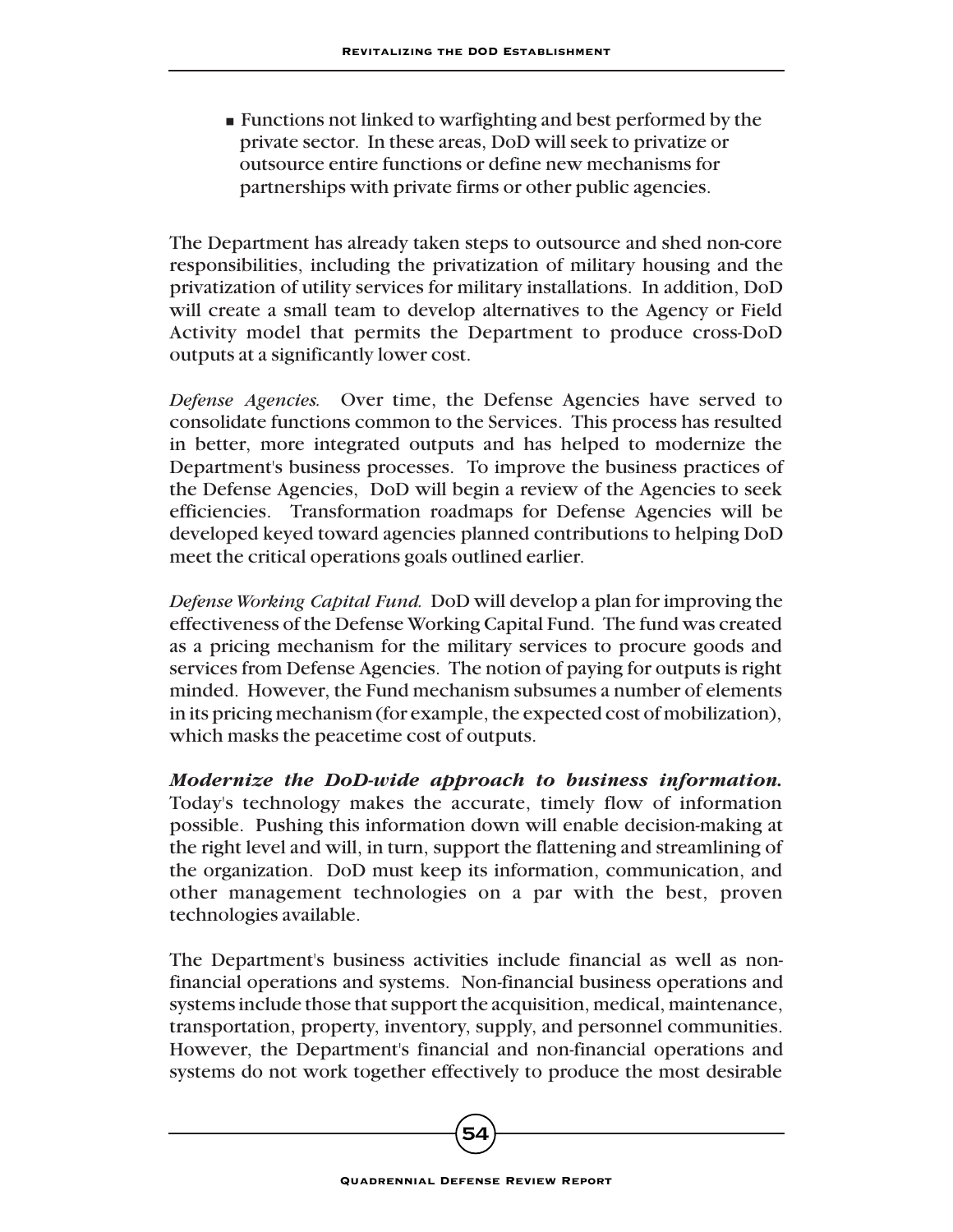business management information. Correcting this deficiency will require a broad set of initiatives.

DoD will create a Department-wide blueprint (enterprise architecture) that will prescribe how the Department's financial and non-financial feeder systems and management processes will interact. This architecture will guide the development of enterprise-level processes and systems throughout DoD.

Regular periodic consultation with the U.S. Comptroller General has been initiated to gain insight and support for improving the Defense Department's financial processes. DoD will also continue to work with Congress to better coordinate financial management oversight activities.

*Consolidate and modernize DoD facility infrastructure.* Currently, DoD has 20 to 25 percent more facility structure than it needs to support its forces. Due to budget constraints over the last decade, much of that infrastructure has begun to age beyond acceptable levels. Dollars that could be spent on more urgent transformation priorities are being used to maintain installations that may no longer be needed.

To reduce waste and inefficiencies, facilities must be restructured to support multi-Service missions. In July 2001, the Department announced an Efficient Facilities Initiative (EFI). EFI will enable the U.S. military to match facilities to forces, meet the threats and challenges of a new century, and make the wisest use of limited defense dollars. EFI ensures the primacy of military value in making decisions on facilities and harnesses the strength and creativity of the private sector by creating partnerships with local communities. All military installations will be reviewed, and recommendations will be based on the military value of the facilities and the structure of the force.

The EFI will encourage a cooperative effort between the President, the Congress, and the military and local communities to achieve the most effective and efficient base structure for America's Armed Forces. It will give local communities a significant role in determining the future use of facilities in their area by transferring closed installations to local redevelopers at no cost (provided that proceeds are reinvested) and by creating partnerships with local communities to own, operate, or maintain those installations that remain.

Consolidating facilities will focus funds on facilities that are actually needed and help to reduce the recapitalization rate of those that remain to

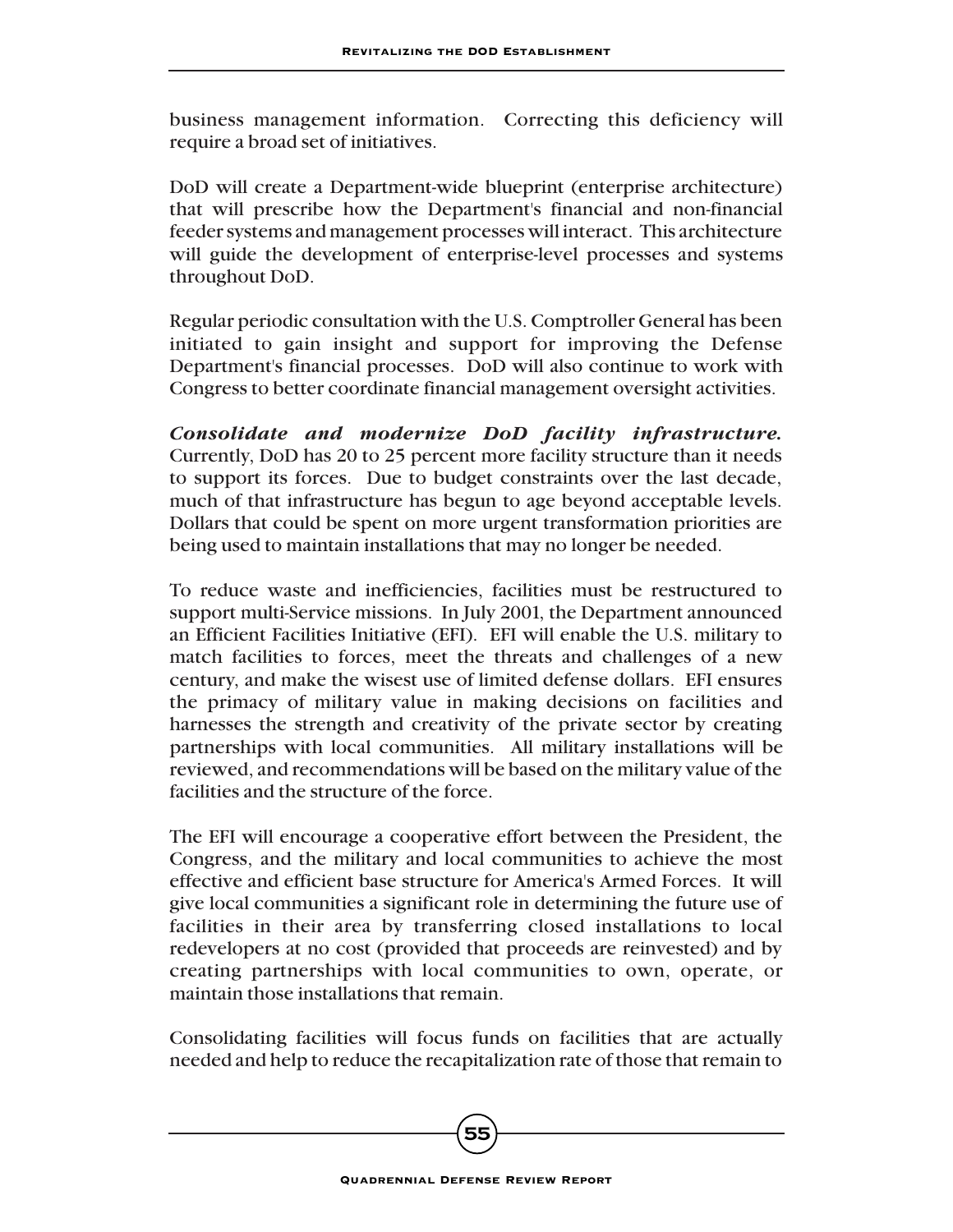a level closer to DoD's goal of 67 years. Consolidation will also save an estimated \$3.5 billion annually.

*Compress the Supply Chain.* American businesses have achieved some of their greatest efficiencies and savings by reforming their supply chain processes to remove steps, reduce inventories, and cut costs. By scrubbing their warehousing, distribution, and order fulfillment processes, they have cut out "non-value-added" steps. The Department has made some recent advances in reducing inventories of common consumable items and in promoting practices like direct vendor deliveries. However, DoD still maintains large inventories that could be substantially reduced by applying an array of supply chain practices. This could include use of industrial partners responsible for life cycle support of a weapon system or commodity item. DoD also incurs significant overhead costs for functions that vendors could perform. Performance-Based Logistics and modern business systems with appropriate metrics can eliminate many of these non-value-added steps. DoD will implement Performance-Based Logistics to compress the supply chain and improve readiness for major weapons systems and commodities.

*Reduce Cycle Time.* Every reduction in cycle time brings improvements in efficiency and reductions in cost. Industry has figured out how to get their average delivery time down to 24 to 48 hours; the government customer should get the same or better from the government supplier. Private sector benchmarks should set the standard for government providers, whether the function is processing and paying a bill, moving a part from a supply center or depot to a field unit, or making the transformation from concept to employment.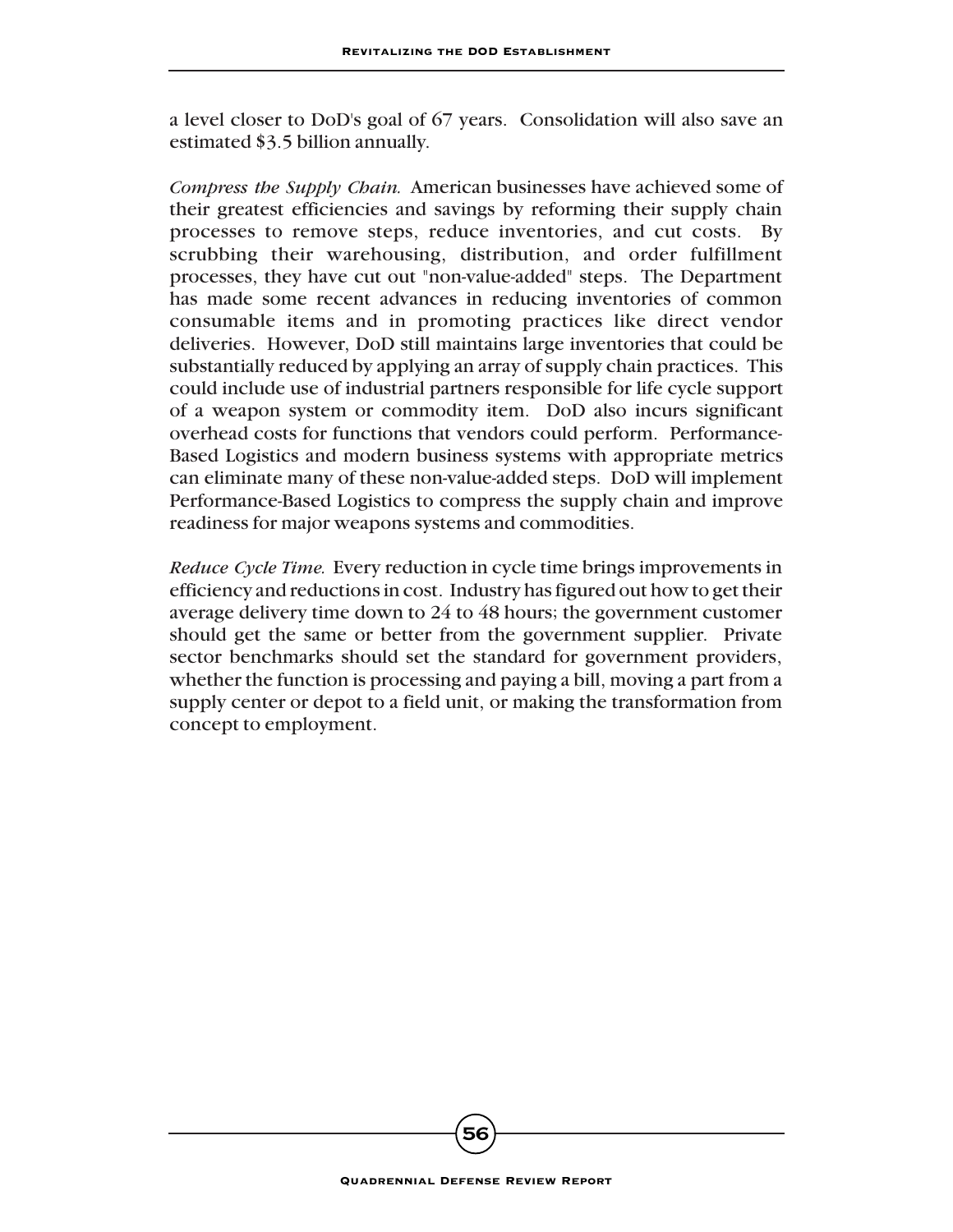# VII. Managing Risks

**Managing risk is a central element of the defense strategy.** It involves balancing the demands of the present against preparations for the future consistent with the strategy's priorities. It entails assuring allies and f involves balancing the demands of the present against **L** preparations for the future consistent with the strategy's priorities. It entails assuring allies and friends, deterring threats of coercion and aggression, and, when necessary, defeating adversaries. It involves maintaining military advantages and developing new military competencies while dissuading future military competitors.

Over the past 60 years, the United States has spent an average of 8 percent of the Gross Domestic Product (GDP) on defense; in 2001, 2.9 percent of GDP was spent on defense. The tendency to reduce spending in periods with no clear or well-defined threat has the potential effect of creating risks by avoiding or delaying investment in the force. Consequently, an assessment of the capabilities needed to counter both current and future threats - across the spectrum of military challenges - must be included in the Department's approach to assessing and mitigating risk.

### *A New Risk Framework*

DoD has developed a new, broad approach to risk management. The new risk framework ensures that the Defense establishment is sized, shaped, postured, committed, and managed with a view toward accomplishing the defense policy goals outlined in this report.

This risk framework is made up of four related dimensions:

- Force management the ability to recruit, retain, train, and equip sufficient numbers of quality personnel and sustain the readiness of the force while accomplishing its many operational tasks;
- Operational the ability to achieve military objectives in a nearterm conflict or other contingency;
- Future challenges the ability to invest in new capabilities and develop new operational concepts needed to dissuade or defeat mid- to long-term military challenges; and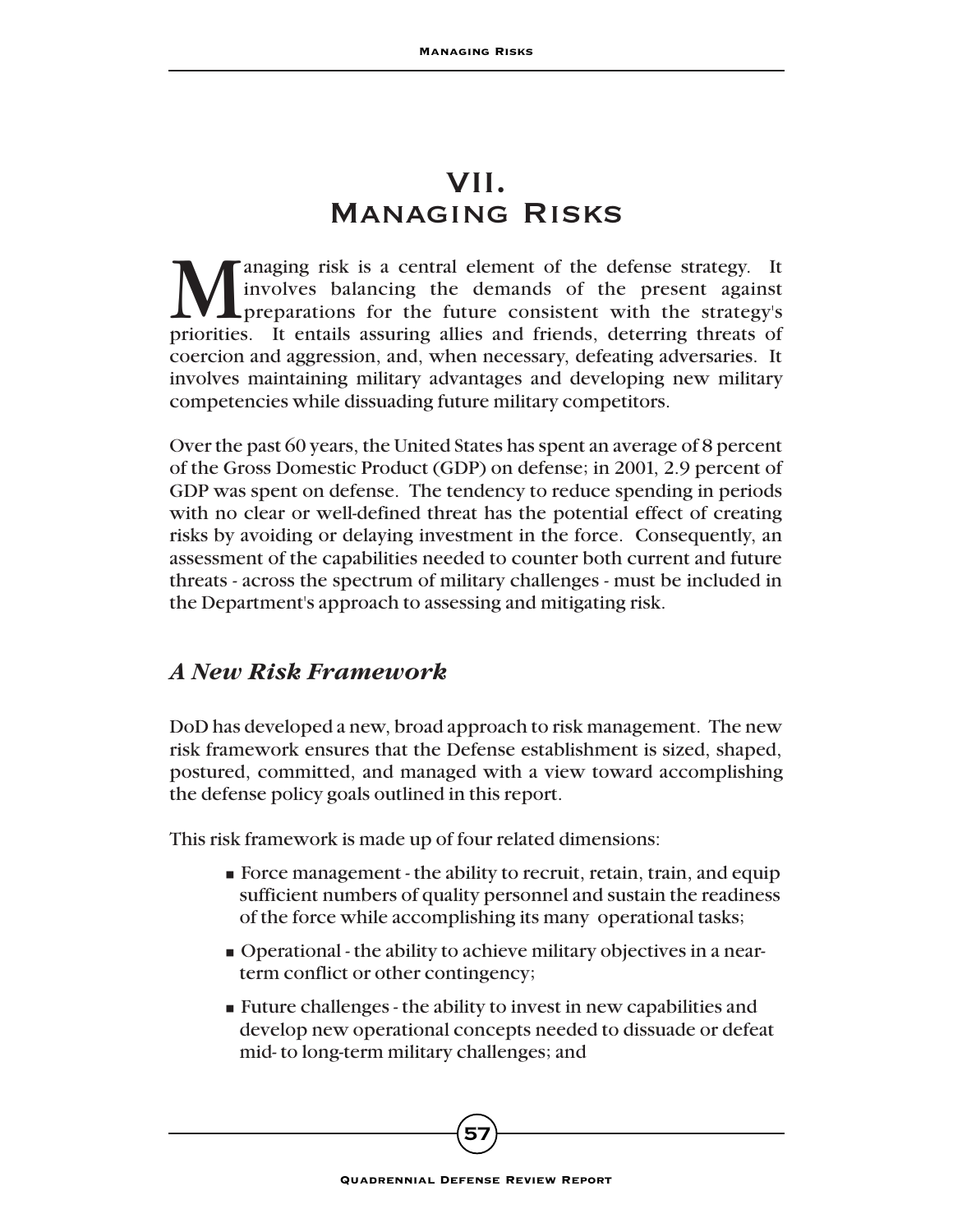■ Institutional - the ability to develop management practices and controls that use resources efficiently and promote the effective operation of the Defense establishment.

This framework allows the Department to consider tradeoffs among fundamental objectives and fundamental resource constraints, and it reflects DoD's experiences over the last decade in attempting to balance strategy, force structure, and resources. By assessing the Defense establishment in these four areas, the Department is directly addressing the issues associated with developing and assessing the operational force, key enabling capabilities, and its supporting deployment and industrial infrastructure.

#### *Force Management Risks*

DoD must always be able to meet its missions. It must deploy forces to assure friends and deter potential adversaries; it must acquire new capabilities to dissuade potential enemies from challenging U.S. interests; and, if necessary, it must defeat foes in combat. All of these risks require members of the military force to risk their lives at home and abroad for extended periods of time.

However, the Department should not expect its people to tolerate hardships caused by inequitable or inappropriate workloads within the force, aging and unreliable equipment, poor operational practices, and crumbling infrastructure. Consequently, this strategy requires explicit measurement and control of force management risk.

As an illustration, the figure below depicts the number of active duty military personnel deployed to various operations from November 1994 through December 2000. The figure shows large variations in the number of personnel deployed during this period, which coincided with substantial reductions in active-duty deployable forces. In addition, the use of reserve forces increased from eight million to 12 million man-days per year. The bulk of the deployment burden during this time was not spread among the entire force, due in part to the belief that the deployments were temporary and that permanent changes in rotational procedures and forward presence were not required. Prior to the end of 1994, the Department did not even collect data at the Joint level on the number of deployed personnel. DoD must better control this turbulence and manage its effects.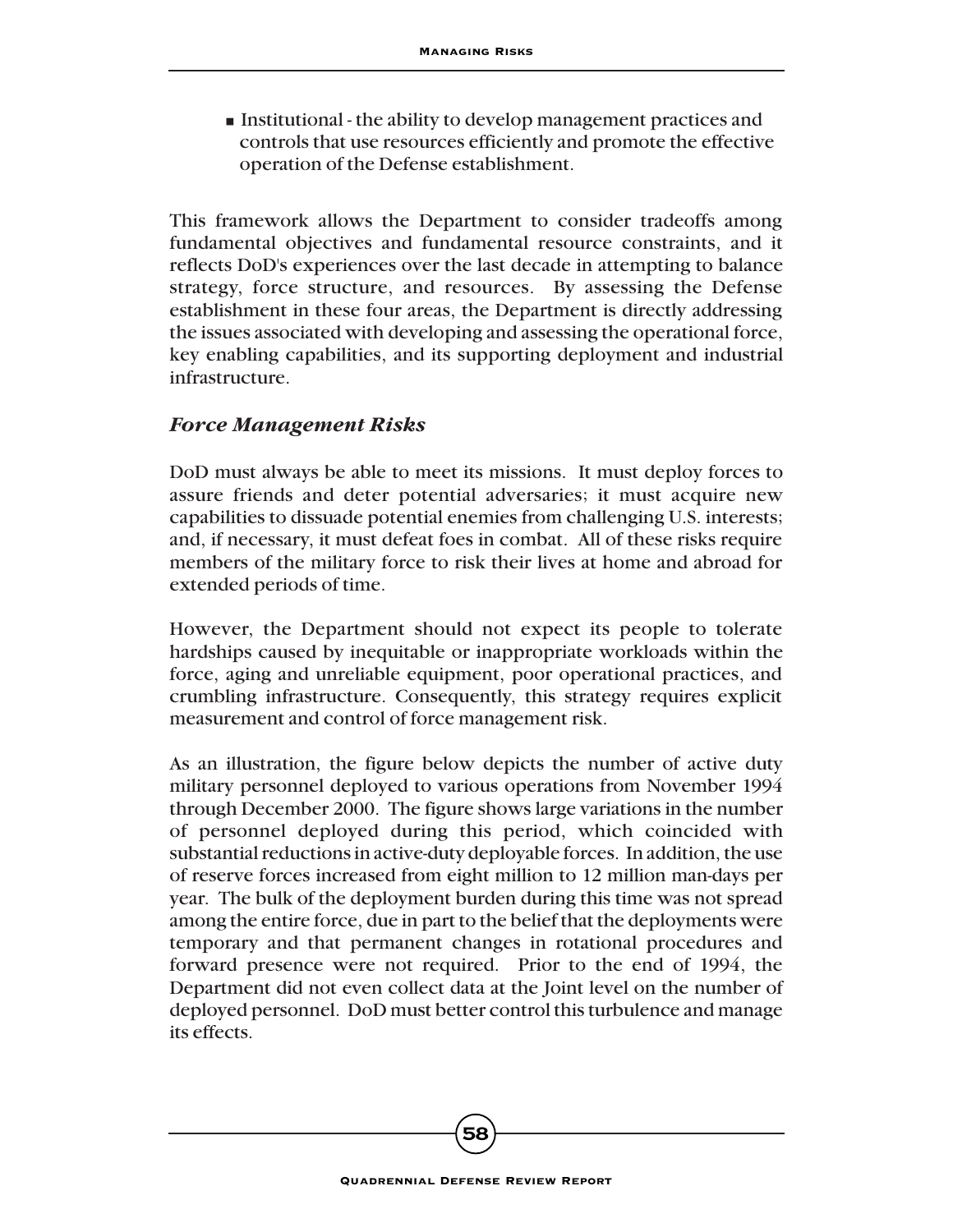

**Active Duty Personnel Deployed to Contingency Operations,** 1994-2000

U.S. military involvement in operations throughout the 1990s revealed substantial shortages of certain types of forces. In response to these shortages, the Department instituted force management mechanisms. These included the Global Naval Forces Presence Policy (GNFPP) to allocate the peacetime presence of naval assets across warfighting theaters and the Global Military Force Policy (GMFP) to manage demand for LD/HD assets, such as key surveillance and reconnaissance platforms. DoD will seek to expand these policies by developing a Joint Presence Policy.

*Mitigating Force Management Risks:* Tempo Standards and Rotational Base. DoD can no longer solely rely on such "lagging" indicators as retention and recruiting rates to detect personnel problems; by the time those indicators highlight a problem, it is too late. Nor can DoD delay necessary action to address growing force management risk due to high personnel tempo.

Toward these ends, DoD has committed to developing realistic tempo standards and limitations to control explicitly the amount of time DoD personnel are deployed away from home station or stationed outside the United States. These standards will help the Department maintain personnel tempo at acceptable peacetime levels. More importantly, DoD has made the overseas posture of U.S. military forces a principal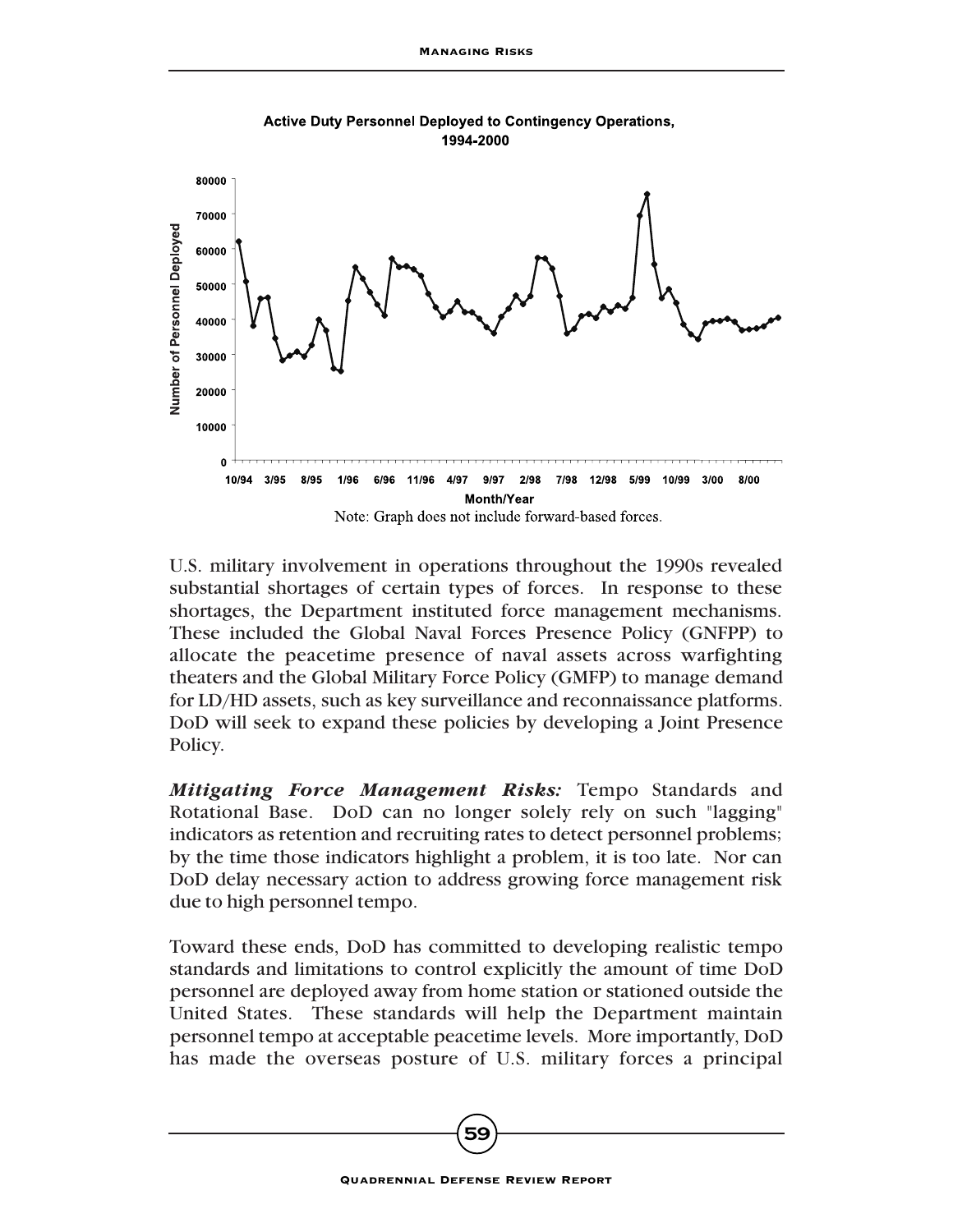component of force design. The QDR analyzed the relationships between forward-stationed and rotational forces. As a result, DoD is developing more effective ways to compute the required "rotational base" across various types of forces to support forward posture. DoD will also implement a Joint Presence Policy to ensure that all elements of the force are considered in the development of rotational presence requirements. Adopting these principles for force design and management should greatly decrease force management risk.

#### *Operational Risks*

DoD's new force planning approach recognizes the need to size U.S. military forces not only for the most demanding near-term warfighting tasks, but also for a plausible set of other near-term contingencies, including small-scale contingencies. Consequently, all measurements of operational risk will reflect the full range of capabilities U.S. forces must possess and missions that U.S. forces must perform.

In the past, major elements of the forces were designed and evaluated against a narrow set of military missions and associated tasks. With a wider set of missions and tasks, the measurement of operational risk will consider both the missions that forces were designed to accomplish, and those that they are currently assigned to conduct.

*Mitigating Operational Risks:* Force Structure Priorities, Forward Posture, and New Readiness Measurements. The QDR has developed a broader approach to operational risk that involves assessing the Department's ability to perform the following:

- Defend the United States;
- Deter forward in critical areas;
- Swiftly defeat aggression in overlapping major conflicts; and
- Conduct a limited number of small-scale contingencies.

Promoting the defense of the United States to the top priority restores its primacy and better allows the Department to focus and prioritize its efforts to mitigate operational risk.

This approach requires analysis of a broader range of contingencies to determine operational risk than the Department has traditionally analyzed. While instituting such an approach to operational risk management requires a considerable expansion of DoD's previous

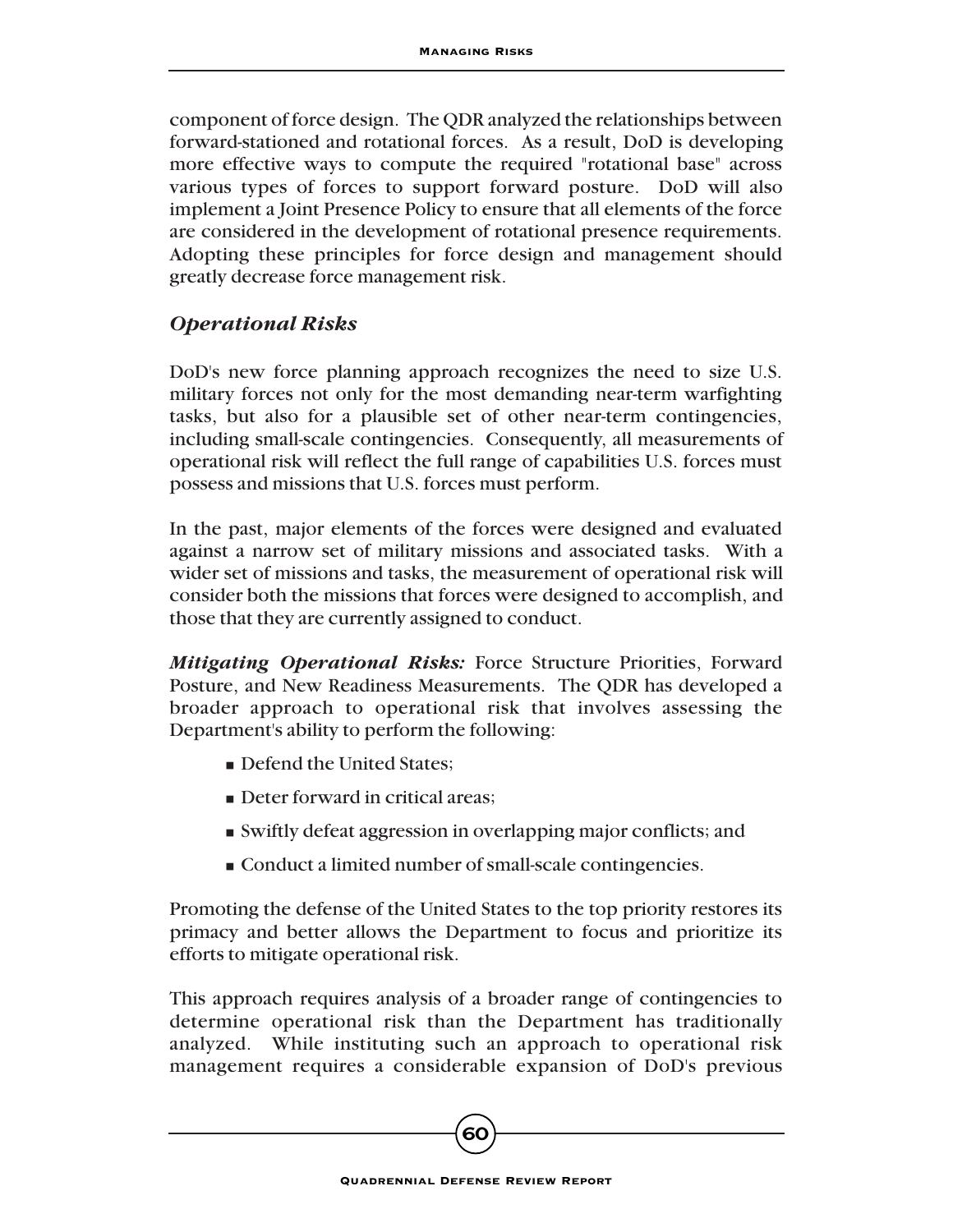process, it directly addresses the importance of assessing the force's adequacy for a wider range of near-term operations. To this end, DoD will undertake a comprehensive re-engineering of its current readiness reporting system. The new system will allow measurement of the adequacy of the force to accomplish all its assigned missions, not just major combat operations. Such a system will also help the Department identify - and transform - force elements that are less relevant to the full spectrum of missions and tasks.

Planning for a wider range of contingencies affects recent assessments conducted by the Department. In particular, a major study of the size and shape of the Department's airlift, sealift, and pre-positioned equipment was completed in FY2000, but was based on the previous defense strategy. The mix of new threats and missions that DoD will consider in the near- to mid-term requires the Department to reevaluate this study in detail and adjust the results as necessary.

Finally, rather than equating risk mitigation with additional force structure, the new strategy calls for assessing changes in capabilities, concepts of operations, and organizational designs to help reduce risk. For instance, contingencies involving adversaries armed with CBRNE weapons, as well as ballistic missiles and artillery to deliver them, impose high risks for U.S. and allied militaries regardless of the size of the force amassed against them. In those instances, risk mitigation is more dependent on the decisions taken to pursue offensive and defensive systems and to develop new concepts of operations to deal with those threats than on increases in force structure.

#### *Future Challenges Risks*

Despite the strains on U.S. military forces during the past decade, the U.S. military has conducted its operations superbly. Nonetheless, the United States cannot take its recent successes for granted or mistakenly assume that no other nation or group will seek to challenge the United States in the future. The attacks of September 2001 demonstrate that the risks of future challenges are a permanent feature of the international system.

While the United States cannot predict with confidence which adversaries will pose threats in the future, the types of military capabilities that will be used to challenge U.S. interests and U.S. military forces can be identified and understood. As in the September terror attacks in New York and Washington, future adversaries will seek to avoid U.S. strengths and attack U.S. vulnerabilities, using asymmetric approaches such as terrorism,

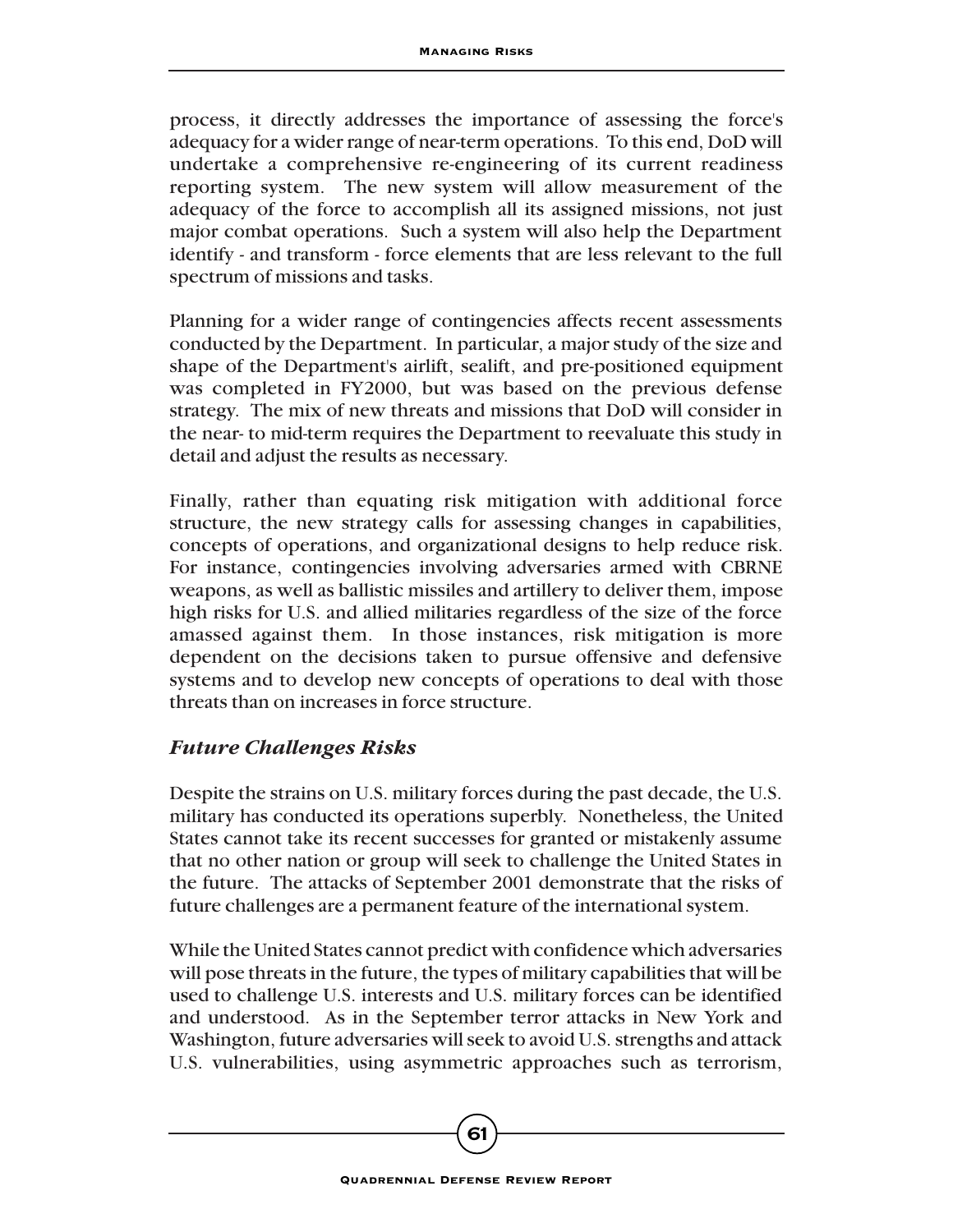information operations, and ballistic and cruise missile attacks. The President has directed the Department to transform to meet such emerging challenges. As discussed earlier, DoD has identified critical operational goals to focus the Department's transformation on such priority areas.

Assessing future challenges risk provides a measure of the ability to meet the transformational challenges described above in the mid-term and longer-term. It also recognizes that the desired capabilities and missions for the Armed Forces will change over time, and it provides a bridge to the future by institutionalizing the shift from a threat-based to capabilitiesbased paradigm. It provides a way to monitor how DoD balances the needs to preserve long-term military preeminence and address shortterm priorities.

Future challenges risk not only addresses possible future threats, but also the ability to meet critical transformational challenges. For example, the decision not to pursue a new technology due to the lack of a current threat entails risk: introducing it early provides a military advantage for a time, and it may dissuade any potential adversary from pursuing similar capabilities.

*Mitigating Future Challenge Risks:* Experimentation, R&D, and Selective Procurement. Achieving DoD's strategic goals mandates embarking on the long-term transformation of U.S. military capabilities. It requires a substantial investment in explicit searches for new and improved capabilities. These capabilities may derive from innovative operational concepts, advanced systems, new organizational arrangements, and enhanced training. To achieve these ends, DoD will expand experimentation efforts under the leadership of Joint Forces Command. The Department will experiment with new forces and organizations - including new joint task force organizations - to address those operational challenges identified previously. In particular, the possible establishment of a Joint National Training Center, a space test range, and a Joint "opposing force" for training are intended to help mitigate future challenges risk via expanded experimentation.

Complementing this focus on experimentation will be a new DoD emphasis on concept development - that is, new ways to use existing and proposed forces. One advantage of the transition to Standing Joint Task Force organizations is an ability to provide more opportunities for joint and combined experiments and exercises, both to discover existing weaknesses and exploit emerging opportunities.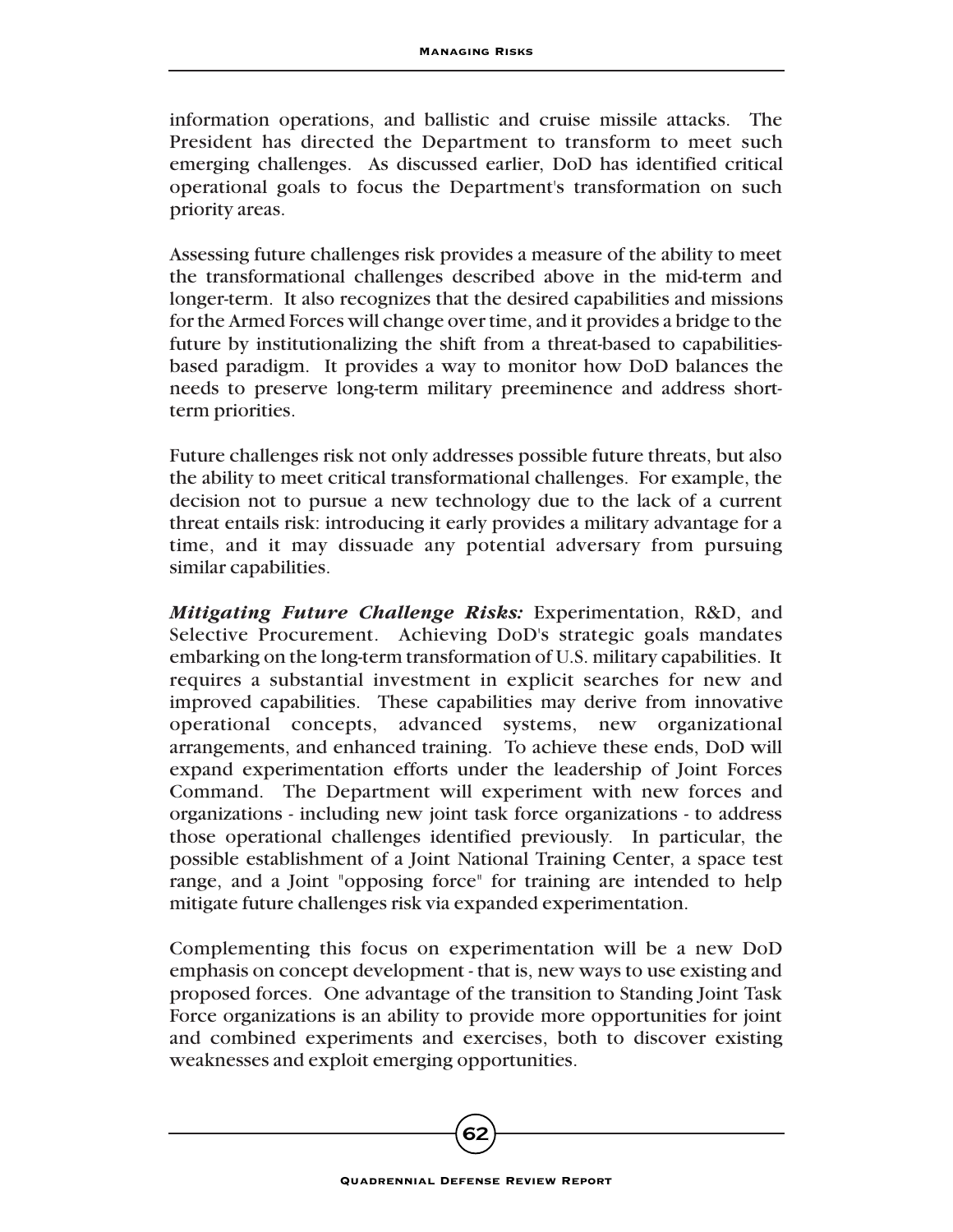The Department also recognizes the value of stable investment in science and technology to identify new defense technologies. DoD plans to stabilize investment in science and technology at three percent of the defense budget for FY03-07.

The Department plans to reduce the time required to introduce new concepts and systems into the fielded force. The time between design and deployment for major DoD systems has doubled since 1975. Some of the delay can be attributed to the custom of making decisions program by program, rather than mission area by mission area. This practice leads to mere substitution of new weapons for existing ones, rather than a broader, system-level transformation. DoD's new approach will serve to hasten and integrate decision processes, as DoD plans to make selective procurement decisions within the transformation framework described by this report. Thus, the Department will reduce future challenges risk by assessing the contributions of combinations of options in each transformation area.

The Department has already committed to many transformation initiatives, as discussed in Section V. Initiatives in counterterrorism, missile defense, advanced weapons, and information operations are examples of programs that are underway to reduce future challenges risk.

#### *Institutional Risks*

The final dimension of risk is aimed at making the best use of the Department's resources in the day-to-day operations of the Defense establishment. By formally addressing institutional risk, the Department aims to maximize the efficient use of defense expenditures to sustain longterm public support for the Nation's defense needs. To manage DoD efficiently, the Defense establishment needs to be transformed - how it operates internally, how it deals with its industrial suppliers, and how it interacts with the Congress. Currently, DoD leaders manage under a set of controls that do not allow them to operate with the freedom necessary to transform the force. DoD recognizes that it must explicitly reduce these institutional risks to better manage the Defense establishment.

*Mitigating Institutional Risk:* Changes in DoD Operating Practices. One of the primary objectives in reducing institutional risk is the restoration of vitality in the Defense establishment. In particular, the military and civilian personnel systems merit serious examination. Consequently, DoD will develop a strategic human resources plan to help size and shape the Department's personnel for the new strategy. This plan

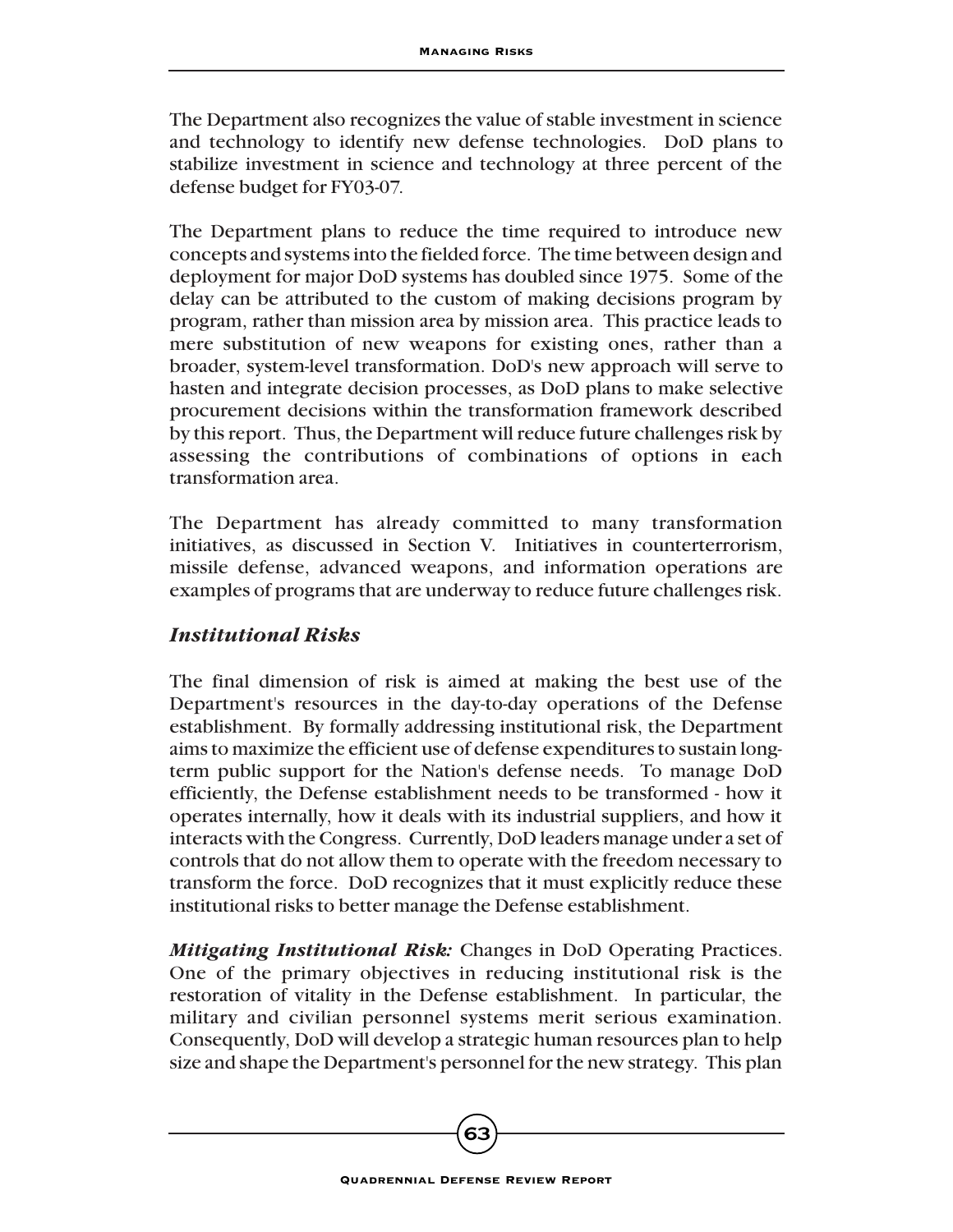will not only examine ways to ensure that DoD personnel have the necessary critical skills, but it will also examine the balance of personnel and work among the active, reserve, and civilian workforces.

DoD will work to achieve a transformation in business practices, with a particular emphasis on financial management. It will develop a new financial management architecture to guide the modernization of these practices.

DoD has also committed to a substantial streamlining and upgrading of its infrastructure. The Department needs another round of infrastructure reductions to reduce unneeded facilities. DoD has adopted a goal of achieving a 67-year recapitalization rate for 80 percent of current infrastructure by 2010, as specified in the Efficient Facilities Initiative. Currently, DoD recapitalization rates average 192 years.

In addition to the longer-term initiatives listed above, the Department is taking steps to reduce institutional risk immediately. An important managerial change is the establishment of the Senior Executive Council (SEC), which will conduct a comprehensive review of the Defense Agencies. In addition, the Department has already begun streamlining the processes associated with the Defense Acquisition Board (DAB) and the Planning, Programming, and Budgeting System (PPBS), as discussed in Section VI.

### *Mitigating Risks Across the Spectrum*

These four dimensions of risk cannot be assessed and managed independently. As noted previously, increasing near-term risk in one area, such as force management risk, would most likely affect another area, such as operational risk. Maintaining a strategy-driven balance among the four dimensions of risk is essential, and that balance must be sustained and, where necessary, adapted over time.

Adopting this risk framework is not the end but just the beginning of the Department's effort to assess and manage risk. DoD has practiced risk management in the past, but by specifying this new strategy-driven risk management framework, the Department has begun to develop a management tool that will enable greater focus on the implementation of the QDR defense program. DoD has already committed to the risk mitigation steps discussed above to reduce risk in areas that have been well documented. The broader commitment to measure and balance risk

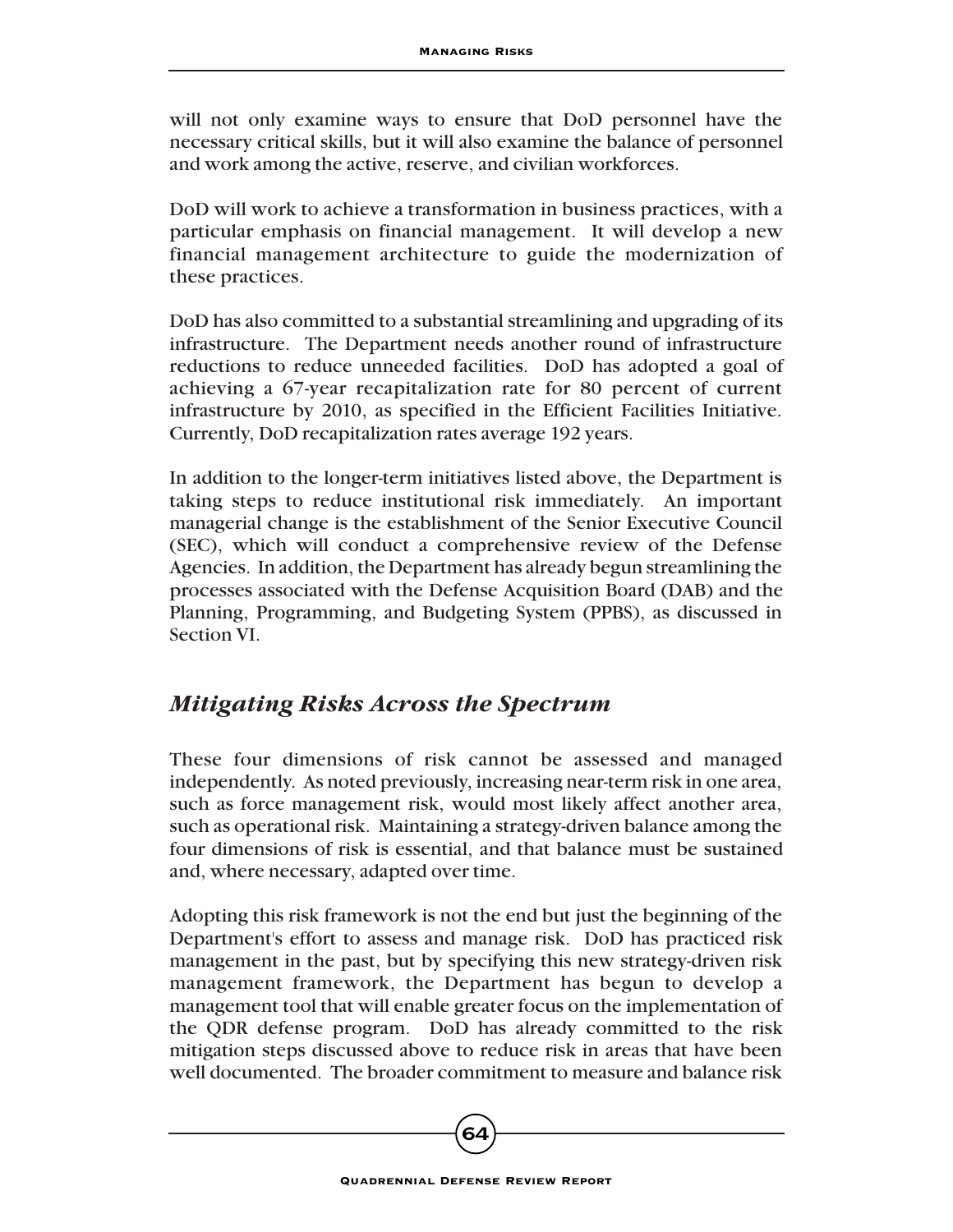using this framework requires extensive revisions to the readiness measurement system and development of new mechanisms to address the other risks. When implemented, these mechanisms will provide the needed assessments across all dimensions of risk.

**65**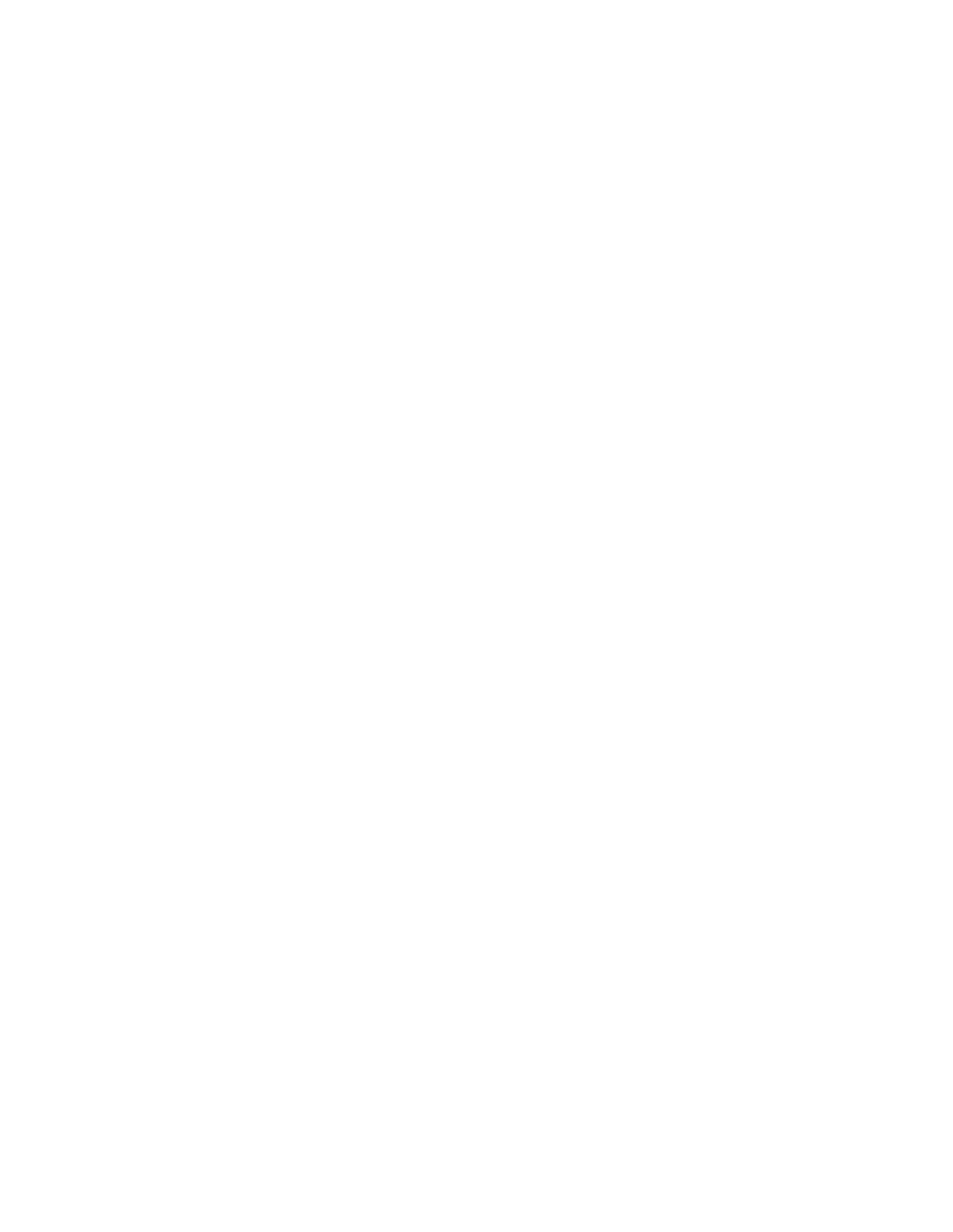## VIII.

## STATEMENT OF THE CHAIRMAN OF THE JOINT CHIEFS OF STAFF

*Introduction.* The 2001 Quadrennial Defense Review (QDR) faced two challenging tasks. First, it had to address significant concerns regarding the near-term ability of the force to protect and advance U.S. interests worldwide in a dangerous and evolving security environment. Second, it had to implement the President's goal of transforming the Armed Forces to meet future security challenges. In my view, the defense strategy and program recommendations contained in the QDR report are a major step toward accomplishing these two tasks, while balancing the associated near-, mid-, and long-term risks.

Over the past decade, our response to the strategic environment has placed a wide range of demands on the U.S. military. Increases in missions and requirements coupled with decreases in structure and procurement have stretched elements of the force and resulted in imbalance between strategy, force structure, and resources. Against this backdrop, on September 11, 2001, enemies of the U.S. demonstrated the capability to carry out large-scale, non-conventional attacks against the U.S. homeland; asymmetric attack against the sovereignty of the U.S. became a reality. While the QDR sets the broad direction for transforming to meet the defense demands of the future, there remains a need for a more comprehensive roadmap that will sustain the tenuous balance between strategy and resources.

*Assessment of the QDR.* In my view the defense strategy outlined in the QDR 2001 - if matched with resources over time - will adequately address the current and emerging challenges of the strategic environment. The goals of the strategy recognize that the military will continue to generate forces to conduct a wide range of missions for the foreseeable future. Particularly noteworthy, the QDR calls for the capability to respond to overlapping major crises and defeat adversaries or their efforts in more than one region. In my view, maintaining a credible military capacity to respond to multiple crises worldwide is absolutely fundamental to America's global leadership role.

The broad range of military requirements identified in the QDR lays the foundation for determining the size and structure of the force. The

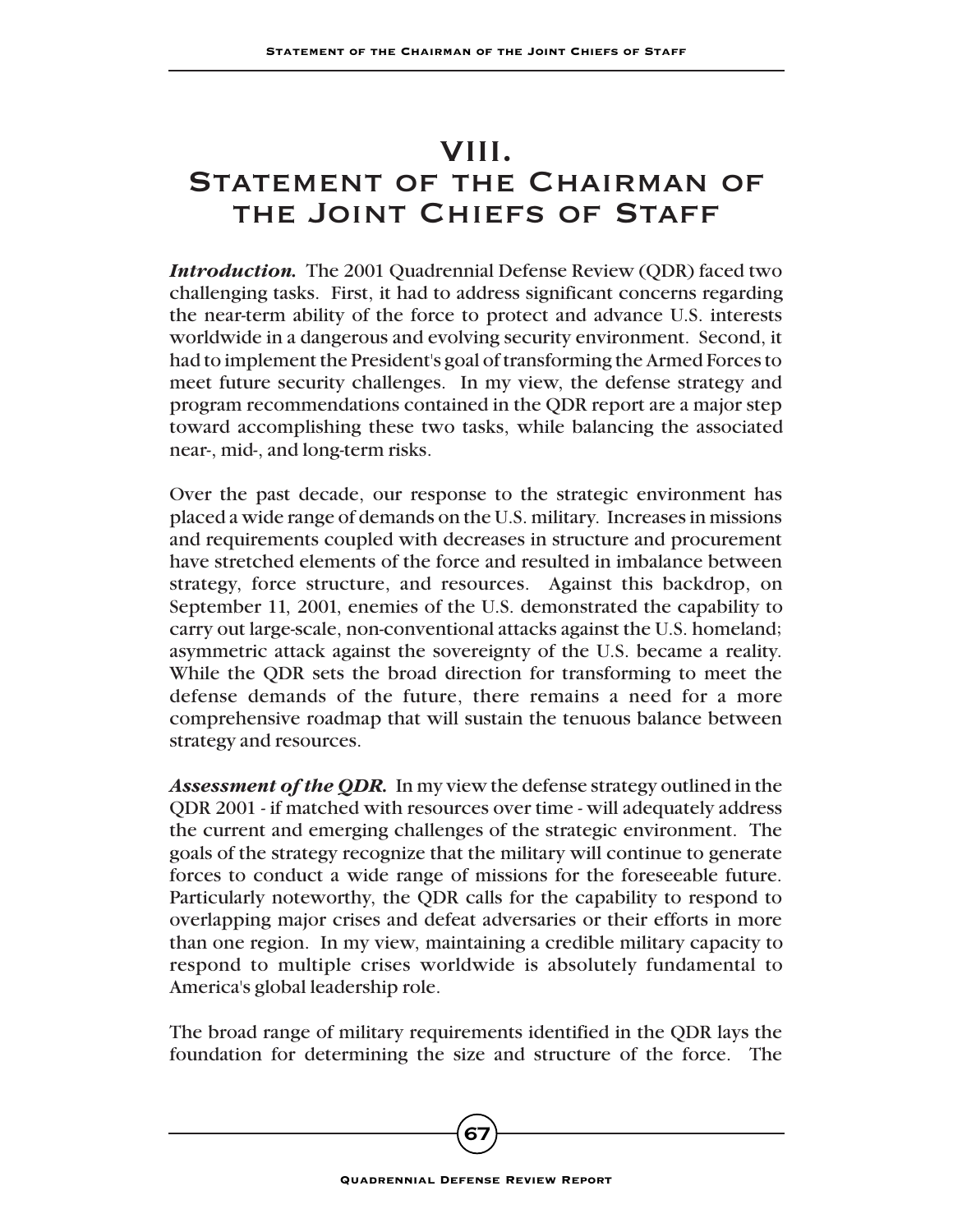recommendations of the review are the starting point for determining how best to organize, man, train and equip the Total Force. An initial look at the force structure indicates the current force is capable of executing the new defense strategy with moderate risk. Considerably more warfighting analysis on a range of scenarios must be done, however, to confirm this initial assessment.

First and foremost, end strength sufficient to meet strategic requirements at a sustainable OPTEMPO and PERSTEMPO must be maintained, or our greatest military asset - quality people - will be placed at risk. I believe that sustaining an end strength and force structure capable of executing the new defense strategy at moderate risk will be a significant challenge. The Services must balance limited resources between the significant QDR transformation and quality of life priorities and the competing requirements for operations and maintenance, recapitalization, and modernization beginning with their FY03 budgets. Of particular concern are rapidly aging weapon systems. While we have successfully raised annual procurement spending to the \$60 billion level, some estimates point to spending \$100 to \$110 billion per year to sustain today's force structure and arrest the aging problem. If this requirement is met by diverting resources from current operations accounts, then near-term and, eventually mid-term, military risk will increase.

The QDR set priorities and identifies major goals for transforming the Armed Forces of the United States to meet future challenges. It calls for new operational concepts, advanced technological capabilities, and an increased emphasis on joint organizations, experimentation, and training. If truly dramatic improvement in future joint operational effectiveness is to be achieved; however, more is required. First, a DOD-wide transformation strategy, a joint organizing vision, and a joint transformation roadmap are essential to guide, integrate, and synchronize the efforts of the Services. Second, we need DOD-wide reform of key institutional planning, programming, budgeting, and acquisition processes. These two requirements are interdependent; no real progress will be made in one without the other. Further, throughout the transformation period, we still require forces to meet the needs of the Nation; for this we will continue to rely on the current force, as we are today as we begin the campaign against terrorism. We must acknowledge and plan for the impact that aggressive transformation and experimentation could have on the near- and mid-term ability of the force to execute actual peacetime and warfighting missions. Units undergoing transformation, and those involved in experimentation, may not be available or ready to respond to crises within required operational

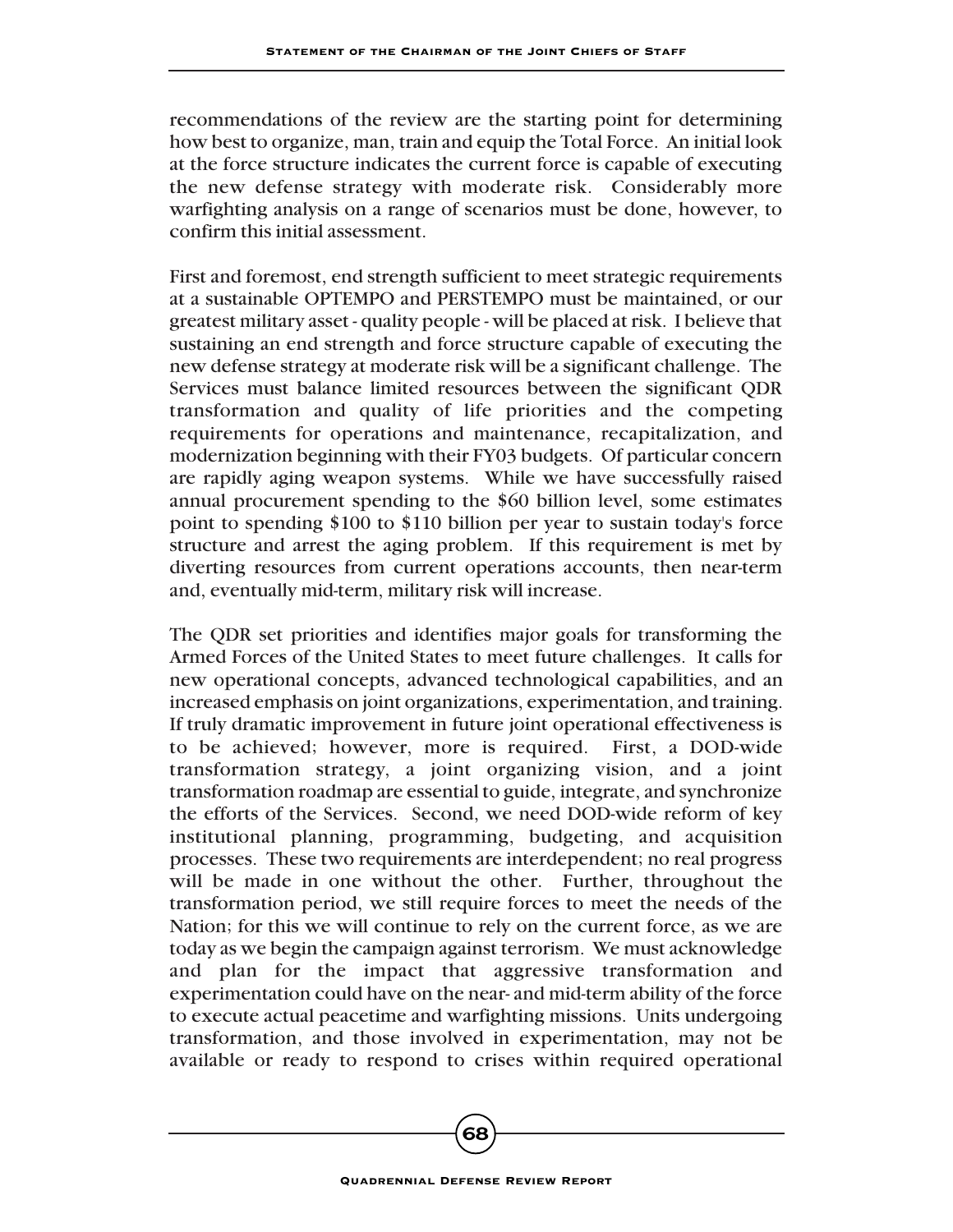timelines. None of this is to suggest that transformation should be slowed; we must not let the demands of today overwhelm the necessity to prepare for the future.

The QDR states that defense of the U.S. homeland is the highest priority for the U.S. military; this was painfully reinforced on September 11th. The U.S. must deter, preempt, and defend against aggression targeted at U.S. territory, sovereignty, domestic population, and critical infrastructure, as well as manage the consequences of such aggression and other domestic emergencies. Defending the U.S. homeland requires a comprehensive strategy beginning with fixing responsibility for integrating all related activities. President Bush's establishment of the Office of Homeland Security is being paralleled within DOD. As a start, an integrated DOD Homeland Security working group can identify HLS roles and mission for DOD and examine resource implications. Further analysis and interaction with the Office of Homeland Security is required to strengthen ties between federal, state and local agencies to combat terrorism in the United States. This analysis is leading to important changes in the Unified Command Plan.

Additional work beyond the QDR is required in several areas. First, the role of the Reserve Components - critical to the execution of the strategy demands attention and will lead to decisions on Reserve and Guard readiness, transformation, and civilian employer support, as well as the basics of end strength and structure.

Logistics capabilities - including strategic mobility, sustainment, and the repair and reengineering of our infrastructure - remain immediate concerns. A comprehensive analysis of all requirements must be completed and appropriate priority of resources established. As for strategic lift, we must aggressively achieve the capabilities called for in the Mobility Requirements Study 2005, as a minimum. Further, we must accelerate the restoration, modernization, and replacement of our mission-essential and quality-of-life facilities, even as we seek authority to eliminate excess infrastructure. These near-, mid-, and long-term logistics needs have significant implications for all levels of risk and must be given appropriate attention.

People remain our most critical asset. The QDR is a good starting point for the transformation of the Department's human resource systems. Although we have a highly trained professional military and civilian workforce today, we need to continue to fund quality of life initiatives, such as health care, pay parity and improved housing, to sustain the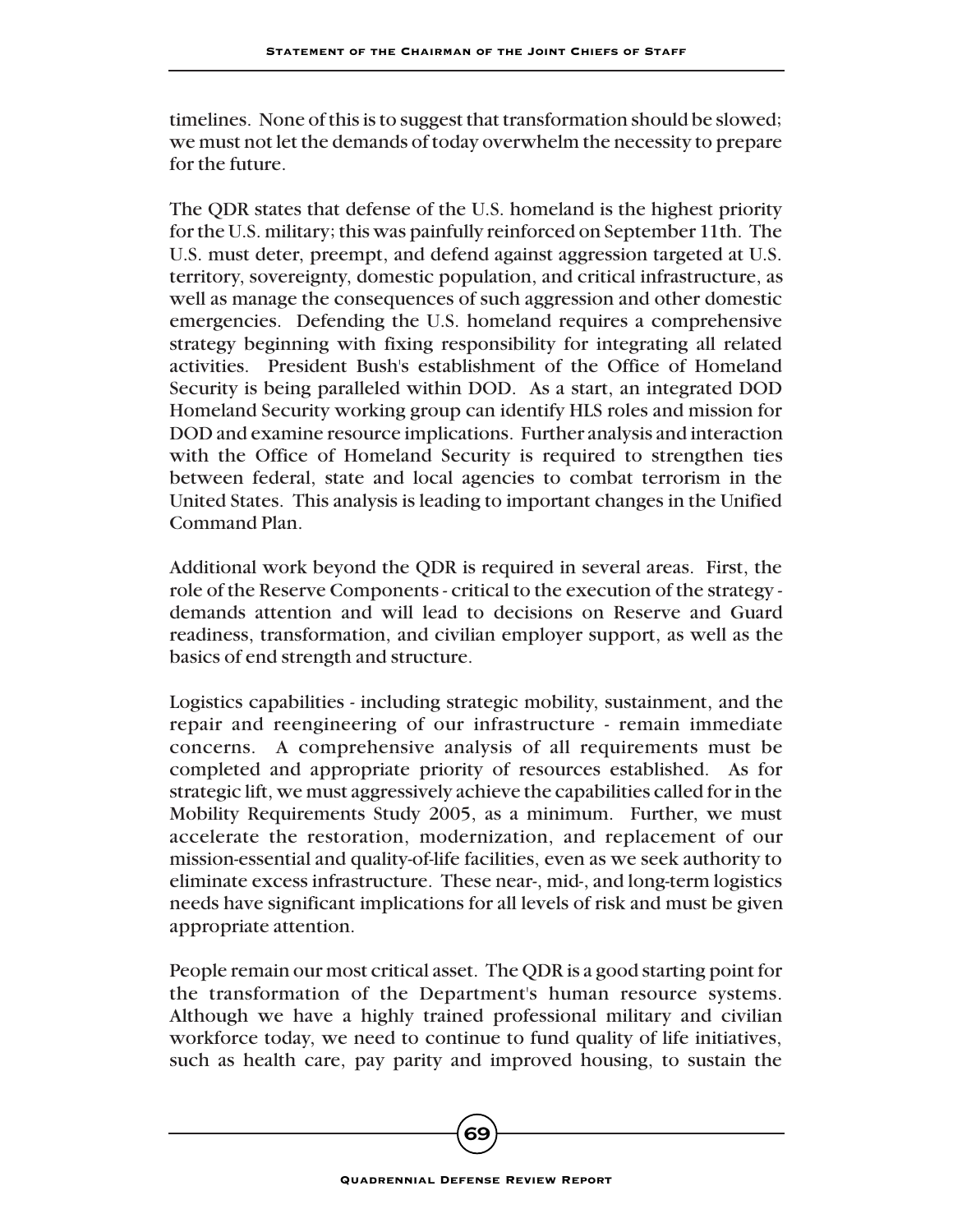quality force required in the future. More analysis is required to determine how we will continue to recruit and retain the force.

*Assessment of Risk.* Analytical tools such as Dynamic Commitment and Positive Match wargames indicate that the QDR reduces the strategy-tostructure imbalance and results in moderate near-term risk for the current force executing the revised strategy. This assessment includes the most demanding scenario where U.S. forces respond to two overlapping major crises in different regions, decisively defeating one adversary while defeating the efforts of the other.

Over time the full implications of the QDR will emerge. The ability of the force to field transformed capabilities, while continuing to protect and advance U.S. world-wide interests in the near- and mid-term, will be more accurately assessed as joint and Service transformation roadmaps are developed. Finally, force structure, budget, and infrastructure impacts will become clearer as the Services complete their FY03 budgets and Program Objective Memoranda.

*Summary.* The Services, Combatant Commanders and Joint Staff have worked with the Office of the Secretary of Defense to ensure that this QDR is founded on strategic requirements. The QDR provides a vision for how our forces will be employed now and into the future. Further, the QDR moves DOD toward balance in two key dimensions: between strategy and force structure, and between the demands of today and those of the future. Sustaining this balance is essential to ensuring that U.S. Armed Forces remain preeminent now and well into the 21st Century.

Henry N. Sutton

HENRY H. SHELTON *Chairman of the Joint Chiefs of Staff*

**70**